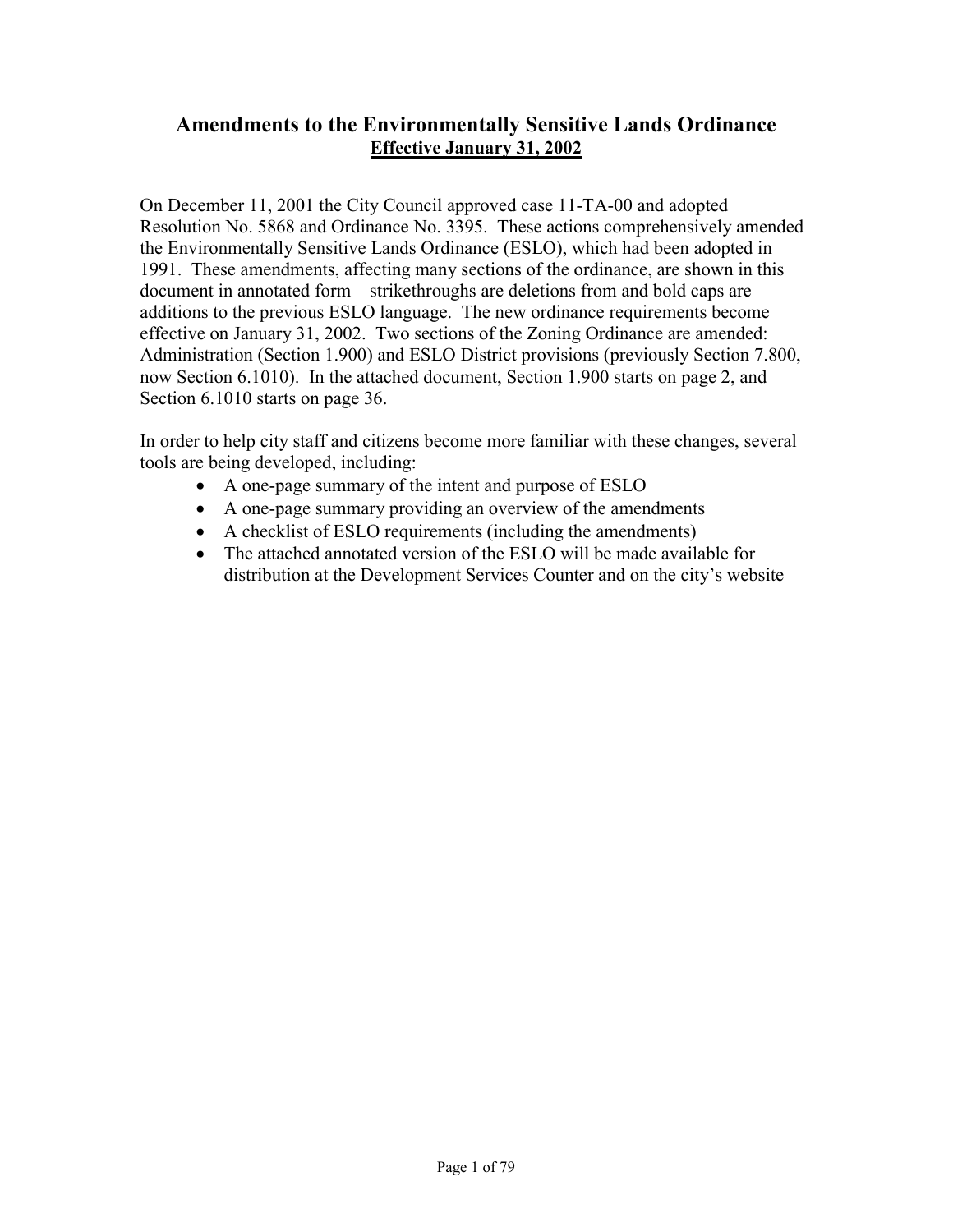# **CHANGES TO ADMINISTRATION SECTION – SEC. 1.900**

#### **Sec. 1.902. Powers of the Development Review Board**

- A. The Development Review Board shall have the power to approve, conditionally approve, or disapprove all applications for development review and make recommendations on municipal site plans and on public art (as required in Section 1.905.C) basing its decision on the criteria as set down in Section 1.904 and, where applicable, the consistency of plats with the purposes of the ESL regulations in Section 7.810 **6.1011.** Decisions of the Development Review Board are subject to City Council review or appeal.
- B. It shall be the responsibility of the applicant to prove that the intent and purpose established in Section 1.901 will be accomplished.
- C. The Development Review Board, upon hearing an application, may impose such reasonable conditions, as it may deem necessary in order to fully carry out the provisions and intent of this ordinance. Violation of any such condition shall be a violation of this ordinance and such violation shall render any related permit null and void.
- D. Prior to the development, construction, remodel, change or alteration of any proposed or existing development within a zoning district subject to development review, the property owner or agent shall secure approval of the Development Review Board.

(Ord. No. 2301, § 1, 7-17-90; Ord. No. 2305, § 1, 2-19-91; Ord. No. 2830, § 1, 10-17-95; Ord. No. 3225, § 1, 5-4-99)

### **Sec. 1.904. Criteria**

In considering any application for development review approval, the Development Review Board shall be guided by the following criteria:

- A. The Board shall examine the application to insure that all provisions of this ordinance and all other ordinances, master plans, General Plans, and standards of the City of Scottsdale shall be complied with where applicable.
- B. The proposed development shall not have any detrimental effect upon the general health, welfare, safety and convenience of persons residing or working in the neighborhood; or shall not be detrimental or injurious to the neighborhood.
- C. The proposed development shall promote a desirable relationship of structures to one another, to open spaces and topography both on the site and in the surrounding neighborhood.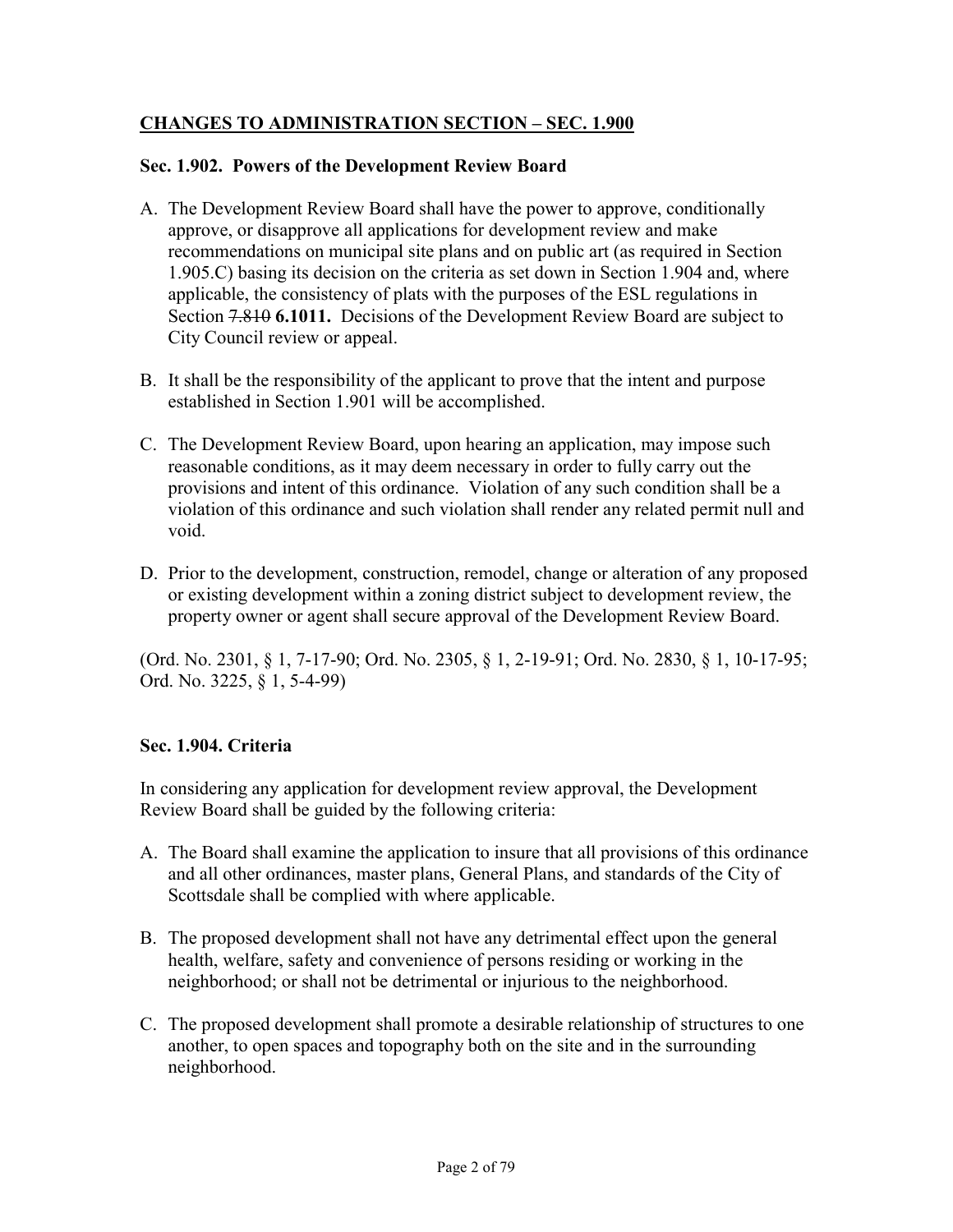- D. The height, area, setbacks, and overall mass, as well as parts of any structure (buildings, walls, signs, lighting, etc.) and landscaping shall be appropriate to the development, the neighborhood, and the community.
- E. Ingress, egress, internal traffic circulation, off-street parking facilities, loading and service areas, and pedestrian ways shall be so designed as to promote safety and convenience.
- F. The architectural character of the proposed structure shall be in harmony with, and compatible to, those structures in the neighboring environment, and the architectural character adopted for any given area, avoiding excessive variety or monotonous repetition.
- G. All mechanical equipment, appurtenances and utilities, and their associated screening shall be integral to the building design.
- H. The architectural character of a development shall take cognizance of the unique climatological and other environmental factors of this region and promote an indigenous architectural feeling.
- I. Within the environmentally sensitive land (ESL) district, the site planning, landscaping, and all buildings and structures, except single-family detached homes, shall be designed and reviewed in accordance with the recommendations and guidelines in the environmentally sensitive lands ordinance, Section 7.800 6.1010.
- J. Within the H-P district, special cognizance shall be taken of any unique or characteristic architectural features, including, but not limited to, building height, size, shape, color, texture, setback or architectural detail.
- K. Within the downtown district, building designs shall reflect the urban character and pedestrian orientation of the area.
- L. Within the downtown district, building designs shall reflect traditional or southwestern design vernaculars, break the overall massing into smaller elements, express small scale detailing, and recess fenestrations.
- M. Within the downtown district, the Board shall review projects for conformance with specific design guidelines embodied in administrative regulations, as authorized by the Zoning Administrator.

(Ord. No. 2305, § 1, 2-19-91; Ord. No. 2830, § 1, 10-17-95)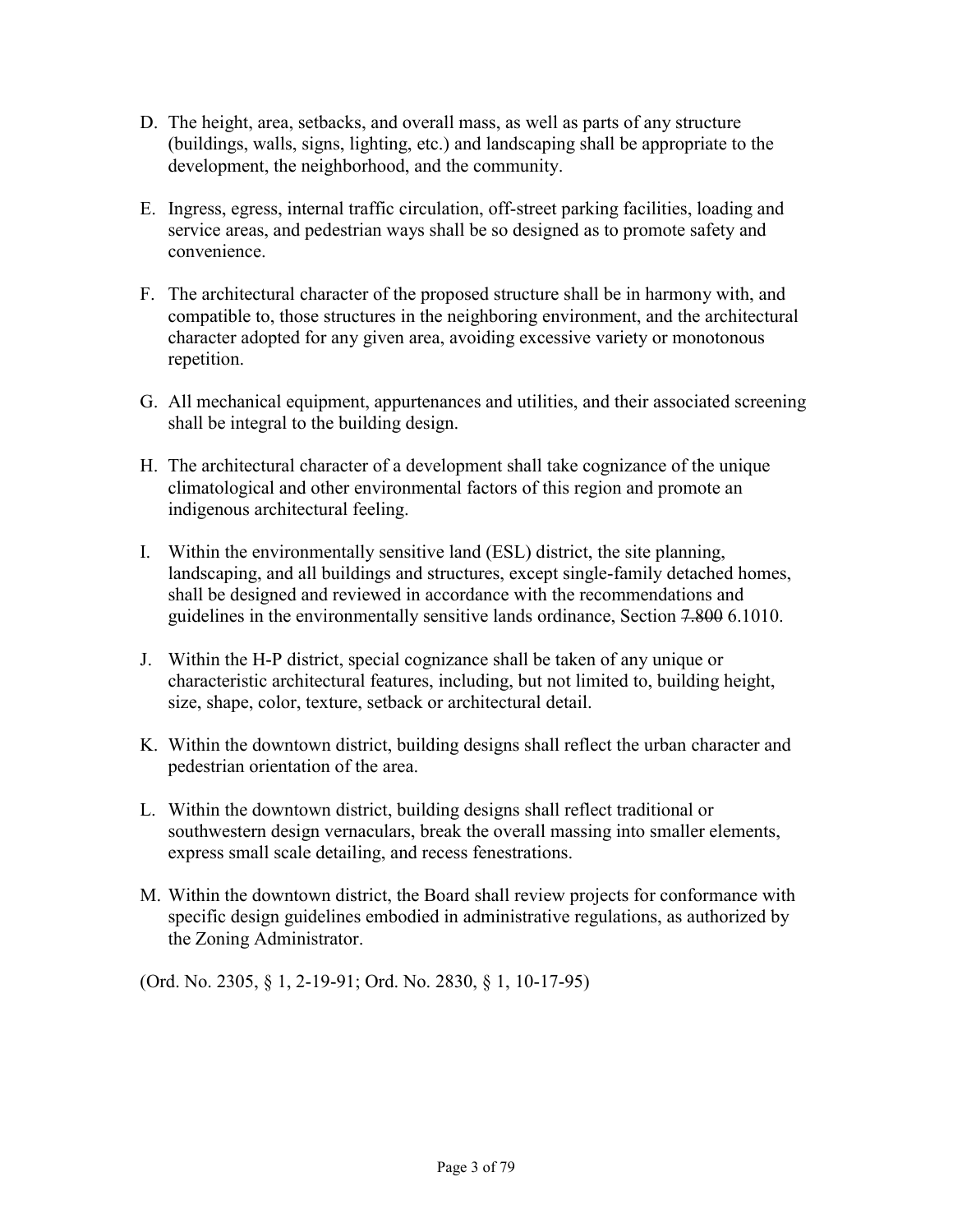# **CHANGES TO DEFINITIONS – SECTION 3.100**

#### **Article III. Definitions**

#### **Sec. 3.100. General**

For the purpose of this ordinance, certain terms and words are hereby defined. Words used in the present tense shall include the future; the singular number shall include the plural, and the plural shall include the singular; the word "building" shall include the word "structure", and the word "lot" shall include the word "plot"; the word "may" is permissive, and the word "shall" is mandatory, further the word "or" shall mean "either" and the word "and" shall mean "in conjunction with."

*Abutting* shall mean the condition of two (2) adjoining properties having a common property line or boundary, including cases where two (2) or more lots adjoin only a corner or corners, but not including cases where adjoining lots are separated by a street or alley.

*Access* or *accessway* shall mean the place, means, or way by which pedestrians and vehicles shall have safe, adequate and usable ingress and egress to a property or use as required by this ordinance.

*Accessory building* shall mean a building, the use of which is customarily incidental to that of a dominant use of the main building or premises including bona fide household employees' quarters.

*Accessory use* shall mean a use customarily incidental, related, appropriate and clearly subordinate to the main use of the lot or building, which accessory use does not alter the principal use of the subject lot or building or adversely affect other properties in the district.

*Acre* shall mean a land area measuring forty-three thousand five hundred sixty (43,560) square feet.

*Adjacent* shall mean the condition of being near to or close to but not necessarily having a common dividing line, *i.e.*, two (2) properties which are separated only by a street or alley shall be considered as adjacent to one another.

*Adult bookstore* shall mean any commercial establishment having as a substantial or significant portion of its stock in trade books, magazines, other periodicals, motion pictures, or video cassettes, video disks or other similar means of visual communication which are distinguished or characterized by their emphasis on matter depicting, describing or relating to "specified sexual activities" or "specified anatomical areas".

*Adult care home* shall mean a residential care institution which provides supervisory care, personal care, or custodial care services to adults who require the assistance of no more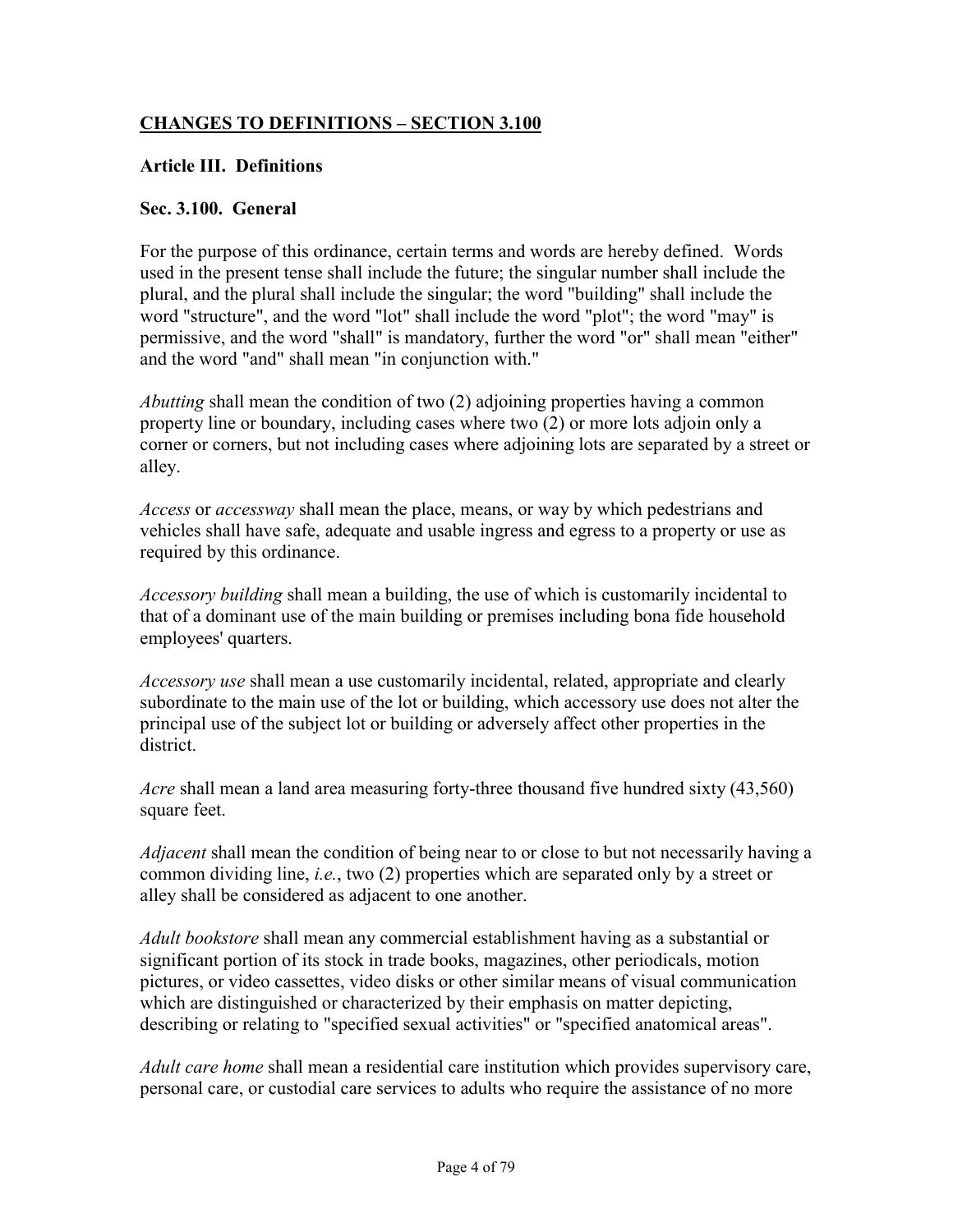than one (1) person to walk or to transfer from a bed, chair, or toilet, but who are able to self-propel a wheelchair, as subject to licensing by the State of Arizona.

*Adult live entertainment establishment* shall mean any commercial establishment which provides any of the following entertainment or services during any part of two (2) or more consecutive days or during any part of more than one (1) day within any ninety (90) day period:

- A. Any dancing, such as bottomless or topless, striptease, go-go, flash, exotic dancers, or any similar performance where the dancer's clothing does not completely and opaquely cover "specified anatomic areas" as defined herein.
- B. Any modeling, wrestling, sports performance or service or retail activity where the clothing of the participants does not completely and opaquely cover "specified anatomical areas" as defined herein.

*Adult novelty store* shall mean any commercial establishment having as a substantial or significant portion of its stock in trade instruments, devices or paraphernalia which are designed for use in connection with "specified sexual activities," excluding condoms and other birth control and disease prevention products.

*Adult theater* shall mean any commercial establishment regularly use for presenting for observation by patrons therein any film or plate negative, film or plate positive, film or tape designed to be projected on a screen for exhibition, or films, glass slides or transparencies, either in negative or positive form, and which is designed for exhibition by projection on a screen, or in any type of viewing booth or any other visual presentation, including supportive audio or other sensory communication media, which projects images by electronic, mechanical, or similar means which may be viewed by patrons alone or in groups of two (2) or more which is distinguished or characterized by an emphasis on matter depicting, describing or relating to "specific sexual activities" or "specified anatomical areas".

*Adult uses* shall mean adult bookstores, adult novelty stores, adult theaters or adult live entertainment establishments.

*Alley* shall mean a public thoroughfare which affords only a secondary means of vehicular access to abutting property and is not intended for general traffic circulation. An alley line shall mean the centerline of an alley right-of-way as determined by the City Engineer.

*Amendment* shall mean a change in the wording, context or substance of this ordinance, an addition or deletion or a change in the district boundaries or classifications upon the district map, which imposes any regulation not heretofore imposed or removed or modifies any such regulation theretofore imposed.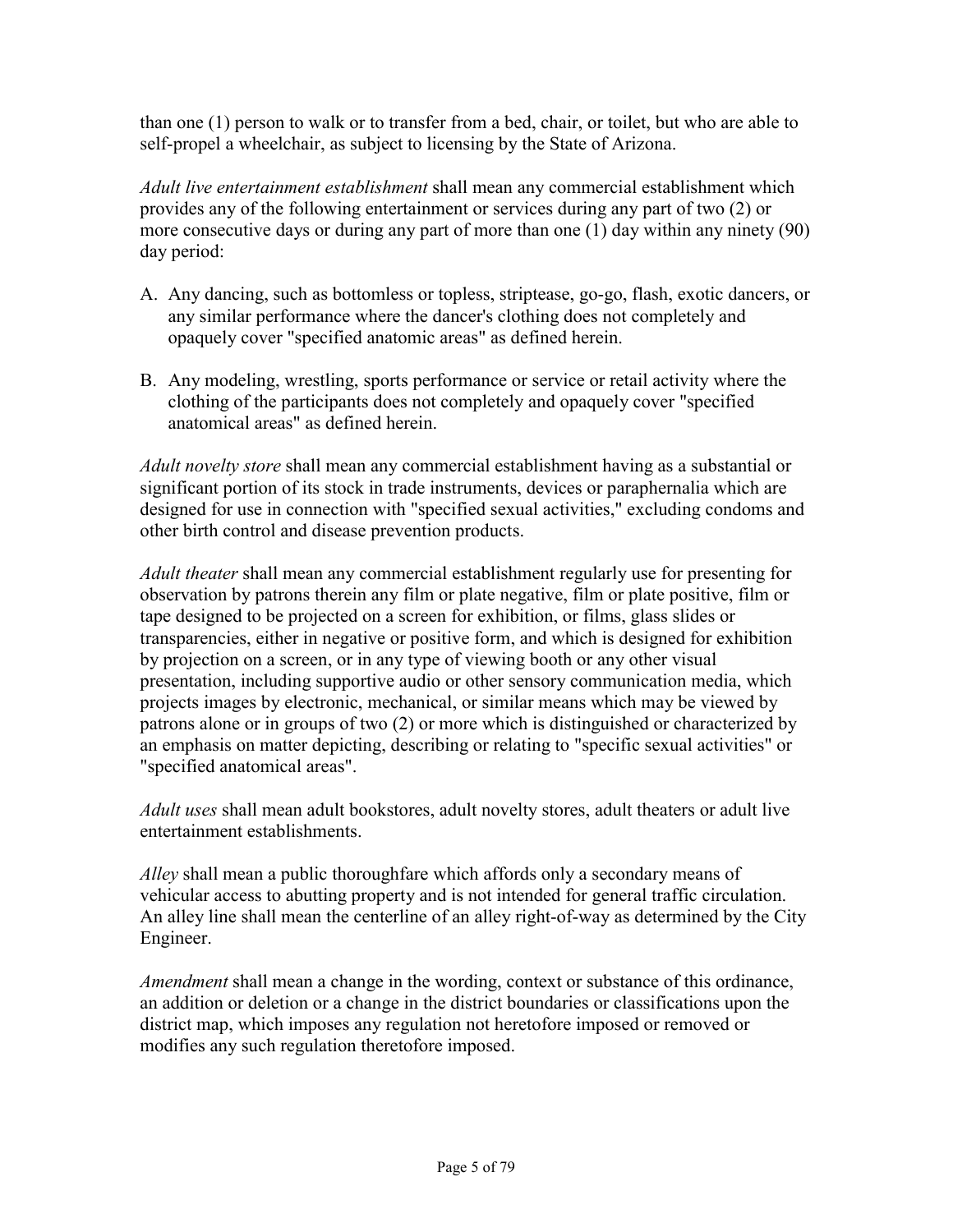*Amusement park* shall mean a commercial amusement activity such as a carnival, circus, miniature golf course or similar establishment which does not require an enclosed building.

*Analogous use* shall mean any use which is comparable to the permitted uses, is similar in one (1) or more important ways to the permitted uses, or resembles the permitted uses in one (1) or more aspects. Analogous uses shall not be any more deleterious, obnoxious or harmful than the uses permitted.

*Animal clinic* or *animal hospital* shall mean a place where animals or pets are given medical or surgical treatment in emergency cases and are cared for during the time of such treatment. Use as kennel shall be limited to short-time boarding and shall be only incidental to such hospital use and shall be enclosed in a soundproof structure.

*Antenna* means the surface from which wireless radio signals are sent from and received by a personal wireless facility:

- A. Whip antenna is a long and thin device that transmits and/or receives radio frequency signals in a three hundred sixty (360) degree radial pattern.
- B. Panel antenna is a relatively flat rectangular device that transmits and/or receives radio frequency signals in a directional pattern of less than three hundred sixty (360) degrees.
- C. Dish antenna is a bowl-shaped device for the reception and/or transmission of radio frequency communications signals in a specific directional pattern.

*Archaeological resources* means any material remains of past human life or activities which are at least fifty (50) years old and of historic or pre-historic significance. Such materials include, but are not limited to petroglyphs, pictographs, paintings, ornaments, jewelry, textiles, ceremonial objects, armaments, vessels, ships, vehicles, human skeletal remains, rock art, pottery, basketry, bottles, weapons, weapon projectiles, tools, structures or portions of structures, water-control devices, pit houses, rock paintings, rock carvings, intaglios, graves, personal items and clothing, household or business refuse, printed matter, manufactured items, or any piece of any of the forgoing items.

*Archaeological site* means a concentration of archaeological resources inferred to be locations used for past specific human activities.

*Archaeological site, recorded,* means an archaeological site in Arizona that has been identified by a qualified archaeologist and has been recorded in a database at the Arizona State Museum and/or the State Historic Preservation Office (SHPO) so that the location is mapped and documentation on the archaeological resources found at the location or collected from the location is available for research use.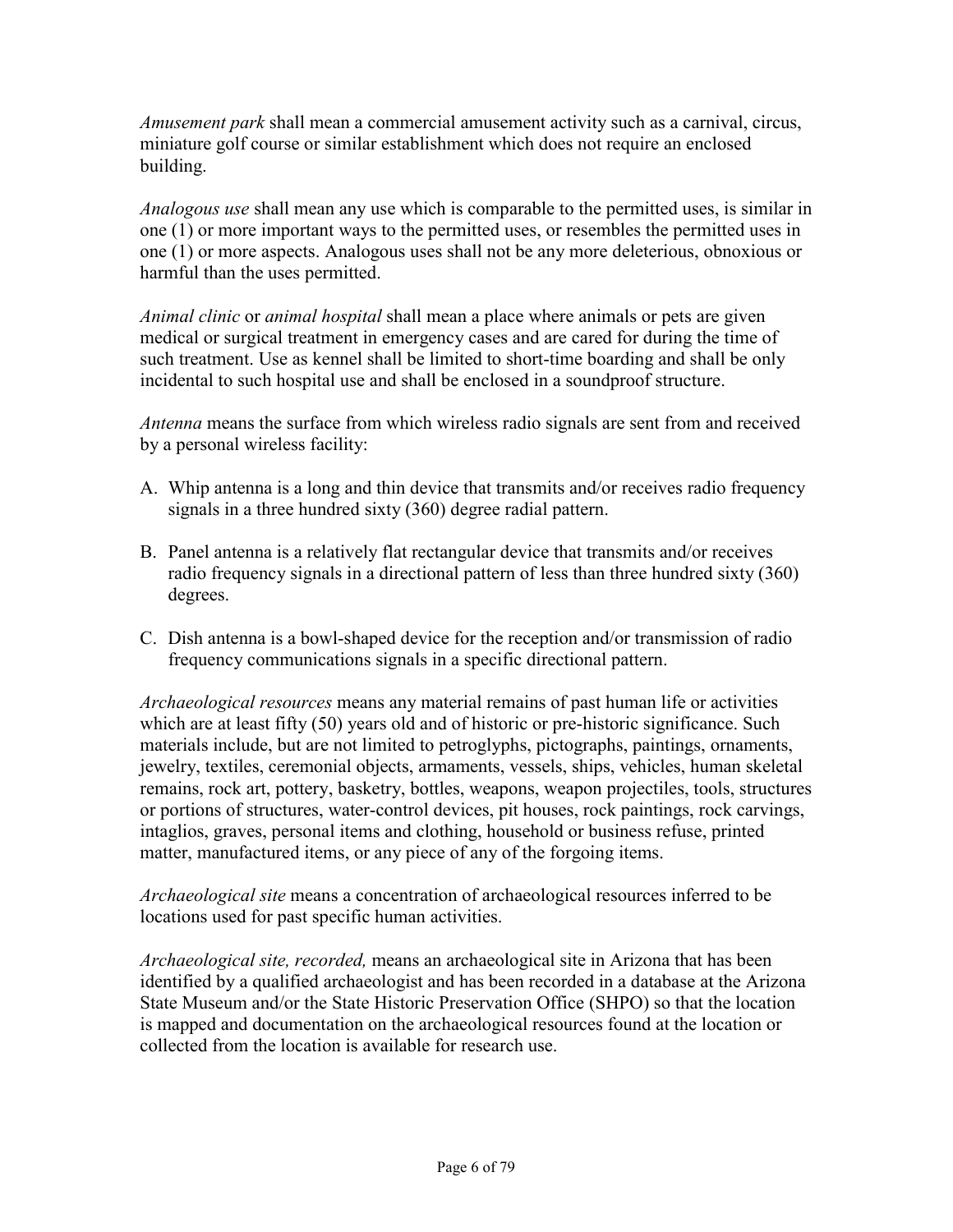*Archaeological site, significant,* shall mean archaeological resources determined by the Historic Preservation Officer, Historic Preservation Commission, or a Committee of the Commission, to be significant in the City of Scottsdale when one or more of the city's nine (9) criteria for significance are contained in the archaeological resources on a property, or designated HP District by City Council.

*Archaeologist, City,* shall mean the Qualified Archaeologist appointed by the City Manager, or designee, to administer the sections of the zoning ordinance of the City of Scottsdale relating to archaeological resources.

*Archaeologist, qualified,* shall mean an individual or firm meeting the Arizona State Museum's standards and professional qualifications.

*Art shows* shall mean the sale and display of original arts and crafts. Original arts and crafts include one of a kind or limited edition materials.

*Automobile dealer, new* shall mean a franchised agency selling new motor vehicles and providing services commonly associated with motor vehicle sales. A new automobile dealership may include the sale of used motor vehicles.

*Automobile dealer, used* shall mean an agency selling used motor vehicles not in conjunction with and on the same site as a new motor vehicle franchise and providing services commonly associated with motor vehicle sales.

*Automobile storage facility* shall mean a building or lot or portion thereof designed or used exclusively for housing or storing of four (4) or more motor-driven vehicles.

*Automotive repair* shall mean all aspects of the repair of motor vehicles including, but no limited to, lubrication, tune-up and preventive maintenance.

*Balcony* shall mean that portion of a building which projects into the required yard and where the floor height of said projection is not less than four (4) feet above grade.

*Bar* or *cocktail lounge* shall mean an establishment whose primary business is the serving of alcoholic beverages to the public for consumption on the premises.

*Basement* shall mean that portion of a building between floor and ceiling, which is partly below and partly above grade, but so located that the vertical distance from grade to the floor below is less than the vertical distance from grade to ceiling. (See *story*).

*Boarding stable.* See *commercial stable*.

*Boardinghouse* or *lodginghouse* shall mean a building where, for definite periods, lodging with or without meals is provided for three (3) or more persons, but not exceeding twenty (20) persons.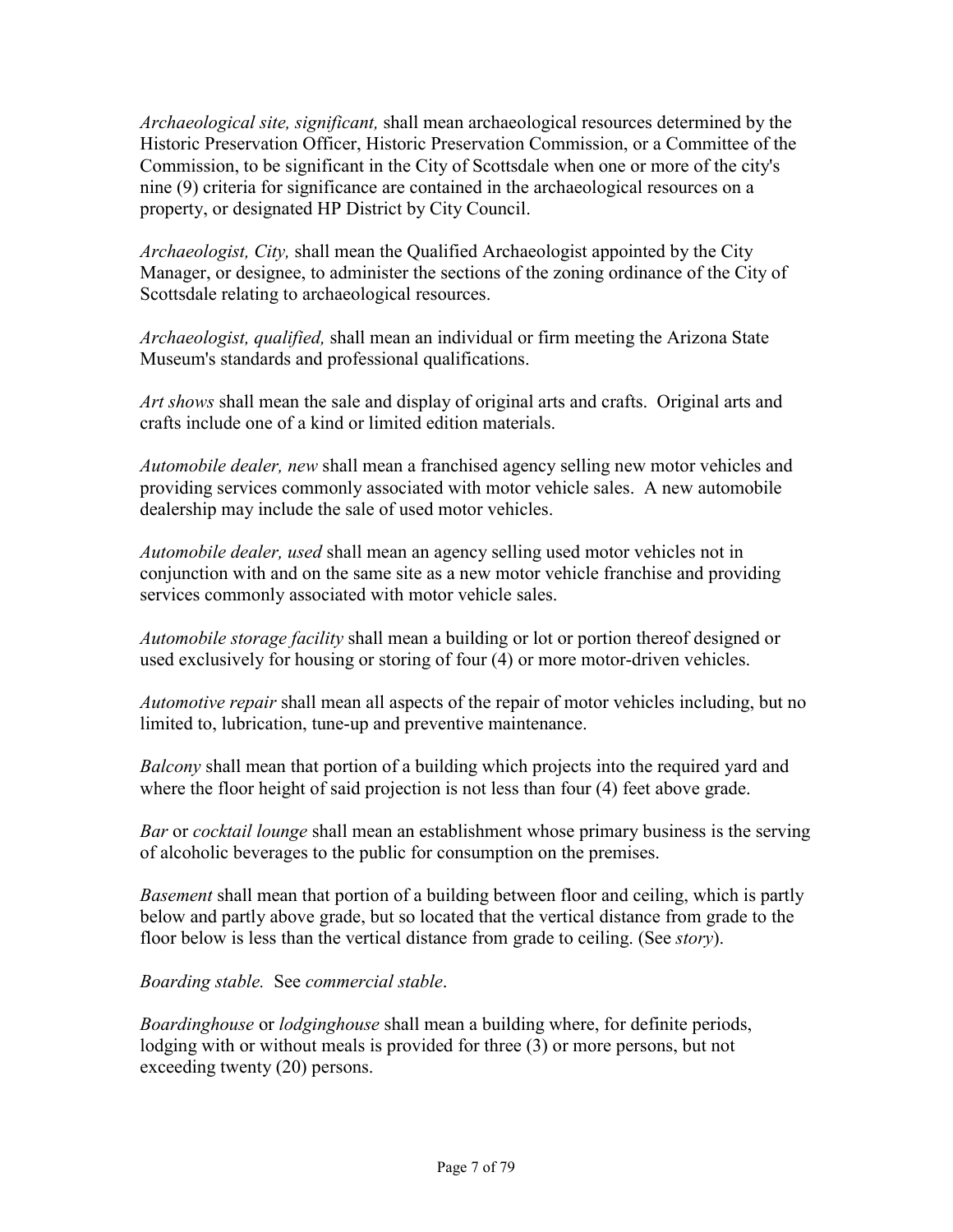*Bona fide household employee's quarters* shall mean an accessory building located on the same premises with the dwelling unit, used solely as the dwelling of persons employed on the same premises as the dwelling unit, such quarters having no kitchen facilities.

*Boulder collapse* is the natural process of splitting or felling of large boulders (four (4) feet or larger in dimension).

*Boulder features* are exposed bedrock **OR BEDROCK** clusters produced by the weathering of granite or other bedrock in place. which have at least one (1) dimension of fifteen (15) feet or more across, a height at one (1) point above the surrounding terrain of ten (10) feet or more**.**, and includes a minimum setback of twenty (20) feet around the entire feature. The locations of boulder features are designated on maps by the city. **BOULDER FEATURES ARE CATEGORIZED AS 1) SINGLE BOULDER FORMATIONS AND 2) BOULDER CLUSTERS, WHICH MEET THE FOLLOWING CRITERIA: A SINGLE BOULDER FORMATION IS DEFINED AS A PRIMARILY SINGLE, SOLID ROCK FORMATION THAT HAS AT LEAST ONE (1) DIMENSION OF TWENTY-FIVE (25) FEET OR MORE ACROSS, AND A HEIGHT AT ONE (1) POINT ABOVE THE SURROUNDING TERRAIN OF TWENTY (20) FEET OR MORE. BOULDER CLUSTERS ARE DEFINED AS A COLLECTION OF BOULDERS AND ROCK OUTCROPPINGS IN WHICH THE INDIVIDUAL BOULDERS ARE TYPICALLY EIGHT (8) FEET IN DIAMETER OR LARGER AND THE COLLECTIVE BOULDERS ARE DENSELY CLUSTERED. BOULDER CLUSTERS SHALL HAVE A COLLECTIVE WIDTH OF AT LEAST FIFTY (50) FEET AND A HEIGHT AT ONE (1) POINT ABOVE THE SURROUNDING TERRAIN OF AT LEAST TWENTY-FIVE (25) FEET.** 

*Boulder rolling* is the natural phenomenon where granite, gneiss, basalt or similar rock fragments, with one (1) dimension of four (4) feet or more, are dislodged from rock outcrops or steep rock slopes and slide or roll downhill.

*Building* shall mean any structure for the shelter, housing or enclosure of persons, animals, chattels or property of any kind, with the exception of dog houses, play houses and similar structures. Each portion of a building separated by dividing wall or walls without openings may be deemed a separate building for the purpose of issuing building permits.

*Building, height of* shall mean the vertical distance measured from a point of reference elevation established twelve (12) inches above the average elevation at the top of the curb of the street or streets adjacent to the property, or to the top of the crown of the roadway or roadways, if there is no curb, to the highest point of the coping of a flat roof, or to the highest point of a mansard roof or to the highest gable of a pitch or hip roof. In cases where drainage considerations supersede this ordinance, the point of reference elevation would be subject to the approval of the City Engineer.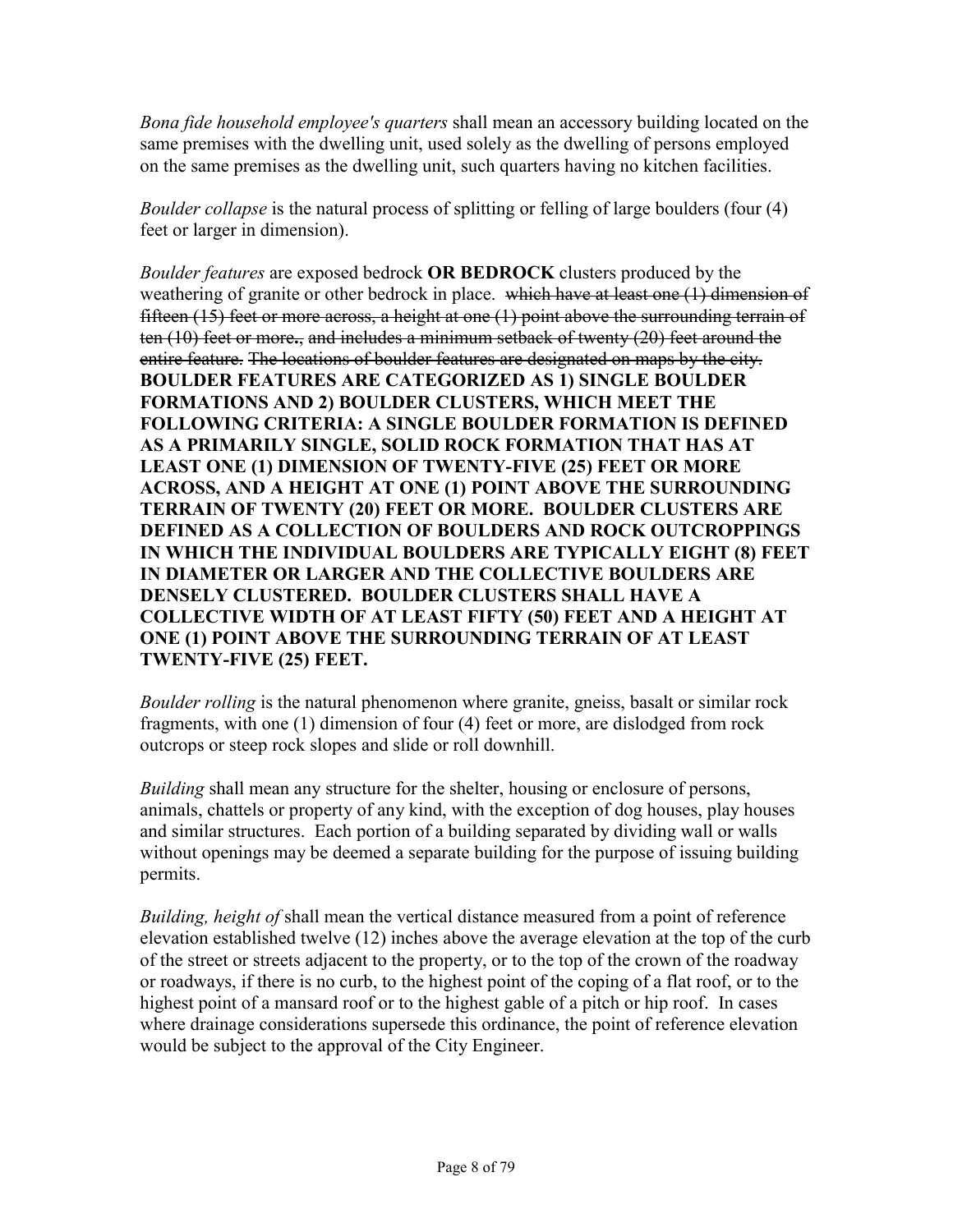*Building mounted antenna* shall include any antenna that is attached to the walls of, or integrated into buildings, church steeples, cooling towers, elevator bulkheads, parapets, penthouses, fire towers, tanks, and water towers, or other structures.

*Building Official* shall mean the person, or his designee, authorized to grant permits for construction, alteration, and demolition pursuant to the Construction Code adopted by the City of Scottsdale.

*Building site* shall mean the area of a building together with associated parking areas and open space required by this ordinance. A building site may encompass more than one (1) lot.

*Carnivals,major,* shall mean a promotional event intended to attract people to a site where there may or may not be an admission charge, and which may include such activities as rides, entertainment, game booths, food stands, exhibitions, and animal displays.

*Carnivals, minor,* shall mean a promotional event intended to attract people to a site where there is no admission charge, and which may include up to seven (7) small rides, each a maximum of fifteen (15) feet in height, and such activities as entertainment, game booths, food stands, exhibitions, and animal displays.

*Carport* shall mean an accessory building or portion of a main building with two (2) or more open sides designated or used for the parking of motor vehicles. Enclosed storage facilities may be provided as part of a carport.

*Cellar* shall mean that portion of a building between floor and ceiling which is wholly or partly below grade and so located that the vertical distance from grade to the floor below is equal to or greater than the vertical distance from grade to ceiling. (See s*tory.*)

*Certificate of Appropriateness* shall mean an official form issued by the city stating that the proposed work on an historic or archaeological resource is compatible with the historic or archaeological character of the property and, therefore: (1) the proposed work may be completed as specified in the Certificate; and (2) the City's departments may issue any permits needed to do the work specified in the Certificate.

*Certificate of No Effect* shall mean an official form issued by the City stating that proposed work on an historic or archaeological resource will have no detrimental effect on the historic character of the resource and, therefore, may proceed as specified in the Certificate without obtaining further authorization under this ordinance, and authorizing the issuance of any permits for said proposed work.

*Certificate of Demolition Approval* shall mean an official form issued by the city authorizing removal of all or part of a structure which is located within an Historic Property District or an area under application for Historic Property District designation.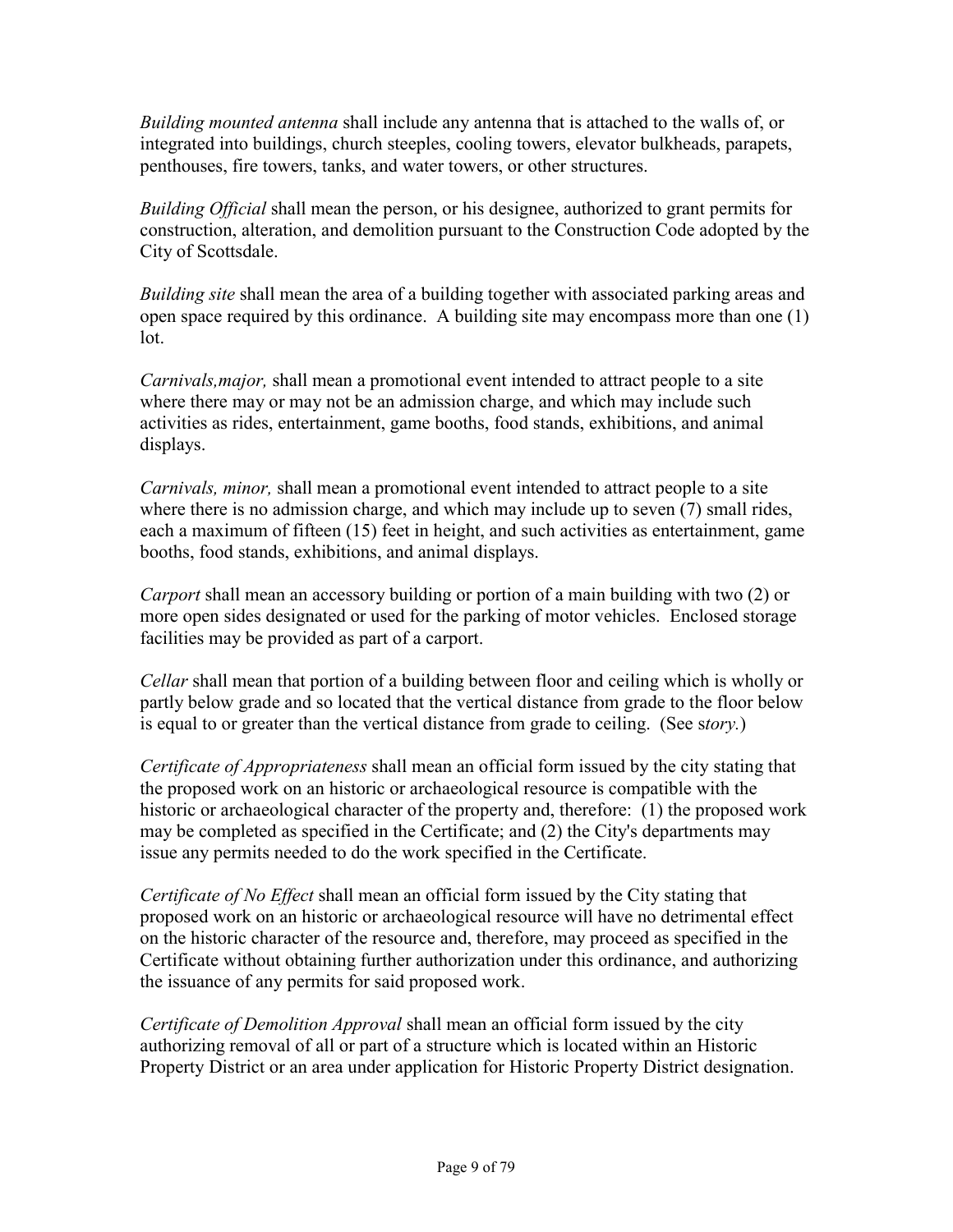*Certificate of Economic Hardship* shall mean an official form issued by the city, in connection with a Certificate of Demolition Approval, demonstrating that a reasonable rate of return cannot be obtained for an income producing property or that no beneficial use exists for a non-income producing property.

*Charter school* shall mean a public school, including pre-school and any grades kindergarten through twelfth grade, established by contract with a district governing board, the state board of education or the state board of charter schools to provide learning that will improve pupil achievement.

*Church, synagogue* or *temple* shall mean a permanently located building commonly used for religious worship. Churches, synagogues or temples shall conform to the uniform building code and are subject to development review approval.

*City* shall mean the City of Scottsdale.

*City Council* shall mean the City Council of the City of Scottsdale.

*Cluster housing* shall mean housing which qualifies for section 7.856, "cluster development option", or is perceived as a complex of closely related structures.

*Coin-operated laundry and cleaning service* shall mean establishments primarily engaged in the operation of coin-operated or similar self-service laundry and dry cleaning equipment for use on the premises.

*Co-location* means the use of a single mount and/or site by more than one (1) personal wireless service.

*Common open space* shall mean any meaningful open space, other than private or frontage open space, intended for use by all occupants of a development. This space may include recreation oriented areas.

*Community college* shall mean an educational institution authorized by the Arizona State Board of Directors for Community Colleges to offer academic or technical courses and to grant associate academic degrees.

*Conditional uses* shall mean those uses specified with each zoning district which require approval of a special permit by the City Council. Such permits may be limited by specific conditions, restrictions, terms or time periods, and may be revocable.

*Condominium* shall mean an estate in real property consisting of an undivided interest in common in a portion of a parcel of real property together with a separate interest in air space in a residential, industrial or commercial building on such real property, such as apartment, office or store.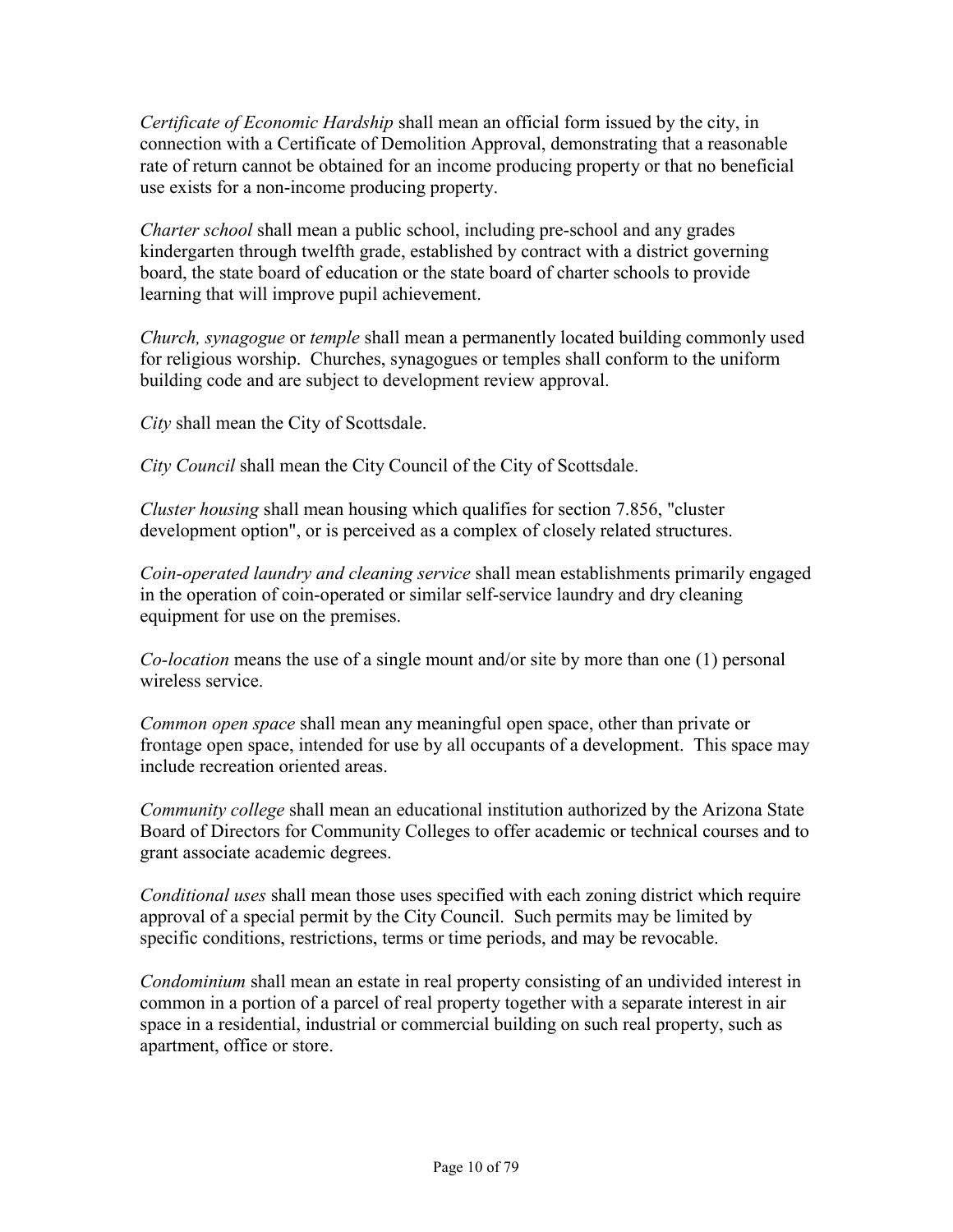*Construction Code* shall mean those codes adopted by the city, including the building code, electrical code, mechanical code, and plumbing code codified in chapter 31 of the Scottsdale Revised Code, which regulate construction in the city and require building permits, electrical permits, plumbing permits, and/or other permits to do work regulated by the City of Scottsdale.

*Construction envelope* is one (1) or more specified areas on a lot or parcel within which all structures, driveways, parking, nonnative landscaping, water surfaces, decks, walks, **WALLS,** and improved recreation facilities are located. Underground utilities **AND PERIMETER WALLS** may be located outside the construction envelope.

*Convalescent home* or *nursing home* shall mean any place or institution which makes provisions for bed care, or for chronic or convalescent care for one (1) or more persons exclusive of relatives, who by reason of illness or physical infirmity are unable to properly care for themselves. Alcoholics, drug addicts, persons with mental diseases and persons with communicable diseases, including contagious tuberculosis, shall not be admitted or cared for in these homes licensed under the State of Arizona, as a convalescent and nursing home.

*Corporate headquarters office* shall mean a complex of buildings whose purpose is to be the administrative center of a business enterprise. Corporate headquarters may include transient residential units only for employees subject to any and all provisions of this ordinance.

*Corral* shall mean a fence-type structure consisting of vertical posts and horizontal members, and so constructed that seventy-five (75) percent or more of the vertical surface is open. Chain link or other similar types of wire fences are not intended to be included in this definition and shall be classified as a fence or wall.

*Curb elevation* shall mean the average elevation of a curb adjacent to a development from which the height of a building is determined.

*Day care* shall mean the care, supervision, and guidance of a person or persons who is unaccompanied by a parent, child, guardian or custodian, for periods of less than twentyfour (24) hours per day, in a place other than persons' own home or homes.

*Day care adult* shall mean the day care oriented to the care of ambulatory adults over the age of fifty (50) years.

*Day care child* shall mean day care oriented to the care of children of up through the age of fourteen (14) years.

*Day care center* shall mean any facility where the care, supervision and guidance of five (5) or more children, age fourteen (14) years and under, unaccompanied by parent, guardian or custodian occurs on a regular basis for periods of care of less than twentyfour (24) hours per day, in a place other than the childrens' own homes for compensation.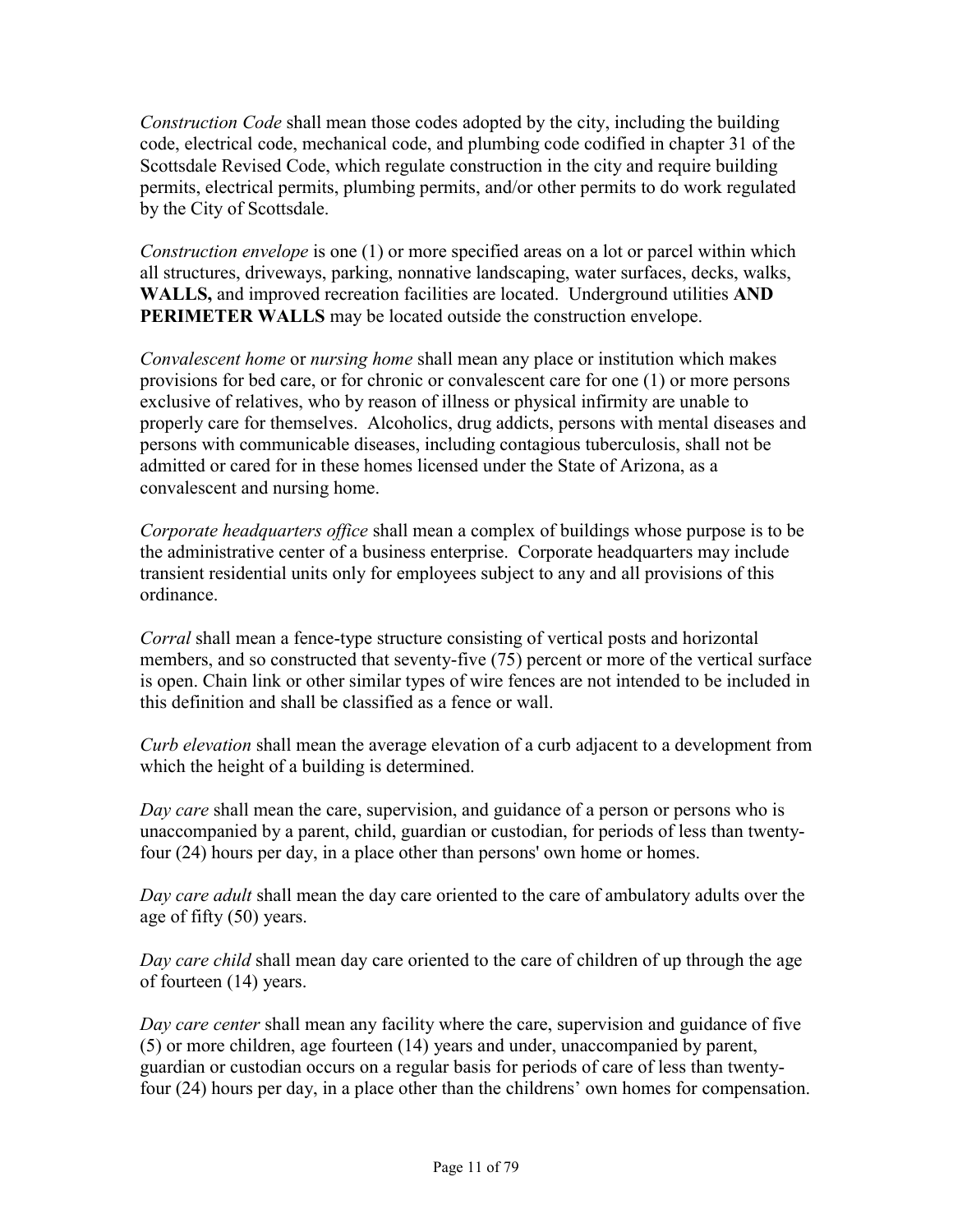*Day care group home* shall mean any residential facility where the care, supervision, and guidance of at least five (5), but not more than ten (10) children, age twelve (12) years and under, unaccompanied by parent, guardian or custodian occurs on a regular basis for periods of less than twenty-four (24) hours per day, in a place other than the children's own homes for compensation.

*Day care home* shall mean any facility where the care, supervision and guidance of no more than four (4) children, unaccompanied by parent, guardian or custodian occurs on a regular basis for periods of care of less than twenty-four (24) hours per day, in a place other than the children's own homes for compensation.

*Demolish* shall mean any act or process which removes a building or other structure or any portion thereof.

*Demolition Permit* shall mean a permit issued by the Building Official allowing the permittee to demolish a building or structure.

*Density* is usually used to describe the number of dwelling units per acre in residential districts, while intensity is usually used to describe floor area ratio of development in nonresidential zoning districts. Where both residential and nonresidential districts are encompassed, the term intensity is generally used.

### *DESERT OPEN SPACE, MEANINGFUL* **IS DESERT OPEN SPACE THAT DUE TO ITS SIZE, FUNCTION, VISIBILITY, ACCESSIBILITY AND/OR STRATEGIC LOCATION IS A COMMUNITY AMENITY OR RESOURCE. MEANINGFUL DESERT OPEN SPACE IS OPEN SPACE THE COMMUNITY CAN ACCESS OR SEE. IT ALSO IS OPEN SPACE THAT SERVES TO PROTECT A SIGNIFICANT ECOLOGICAL AREA.**

*Density based land uses* shall mean those of a residential nature.

*Development* means the performance of any building or mining operation, the making of any material change in the use or appearance of any structure or land, the division of land into two (2) or more parcels, and the creation or termination of access rights. "Development" includes, but is not limited to, such activities as the construction, reconstruction or alteration of the size, or material change in the external appearance of a structure or land; commencement of mining excavation, trenching, or grading; demolition of a structure or removal of vegetation; deposit of refuse, solid waste or fill; alteration of a floodplain, or bank of watercourse.

*Development Agreement* shall mean an agreement made pursuant to A.R.S. § 9-500.05.

*Development project* is any development resulting from the approval of a building permit, lot split, preliminary or final plat, rezoning application, grading permit, public or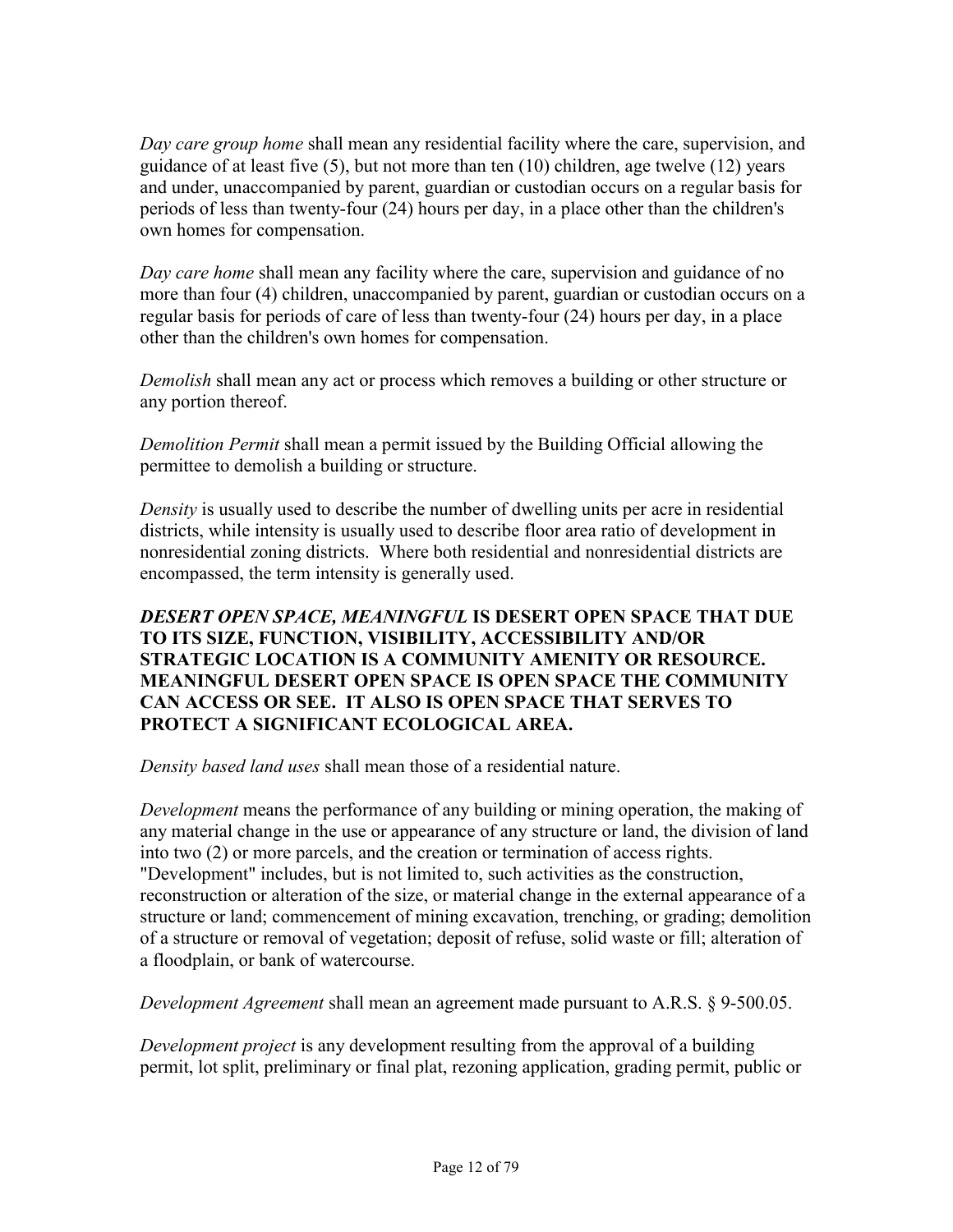private infrastructure improvement, variance requests, development review, master plans, native plant removal, relocation or revegetation or use permit.

*Development site* is a specific area within the development project which is proposed for a specified zone, use or density, and may be developed separately from the balance of the development project by a person other than the master development plan applicant.

*District* shall mean any zone as shown on the zoning map of the City of Scottsdale for which there are uniform regulations governing the use of buildings and premises or the height and area of buildings.

*District map* shall mean the official zoning map of the City of Scottsdale, which is a part of the zoning ordinance of the City of Scottsdale.

*Dwelling* shall mean any building, or portion thereof, which is designed exclusively for residential purposes.

*Dwelling, multiple* shall mean a building or portion thereof designed for occupancy by three (3) or more families.

*Dwelling, single-family* shall mean a building designed for occupancy by one (1) family.

*Dwelling, two-family* shall mean a building designed for occupancy by two (2) families.

*Dwelling unit* shall mean one (1) or more rooms in a dwelling designed for occupancy by one (1) family for living purposes and having its own cooking and sanitary facilities.

*Efficiency apartment* shall mean a dwelling unit which has only one (1) combined living and sleeping room, said dwelling unit, however, may also have a separate room containing only kitchen facilities and also a separate room containing only sanitary facilities.

*Environmental scientists* are professionals with training or experience in areas such as environmental planning, physical geography, environmental geology, ecology, botany, soil sciences or natural resource administration.

*Environmental design concept master plan* is a document that includes plans, design methods, guidelines, and other similar material that outline the concepts to be used on a development project for open spaces, streetscapes, trails, common, and public areas and the protection, conservation, and enhancement of environmentally sensitive features or conditions of a parcel.

*Equipment cabinet* means an enclosed shed or box at the base of or near a PWSF mount within which are housed, among other things, batteries and electrical equipment (hereinafter referred to as "equipment"). This equipment is connected to the antenna by cable.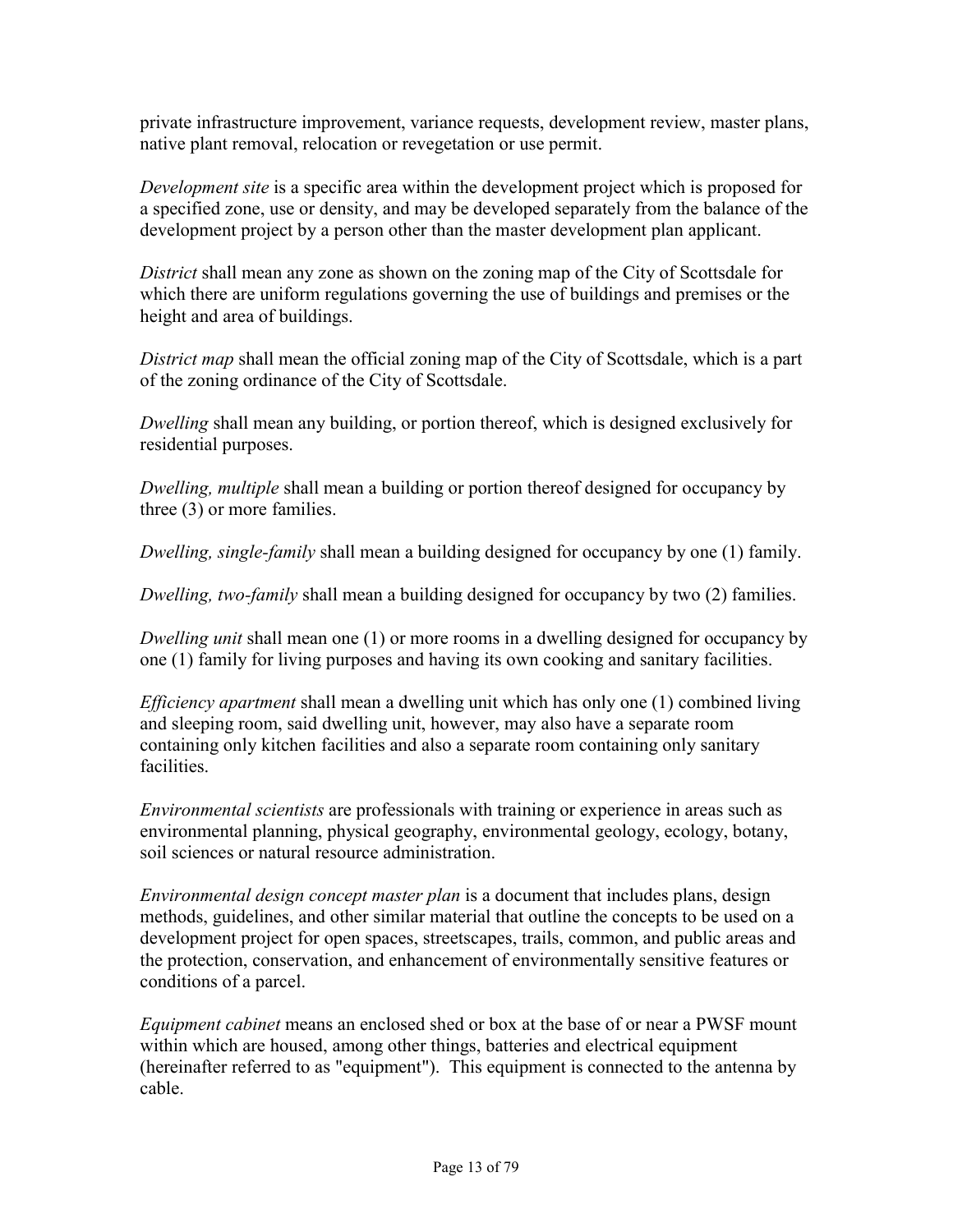*Exposed/shallow bedrock* is bedrock which is exposed or which has irregular patches of soil cover that may vary in depth or location over time. The maximum depth of the soil cover is three (3) feet. Locations containing exposed/shallow bedrock shall be mapped if they have a minimum horizontal dimension of forty (40) feet or more.

*Family* shall mean one (1) or more persons occupying a premise and living as a single housekeeping unit as distinguished from a group occupying a boardinghouse, lodginghouse or hotel as herein defined.

*Farm* shall mean an area of five (5) or more contiguous acres which is used for the production of farm crops such as vegetables, fruit trees, cotton or grain and their storage, as well as raising thereon of farm animals such as poultry or swine on a limited basis. Farms also include dairy produce [products]. Farming does not include the commercial raising of animals, commercial pen feeding (feed lots) or the commercial feeding of garbage or offal to swine or other animals.

*Festival* shall mean the sale of ethnic specialty, regional, and gourmet foods, art, and crafts, live musical entertainment, in an outdoor setting.

*Fitness studio* shall mean a place or building where passive or active exercises and related activities are performed for the purpose of physical fitness, improved circulation or flexibility, and/or weight control. The activities shall be conducted entirely within an enclosed building. Fitness studio may include passive exercise equipment (motorized equipment which does not require physical exertion), but exclude equipment or apparatus used for weight control or muscle building, and shall exclude massage in any form.

*Floor area ratio* shall mean the ratio of gross building floor area to the net lot area of the building site.

*Frontage* shall mean all property on one (1) side of a street between two (2) intersecting streets (crossing or terminating) measured along the line of the street, or, if the street is dead end, then all of the property abutting on one (1) side between an intersecting street and the dead end of the street including property fronting on a cul-de-sac.

*Frontage open space* shall mean all the meaningful open space between the right-of-way line of a dedicated public street and any perimeter structure(s) within the development, except that this space may extend between structures or between a structure and a side property line to a depth of not more than one-half the width of the opening.

*Garage, private* shall mean any accessory building or portion of a main building designed or used for the storage of not more than three (3) motor-driven vehicles, provided that no private garage may be used or rented for the storage of commercial trucks having a capacity in excess of one (1) ton.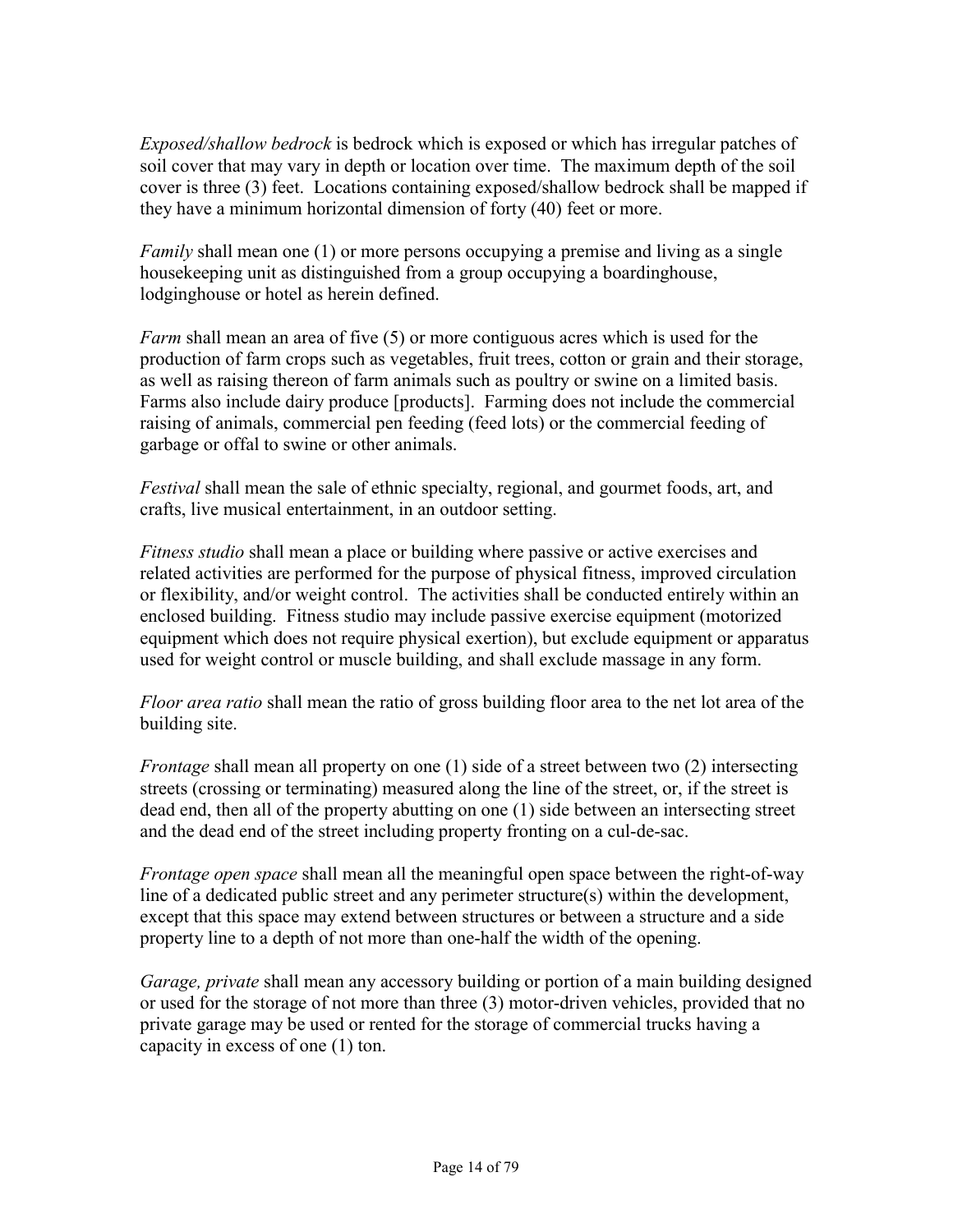*Game center* shall mean a place or facility where pinball or other similar electronic games are played for amusement only. "Game center" shall not be construed so as to include bingo games, nor shall it be construed so as to include gambling devices or any other devices prohibited by law.

*Golf course, regulation or par-three* shall mean a facility other than a miniature golf course for the playing of golf at which there may be a clubhouse including rest rooms and locker rooms. A golf course may provide additional services customarily furnished such as swimming, outdoor recreation, and related retail sales that may include a restaurant and cocktail lounge if approved as a part of the required use permit.

*Golf training center* shall mean a facility other than a miniature golf course or commercial driving range providing primarily both indoor and outdoor professional instruction in all phases of golf learning skills. Accessory uses may be allowed if approved as part of the required use permit.

*Grade, (adjacent ground elevation)* shall mean the lowest point of elevation of the finished surface of the ground between the exterior wall of a building and a point five (5) feet distant from said wall, or the lowest point of elevation of the finished surface of the ground between the exterior wall of a building and the property line if it is less than five (5) feet distant from said wall. In case walls are parallel to and within five (5) feet of a public sidewalk, alley or other public way, the grade shall be the elevation of the sidewalk, alley or public way.

*Grand opening* shall mean the introduction, promotion or announcement of a new business, store, shopping center or office, or the announcement or introduction or promotion of an established business changing ownership or location.

*Gross floor area* is the sum of the gross areas of the several floors of a building or buildings, measured from the exterior faces of exterior walls or from the center lines of walls separating two (2) buildings. Gross floor area shall not include:

- a. Underground parking space.
- b. Uncovered steps.
- c. Exterior balconies.

*Gross lot area* shall mean the area of a lot including one-half of all dedicated streets and alleys abutting the property.

*Guest house* shall mean an attached or detached accessory building used to house guests of the occupants of the principal building, and which is never rented or offered for rent.

*Guest house with cooking facilities* shall mean an attached or detached accessory building equipped to operate major appliances requiring two hundred twenty (220) volts electric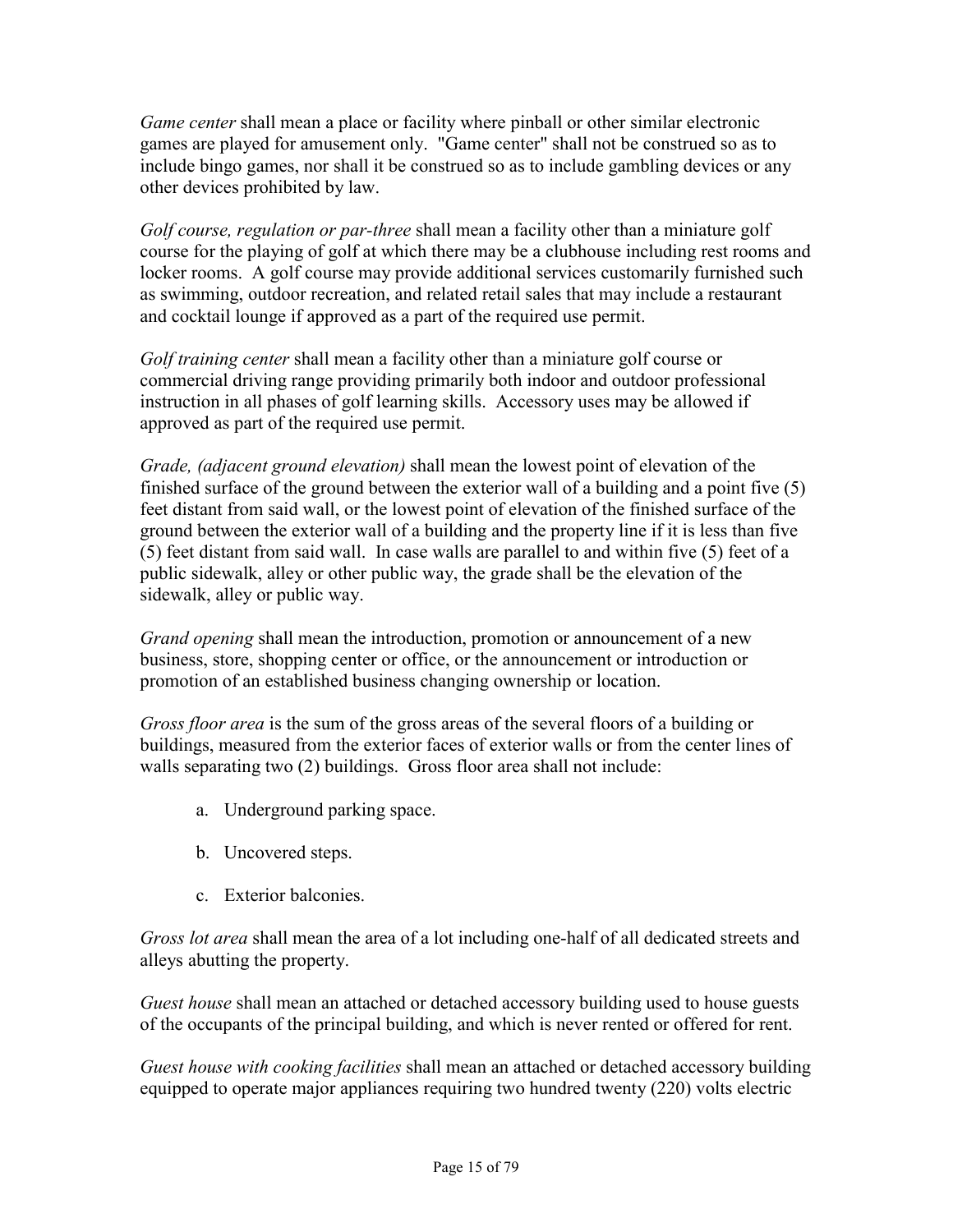for the purposes of housing guests of the occupants of the principal building, and which is never rented or offered for rent.

*Guest ranch* shall mean a use incorporating two (2) or more guest rooms, other than a boardinghouse, hotel or motel, and including outdoor recreational facilities such as but not limited to horseback riding, swimming, tennis courts, shuffleboard courts, barbecue, and picnic facilities, and dining facilities intended primarily for use by the guests of the guest ranch. Bars and restaurants which cater primarily to those other than guests of the guest ranch are not permitted.

*Haunted house* shall mean temporary structures which house booths, displays, live performances relating to halloween themes.

*Health studio* or *health spa* shall mean a place or building where active exercise and related activities are performed utilizing weight control or muscle building equipment or apparatus for the purpose of physical fitness. "Health studio or spa" shall also mean a place or building which provide massage, exercise, and related activities with or without such equipment or apparatus. Massage shall exclude massage by one (1) person to another of the opposite gender, and shall comply with all provisions of all applicable ordinances of the City of Scottsdale. The activities shall be conducted primarily within an enclosed building.

*High-rise building* shall mean a building which exceeds thirty-six (36) feet in height as defined herein.

*Hillside landforms* are the more elevated, deeper and rugged landforms which tend to divide broad desert valleys or separate the lower deserts from higher plateau regions, to the north and east. These landforms include mountains, hills, buttes, or escarpments predominantly composed of bedrock materials. Typical bedrock materials include volcanics such as basalt and tuff; intrusives such as granite; and metamorphics such as diorites, quartzites, and schists. Locally slopes may be covered by colluvium comprised of upslope bedrock materials or by thin veneers of in-situ soils. Land slopes are usually above fifteen (15) percent and in most cases are over thirty-five (35) percent, but may be as little as five (5) percent in isolated pockets, typically atop ledges or near ridge tops. Drainageways are relatively poorly defined on the slopes but collect into deep canyon bottom courses strewn with large-sized rubble. Hazards which may be present include boulder rolling, rock falls, debris movement and general slope instability. The surface movement of materials occurs as a result of both gravity and water transport. The surface material size includes larger boulders, rocks and gravel as well as grainy soil materials.

*HP* or *Historic Property District* shall mean an historic resource subject to HP (Historic Property) zoning overlay zoning.

*Historic designation report* shall mean the written and visual information compiled to demonstrate how and why a Scottsdale resource may be eligible to be placed on the Scottsdale Historic Register and zoned HP District.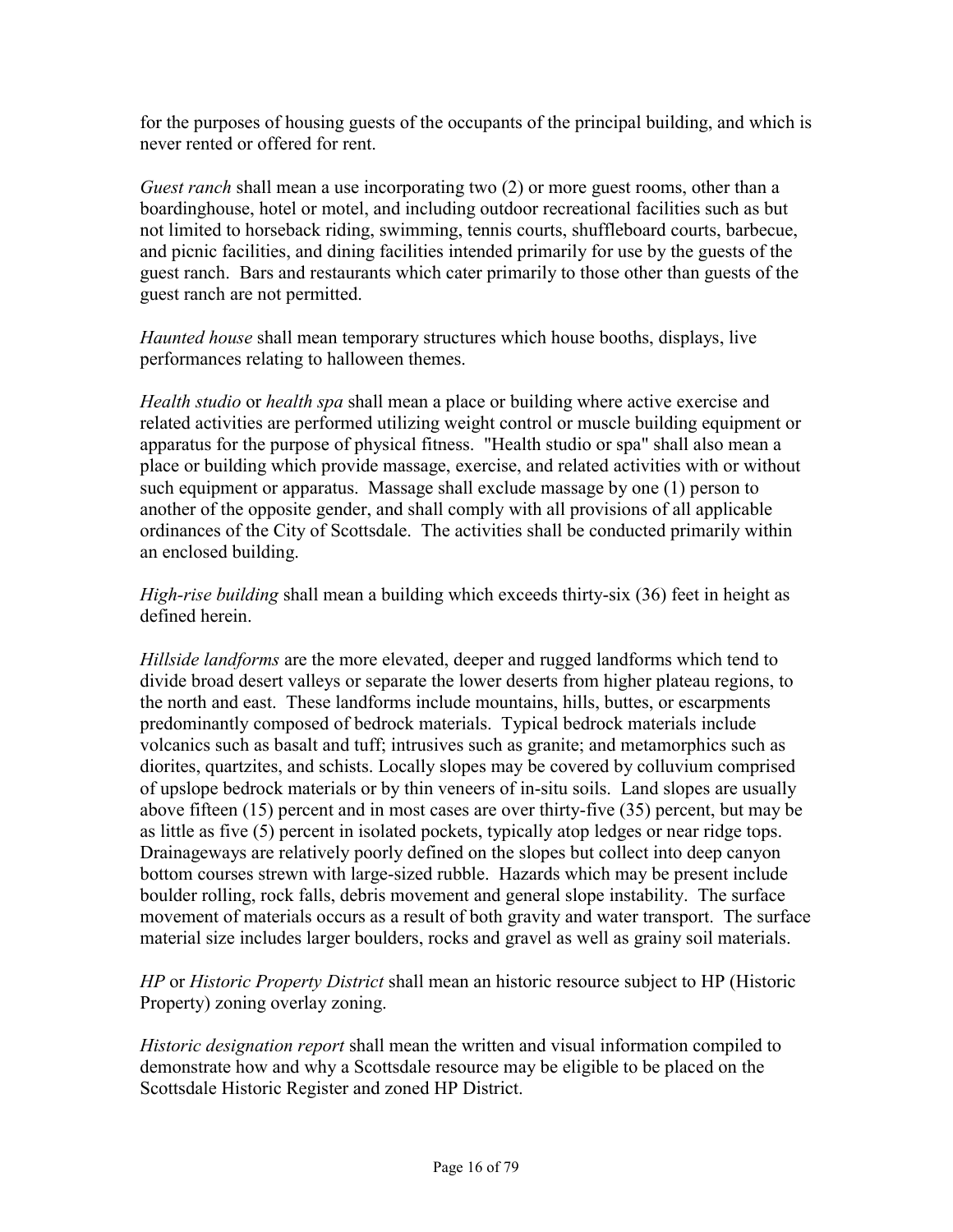*Historic Preservation Commission* shall mean the Historic Preservation Commission appointed by the Scottsdale City Council for the City of Scottsdale.

*Historic Preservation Officer* shall mean the person appointed by the City Manager to administer the Historic Preservation Program and maintain the Scottsdale Historic Register.

*Historic Preservation Plan* shall mean a plan for the preservation of historic resources and landmarks on the Scottsdale Historic Register.

*Home exhibition* shall mean a one-time display of homes including furnishing and accessories in an unoccupied subdivision. The exhibition may include live entertainment, food sales, street closures, and other activities.

*Home occupation* shall mean any occupation or profession carried on by a member of a family, residing on the premises, and which is clearly incidental to the use of the structure for dwelling purposes and which does not change the exterior character of the premises in any way. There shall be no commodity sold upon the premises, nor shall such use generate pedestrian or vehicular traffic beyond that normal to the district in which it is located, and further there shall be no signs, buildings or structures other than those permitted in the district.

A carport or garage may not be used for home occupations. There shall be no use of material or mechanical equipment not recognized as being part of normal household or hobby use. Home occupation shall include the use of premises by a physician, surgeon, dentist, lawyer, clergyman, or other professional persons for consultation or emergency treatment, but not for the general practice of his profession.

*Hospital* shall mean a facility for the general and emergency treatment of human ailments, with bed care and shall include sanitarium and clinic but shall not include convalescent or nursing home.

*Hotel* shall mean a building in which lodging is provided and offered to the public for compensation and which is open to transient guests.

*Improved open spaces* are "constructed" landscaped areas, turf areas, parks, golf courses and other recreational facilities excluding any associated buildings.

*Institution* shall mean a building or buildings occupied by a nonprofit corporation or a nonprofit establishment for public use.

*Intensity* is usually used to describe floor area ratio of development in nonresidential zoning districts, while density describes number of dwelling units per acre in residential districts. Where both residential and nonresidential districts are encompassed, the term intensity is generally used.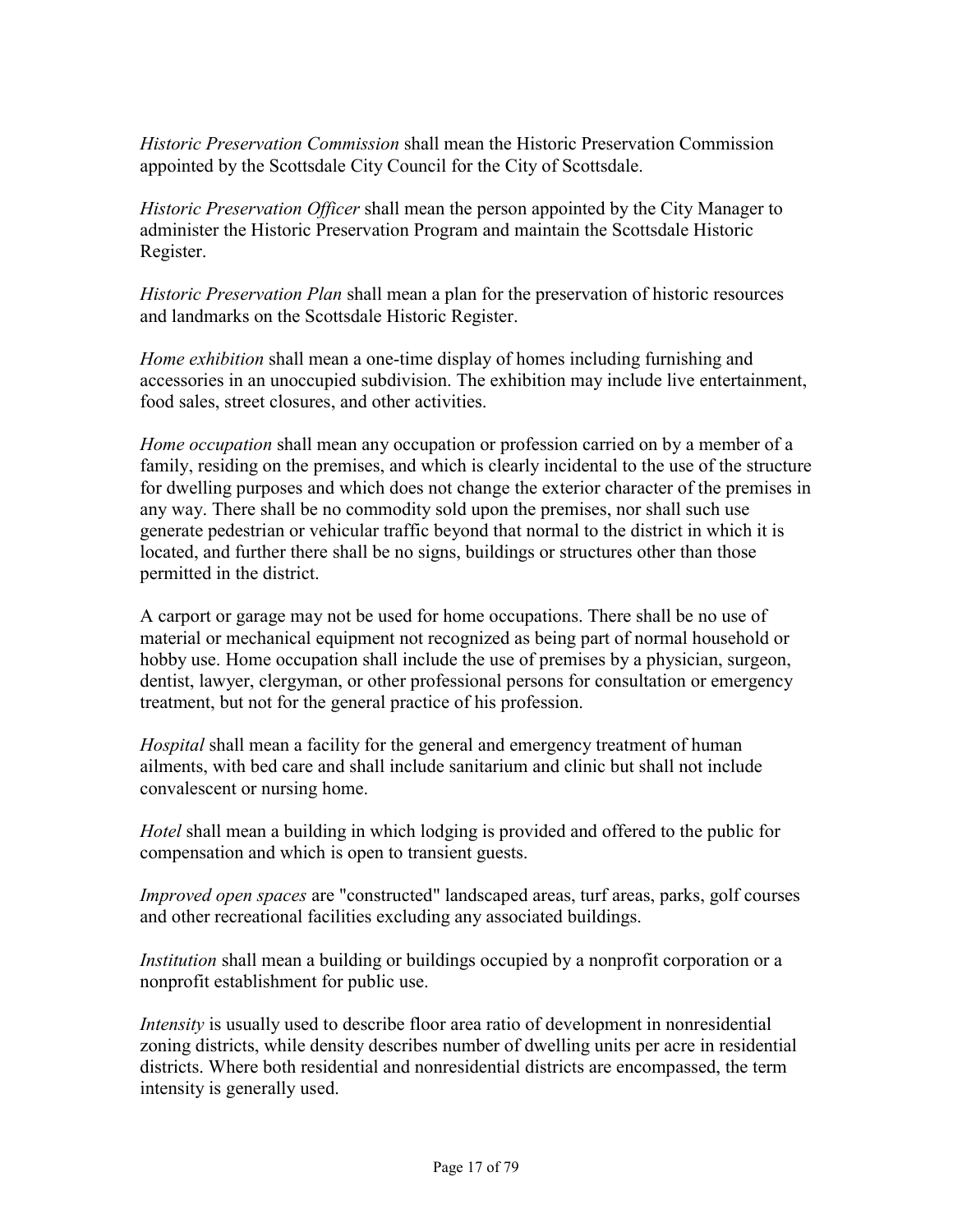*Irrigation system* shall mean an underground watering system which consists of heads, valves, pipes, etc., used for the sole purpose of sustaining and promoting plant life.

*Kennel* shall mean any premises where six (6) or more dogs or cats are bred, boarded and/or trained.

*Land slope* is the ratio of the vertical rise in the land elevation over the horizontal dimension of the rise. For the purposes of the zoning ordinance the maximum horizontal dimension that shall be used to measure slope is one hundred (100) feet for all other areas. The allowed techniques for measuring slopes include the "slide-chord" method, computerized methods, or other methods approved by project review staff.

*Landscape materials.* Any materials used for the purpose of landscape improvement which may include, but shall not be limited to, the following: trees, shrubs, groundcovers, turf, vines, walkways, berms, and stone groundcover materials.

*Landscape plan.* A graphic representation of the development site indicating the location of all existing and proposed landscape improvements to be present on the site at the completion of the construction of the project. Such landscaping plan shall consist of preliminary and final plans as set forth herein.

*Landscaped area* shall mean an area which has been improved through the harmonious combination and introduction of trees, shrubs, and ground cover, and which may contain natural topping material such as boulders, rock, stone, granite or other approved material. The area shall be void of any asphaltic or concrete pavement except where walks are allowed.

*Landscaping.* An exterior improvement of property in accordance with an approved landscape plan and utilizing approved landscape materials.

# *LIGHT REFLECTIVE VALUE (LRV).* **A MEASUREMENT OF THE AMOUNT OF LIGHT REFLECTED BY A PAINT COLOR.**

*Live entertainment* shall mean a use which includes but is not limited to disc jockey, live bands, comedians, theater for the performing arts and other forms of entertainment which include live performances at a commercial establishment, provided that the following shall not be considered live entertainment for purposes of this ordinance: (1) adult use live entertainment establishments which are subject to the requirements of section 1.403.A of this ordinance; (2) performances by one (1) or two (2) performers with no voice or instrument amplification; (3) incidental modeling of clothing and/or singing by employees of the establishment, for which no additional floor area is required.

*Loading space* shall mean a permanently maintained space on the same lot as the main building accessible to a street or alley.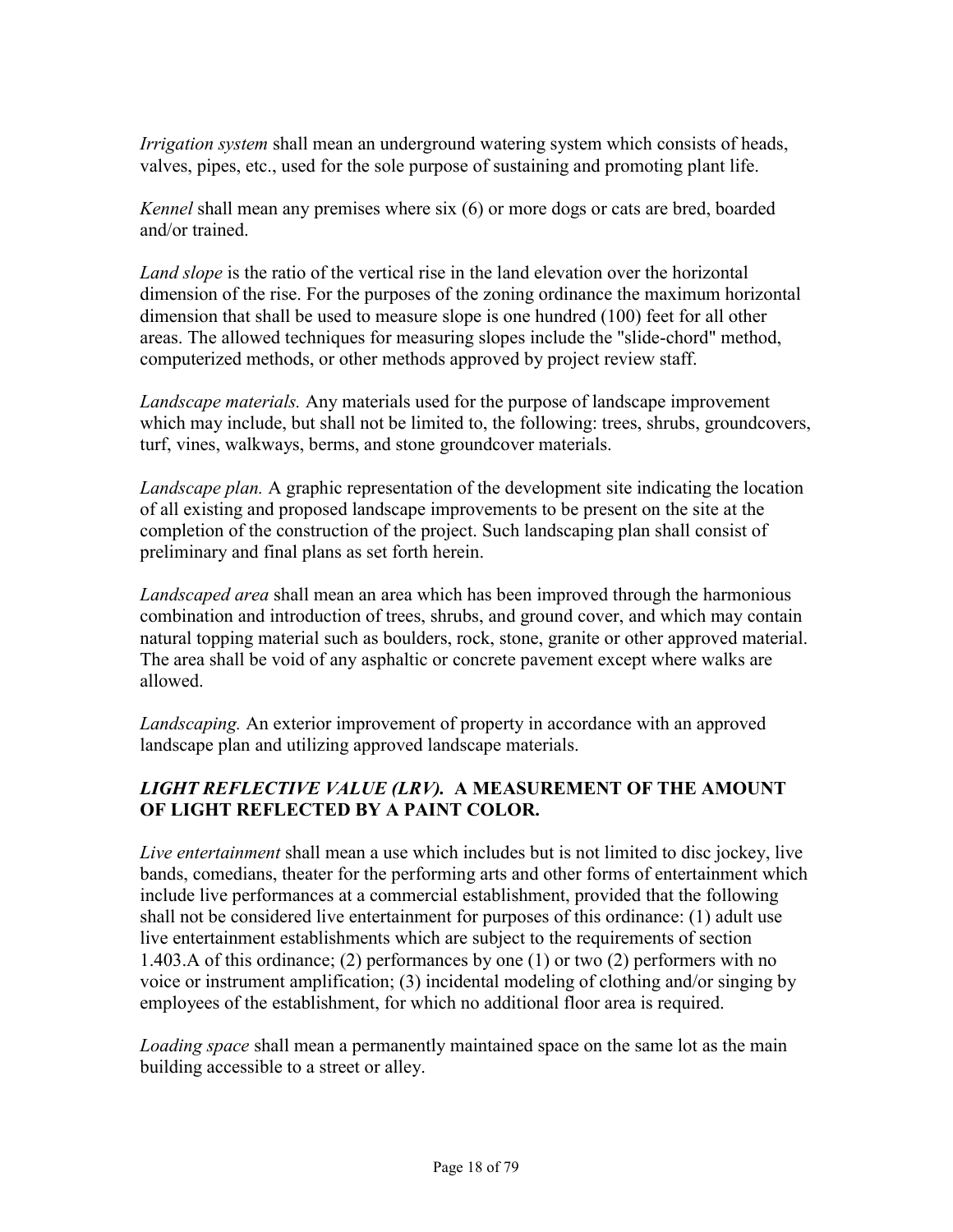*Lot* shall mean a legally created parcel of land occupied or intended for occupancy by one (1) main building together with its accessory buildings, and uses customarily incident to it, including the open spaces required by this ordinance and having its principal frontage upon a street as defined in this ordinance.

*Lot area* shall mean the same as *net lot area*.

*Lot, corner* shall mean a lot adjoining two (2) or more streets at their intersections.

*Lot coverage* shall mean the area of land which is covered by a building on a particular site. Lot coverage shall be the percentage of net lot area which is covered by the gross floor area of the first floor.

*Lot, depth of shall mean the horizontal distance between the front and rear lot lines.* 

*Lot, double frontage* shall mean a lot having a frontage on two (2) nonintersecting streets, as distinguished from a corner lot.

*Lot, interior* shall mean a lot other than a corner lot or key lot.

*Lot, key* shall mean a lot adjacent to a corner lot having its side lot line in common with the rear lot line of the corner lot and facing on the street which forms the side boundary of the corner lot.

*Lot lines* shall mean the lines bounding a lot.

*Lot of record* shall mean a lot which is a part of a subdivision, the plat of which has been recorded in the office of the clerk of Maricopa County Recorder's Office; or parcel of land, the deed of which is recorded in the office of the county recorder.

*Lot width* shall mean, in the case of irregularly shaped lots, lots having side lot lines not parallel, or lots on the curve of a street, the distance between side lot lines measured thirty (30) feet behind the required minimum front setback line parallel to the street or street chord.

*Lower desert landforms* are the lower plains and expanses which typically occupy the broad lowlands and floodplains between isolated desert mountains. These landforms generally include basin floors and active alluvial fans. Generally, the depth to bedrock is deep to very deep (one hundred (100) feet to over two thousand (2,000) feet) and the texture of the alluvium is fine to medium grained. Caliche may be present but typically occurs in discontinuous lenses and is not strongly indurated. The land is low to moderately sloping and typically there is very little break, either by channels or ridges, in the planer character of the terrain. The typical land slopes are overwhelmingly less than five (5) percent, although in rare localized situations, slopes may reach fifteen (15) percent. Drainageways often are poorly defined, with the low side banks, and stream courses show substantial evidence of continuous braiding and overflows into widespread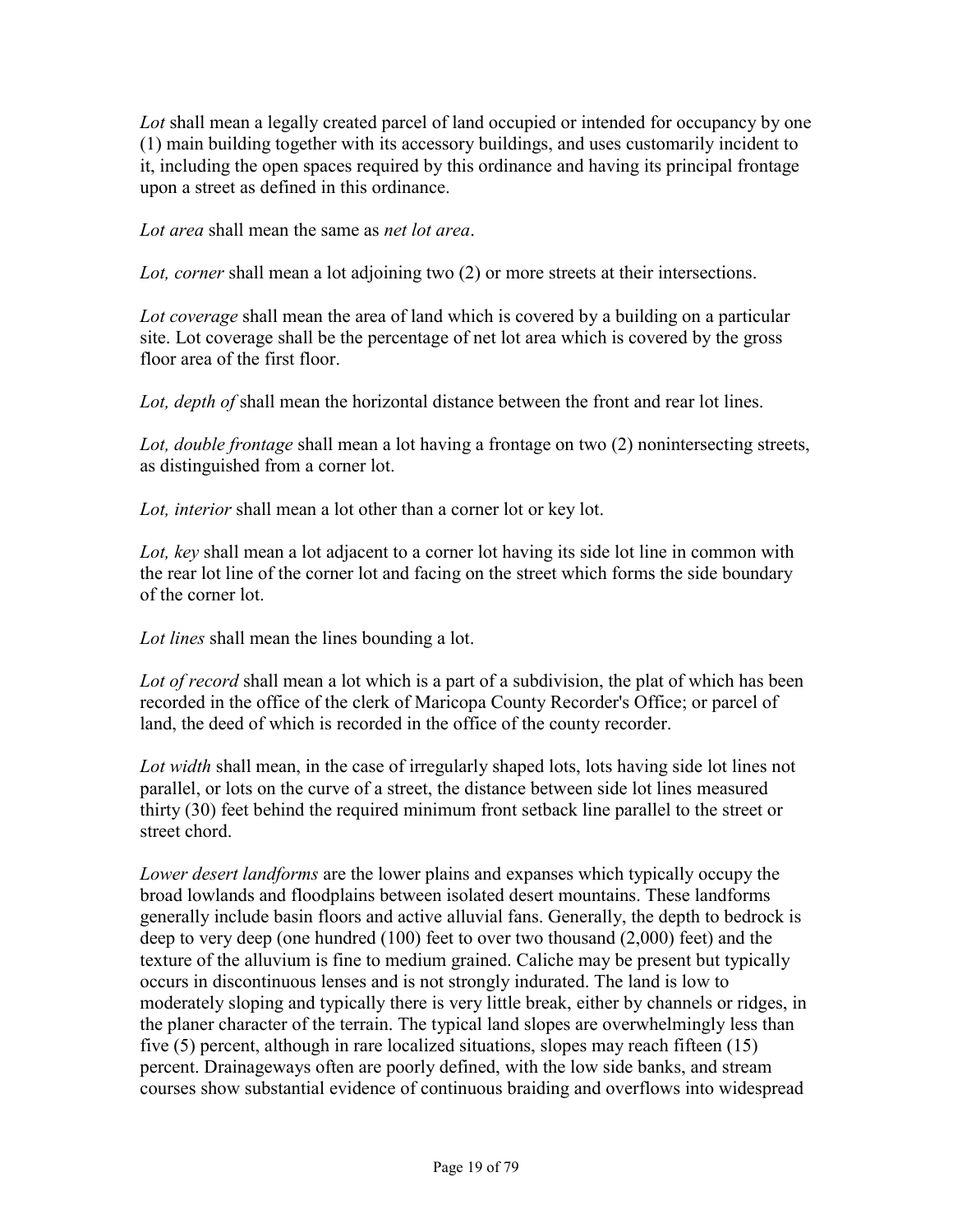sheet flows. Hazards predominately relate to overbank and sheet flooding, but may in some areas, include the potential for earthcracks. Most material transport is by water flows although wind transport may become significant if the soil surface is disturbed. Materials are almost exclusively fine silts and loams with only very limited pockets of gravels and stones.

*Manufactured home* shall mean a dwelling that has been certified as a manufactured home by the applicable State of Arizona or United States government agency.

*Manufactured home park* shall mean any lot, tract, or parcel of land used or offered for use in whole or in part with or without charge for parking of manufactured homes or trailer coach used for sleeping or household purposes.

*Manufactured home space* shall mean a plot of ground within a manufactured home park designed for the accommodation of one (1) manufactured home or trailer coach.

*Manufacturing* shall mean the fabricating or assembling of materials into finished or partially finished products by hand or by the use of machinery.

*Mature trees* shall mean healthy, full-bodied trees with a shape characteristic of the species and of the following minimum sizes:

 Ten (10) feet--twelve (12) feet height times six (6) inches -- eight (8) inches wide or two-inch single trunk caliper or one-inch average trunk caliper for a multiple trunk tree or eight-foot trunk height for palms.

 For each building story over one (1) all required mature trees shall be increased in size as follows:

 One-half inch caliper increase for multiple trunk trees and one (1) inch caliper increase for single trunk trees, except that palms shall be increased by four (4) feet in height; or in lieu of increasing all required mature trees, provide additional trees at the rate of one-foot trees per dwelling unit or story above the ground floor, of which fifty (50) percent shall be "mature" as defined in this article.

*Minimal residential health care facility* shall mean a facility which provides services such as central dining, transportation and limited medical assistance.

*Minor work* shall mean any change, modification, restoration, rehabilitation, or renovation of the features of an historic resource that does not materially change the historic characteristics of the property and is consistent with the Historic Preservation Plan for the historic resource.

*Mitigation Plan* means a plan for the recovery or protection of discovered archaeological resources.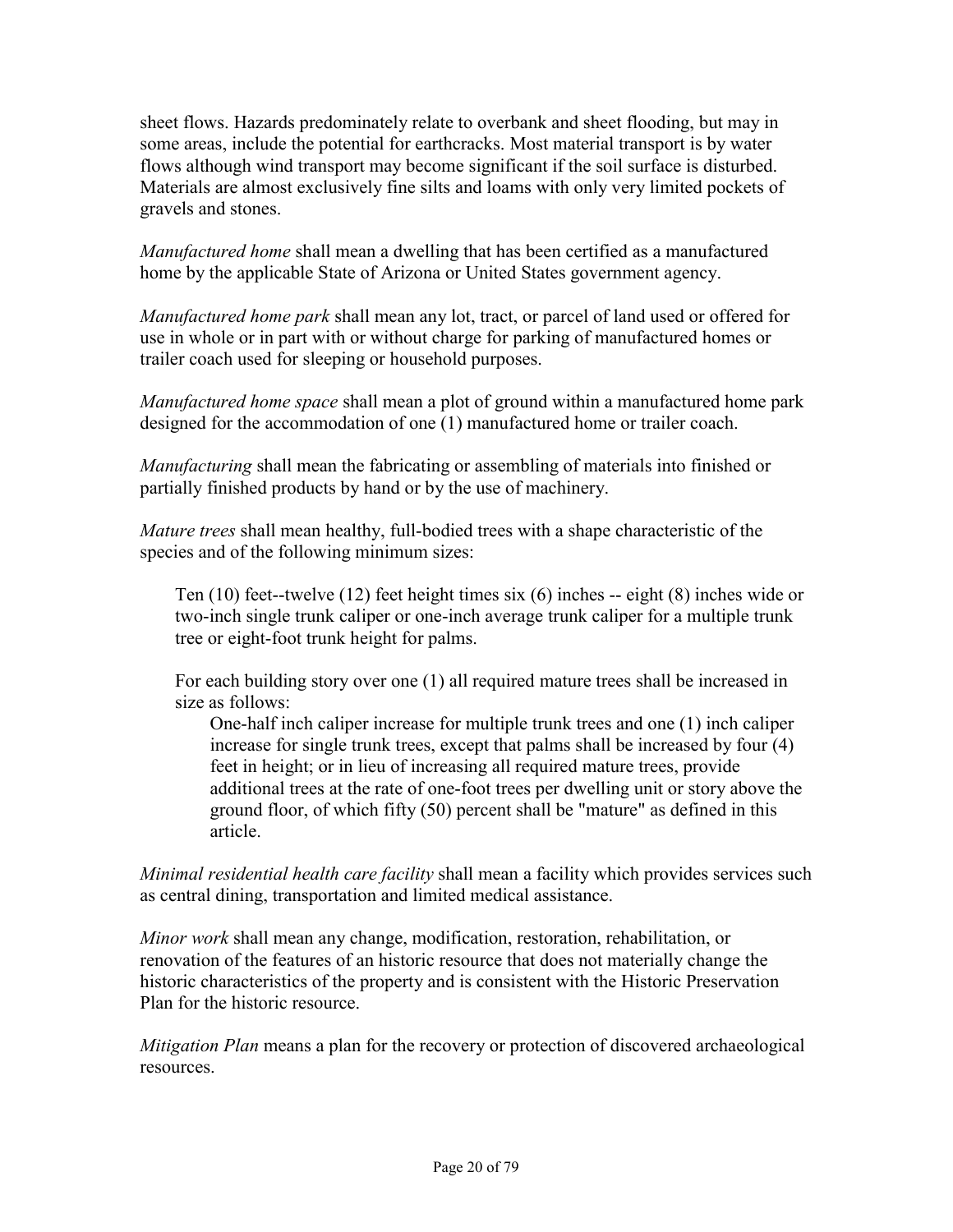*Monopole* means a facility used exclusively for PWSF mounts and is self-supporting with a single shaft of steel, concrete or wood.

*Motel* shall mean any building or group of buildings containing guest rooms or dwelling units, some or all of which have a separate entrance leading directly from the outside of the building with garage or parking space located on the lot and designed, used or intended wholly or in part for the accommodation of automobile transients. Motel includes motor court, motor lodge and tourist court, but not a manufactured home park.

*Mount* means the ground or the structure to which a PWSF is attached.

*Move* shall mean any relocation of a building or structure on its site or to another site.

*Municipal use* shall mean any use provided to the general public which is operated by or contracted for by the city. Municipal use shall not include any vehicle, bicycle, equestrian, or pedestrian right-of-way dedications or easements or scenic dedications or easements, single purpose flood control corridors, or utilities which are located underground.

### *MUNSELL BOOK OF COLOR* **IS A SYSTEM THAT DESCRIBES COLOR IN TERMS OF THREE STANDARDIZED ATTRIBUTES: HUE, VALUE (LIGHTNESS/DARKNESS) AND CHROMA (INTENSITY). NUMERICAL VALUES DEFINE EACH COLOR ATTRIBUTE, AND THE COLORS ARE ARRANGED IN THE BOOK IN EQUAL VISUAL STEPS FOR EACH ATTRIBUTE.**

*Natural area open space* are areas of undisturbed natural desert with no man-made improvements and approved revegetated areas.

*Natural landmarks* are those prominent, unique terrain features which due to their character and location are considered landmarks for the city or for a local region within the city. Such "landmarks" may or may not be named features. These features shall be indicated on maps of record at the City and shall be designated by the City Council. Historical and archaeological sites shall also be considered as landmarks.

*Net floor area* shall mean, for the purpose of determining parking requirements, the total floor area of a building measured from the interior faces of load bearing walls, excluding air shafts, stair wells, elevator shafts, rest rooms and mechanical equipment rooms.

*Net lot area* shall mean the area included within lot lines after all right-of-way dedications have been made as required by the City of Scottsdale right-of-way standards.

*Nonconforming building* shall mean a building or portion thereof which was lawful when established but which does not conform to a subsequently established district or district regulations.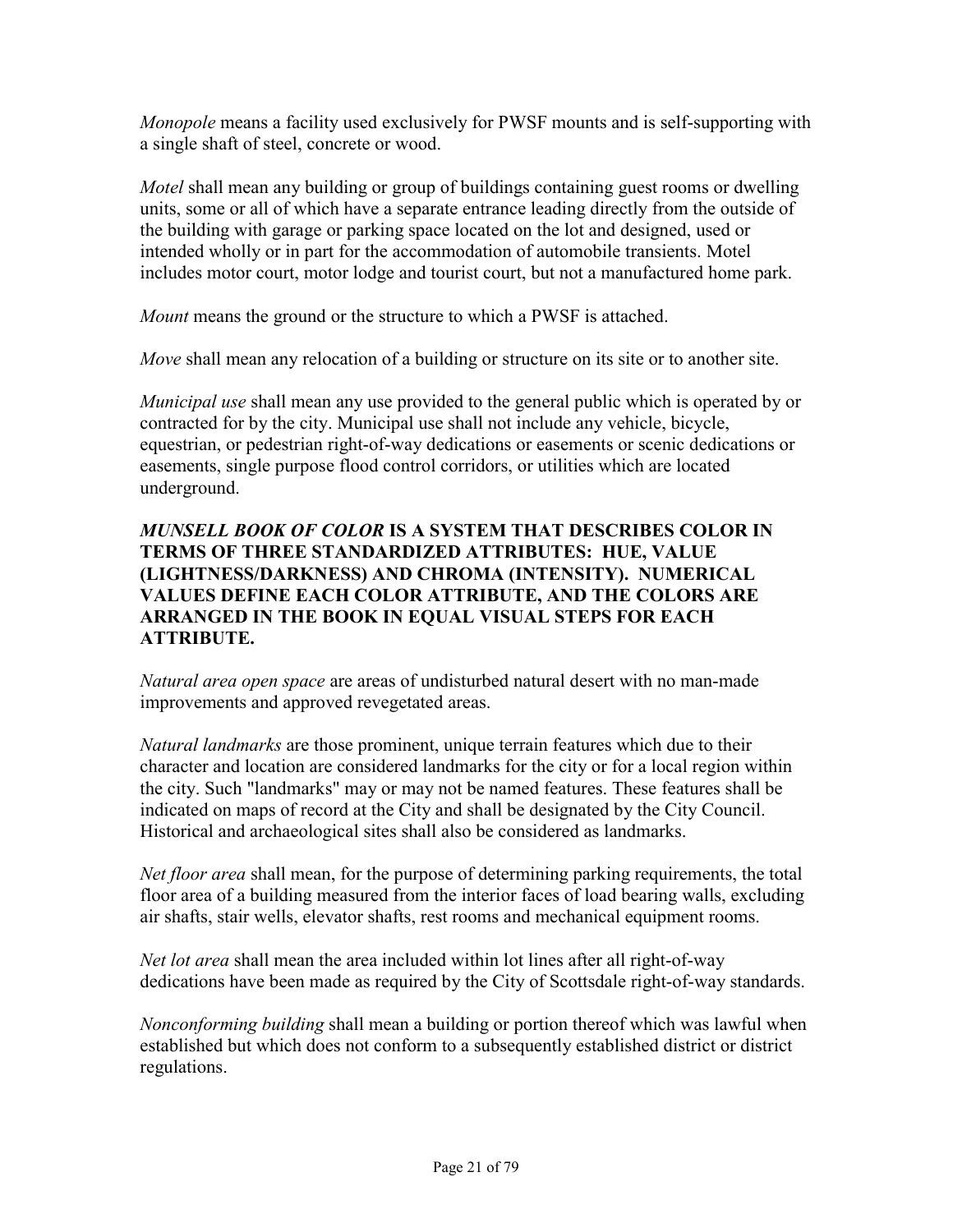*Nonconforming lot* shall mean a parcel of land having less area, frontage or dimensions than required in the district in which it is located.

*Nonconforming use* shall mean any building or land lawfully occupied by a use at the time of passage of this ordinance or amendment thereto which does not conform after passage of this ordinance or amendment thereto with the use regulations of the district in which located

*Nondensity based land uses* shall mean those of nonresidential nature.

*Open space* is defined as space which can be enjoyed by people. This could include landscaped plazas, grass and trees, fountains, sitting areas, etc., and is meant to provide an open garden atmosphere. Open space does not include parking areas, vacant or undeveloped lots or any other space which does not contribute to the quality of the environment.

*Owner* shall mean those individuals, partnerships, corporations, or public agencies holding fee simple title to property, as shown on the records of the Property Records Section of the Maricopa County Assessor's Office.

*Parcel* is a legally defined lot, or contiguous group of lots in single ownership or under single control, and considered a unit for purposes of development and open space calculation.

*Parking lot* shall mean a parcel of land devoted to parking spaces as set forth by the parking standards of the City of Scottsdale.

*Parking lot, commercial* shall mean any lot upon which members of the general public operating a motor vehicle upon said lot and parking thereon may be required to pay a charge or fee for said usage to the owner of the lot or his agent.

*Parking space* shall mean a permanently surfaced area, enclosed or unenclosed, having an area of not less than one hundred eighty (180) square feet which will accommodate a car, minimum width nine (9) feet. Parking as used in this ordinance is to mean off-street parking with access from streets or secondary means or as approved by subdivision plat.

*Patio home* shall mean an attached or detached single-family dwelling constructed with no side yard on one (1) side of the lot.

*Peak* means a point of maximum elevation of a hill or mountain.

### *PERIMITER WALL* **SHALL MEAN A WALL THAT SURROUNDS A SUBDIVISION OR A GROUP OF RELATED DISTRICTS AND/OR SUBDIVISIONS.**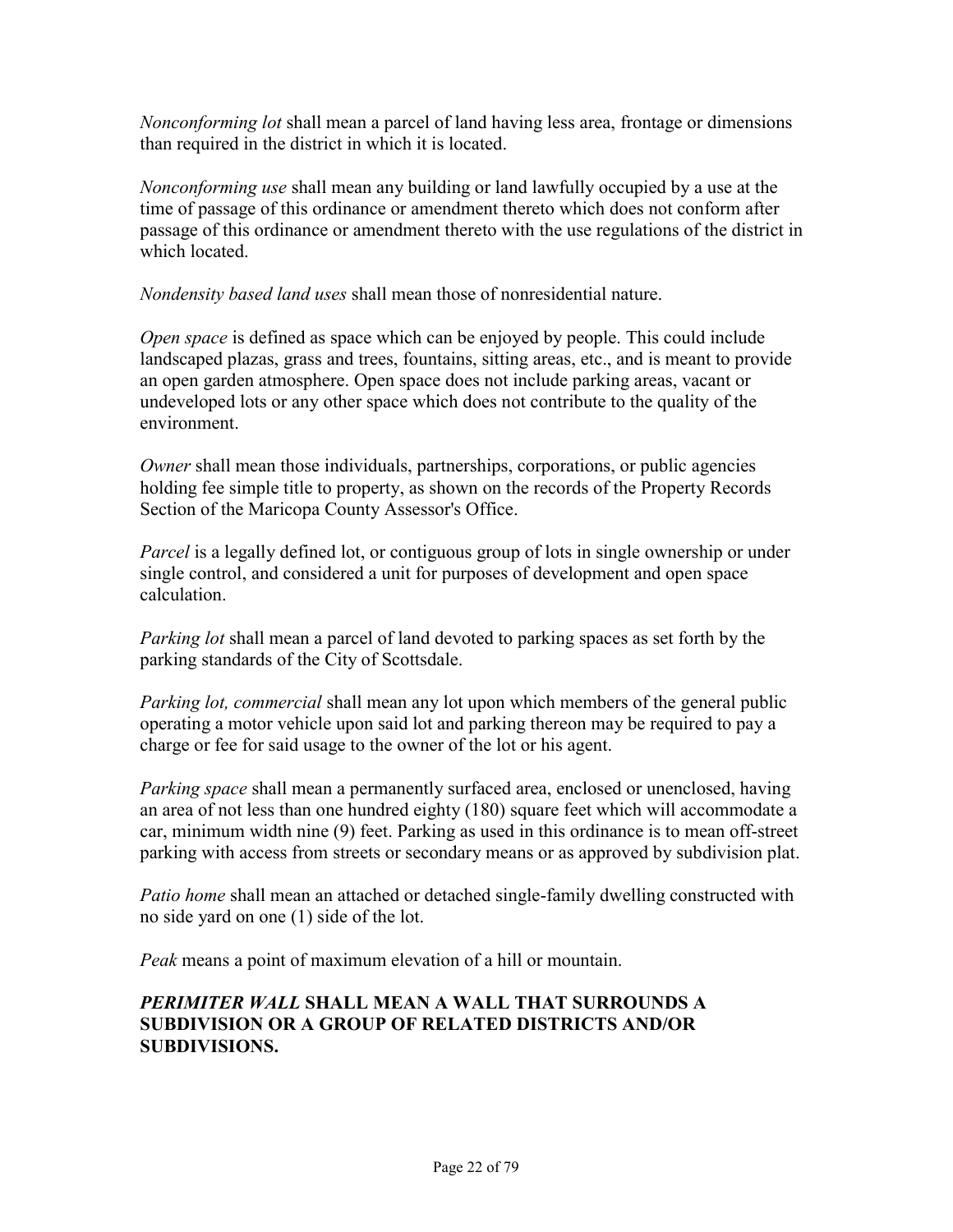*Permitted use* shall mean a use specifically permitted on a use analogous to those specifically permitted.

*Personal wireless service facility or PWSF* means a facility for the provision of personal wireless services as defined by the Telecommunications Act of 1996, and any amendments thereto. Personal wireless service facilities are composed of two (2) or more of the following components:

- A. Antenna
- B. Mount
- C. Equipment cabinet
- D. Wall or security barrier

The height of monopoles and towers shall be measured from natural grade to the top of all appurtenances. The height of rooftop mounted communication equipment shall be measured from the roof elevation to the top of all appurtenances. The height of building mounted communication equipment shall be from the top of the equipment to natural grade. All equipment shall be unmanned.

Such facilities shall be categorized as either minor or major facilities, but not both, as follows:

- A. *Minor personal wireless service facilities* shall include:
	- 1. Building mounted facilities in any zoning district, including the downtown (D) district.
	- 2. Monopoles or towers up to a height of eighty (80) feet including all antennas in the following districts: I-1, C-4, S-S. Any new monopole or tower shall be separated from the nearest monopole or tower a distance of one-quarter (1/4) mile. Exceptions: I-1 and C-4 are not subject to minimum separation unless the facility is located within three hundred (300) feet of a designated arterial or collector street, or an R1 zoned property.
	- 3. Monopoles up to a height of forty (40) feet in the following districts C-S, C-2, C-3, P.N.C., P.C.C., P.R.C., C-O, PCP, S-S, W-P. These facilities shall have a four-foot maximum width for the antenna array and no antennas other than panel antennas shall be allowed. Monopoles up to fifty (50) feet in height will be allowed in these districts if the pole will accommodate co-location, with two (2) providers locating facilities on the pole at the time of final plans approval. No antennas other than panel antennas shall be allowed. Any new monopole or tower shall be separated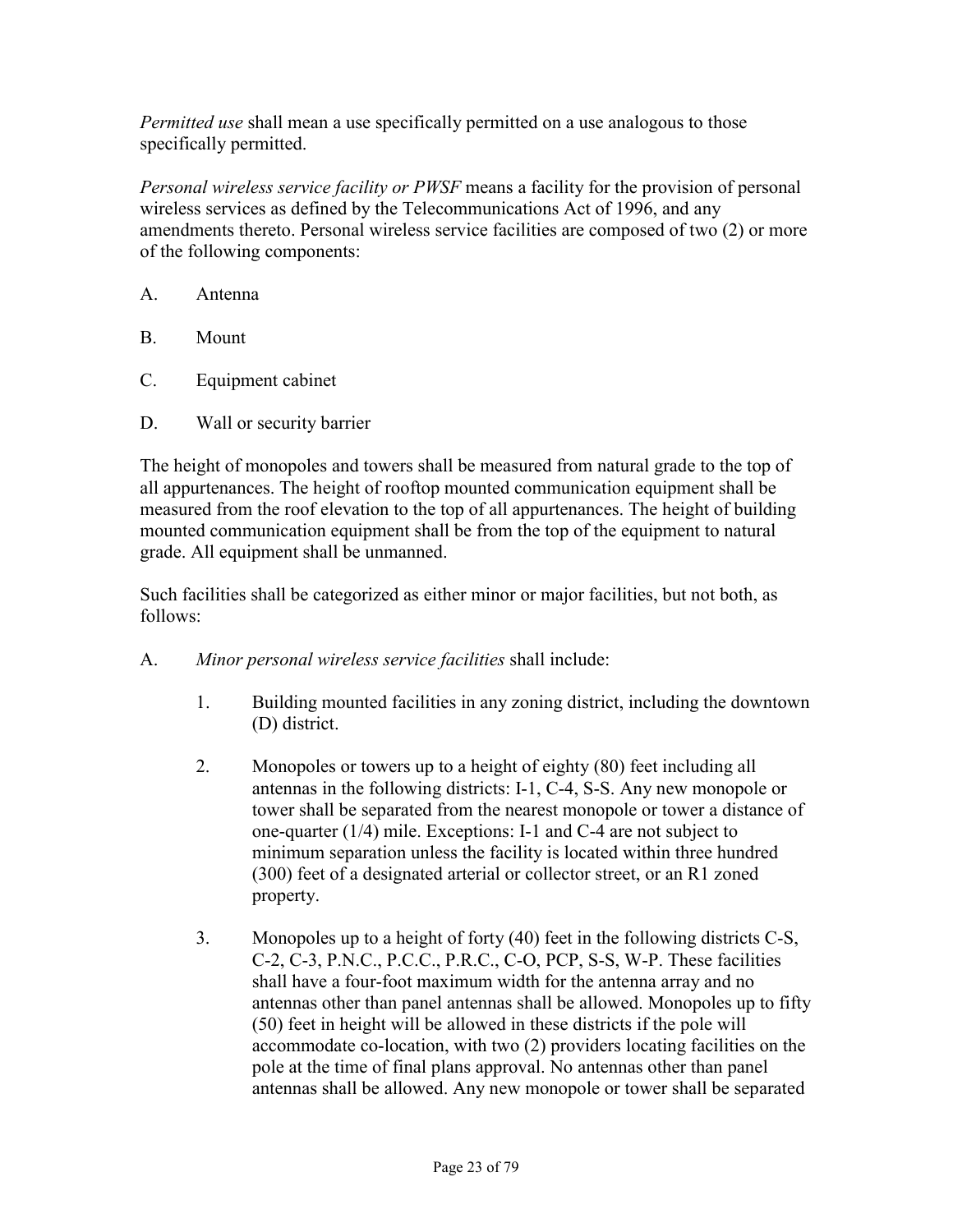from the nearest monopole or tower a distance of one-quarter (1/4) mile. Exceptions: I-1 and C-4 are not subject to minimum separation unless the facility is located within three hundred (300) feet of a designated arterial or collector street, or an R1 zoned property.

- 4. Rooftop mounted equipment up to fifteen (15) feet in height in the following districts: C-2, C-3, C-4, C-O, D, I-1, P.C.P. P.C.C., P.N.C., P.R.C., S-S, W-P. antenna arrays shall have a maximum width of four (4) feet.
- 5. Ground mounted equipment cabinets up to fifteen (15) feet in height.
- 6. Co-location on existing communication equipment, up to eighty (80) feet in total height. The replacement or extension of an existing pole shall not add more than twelve (12) feet to the height of the existing pole and shall not exceed the diameter of the existing pole by sixty (60) percent.
- 7. Joint use installations on public school and city park ballfield lights, up to eighty (80) feet in total height. The replacement of an existing pole shall not add more than twelve (12) feet to the height of the existing pole and shall not exceed the diameter of the existing pole by sixty (60) percent. These facilities shall have a four-foot maximum width for the antenna array and no antennas other than panel antennas shall be allowed.
- 8. Facilities that are located on sixty-nine (69) kilovolt, or above, electrical utility poles that are not included in a city council approved plan for removal. Electrical utility poles may be increased no more than twelve (12) feet in height and shall not exceed the diameter of the existing pole by sixty (60) percent to accommodate personal wireless service facilities. Antenna panel array shall not exceed four (4) feet in diameter, except for towers where the width of the antenna array cannot exceed the maximum width of the tower.
- 9. Facilities mounted on a street light or traffic signal pole shall not exceed two (2) feet in diameter and shall not raise the height of the pole by more than six (6) feet.
- B. *Major personal wireless service facilities* shall include:
	- 1. Facilities adjacent to or within one hundred fifty (150) feet of any R1 zoning district, except as provided in A.1., A.6., A.7., A.8., and A.9. above. If the proposed facility is located within an R-1 district, the one hundred fifty (150) feet shall be measured from the property line of the nearest existing or planned R1 development.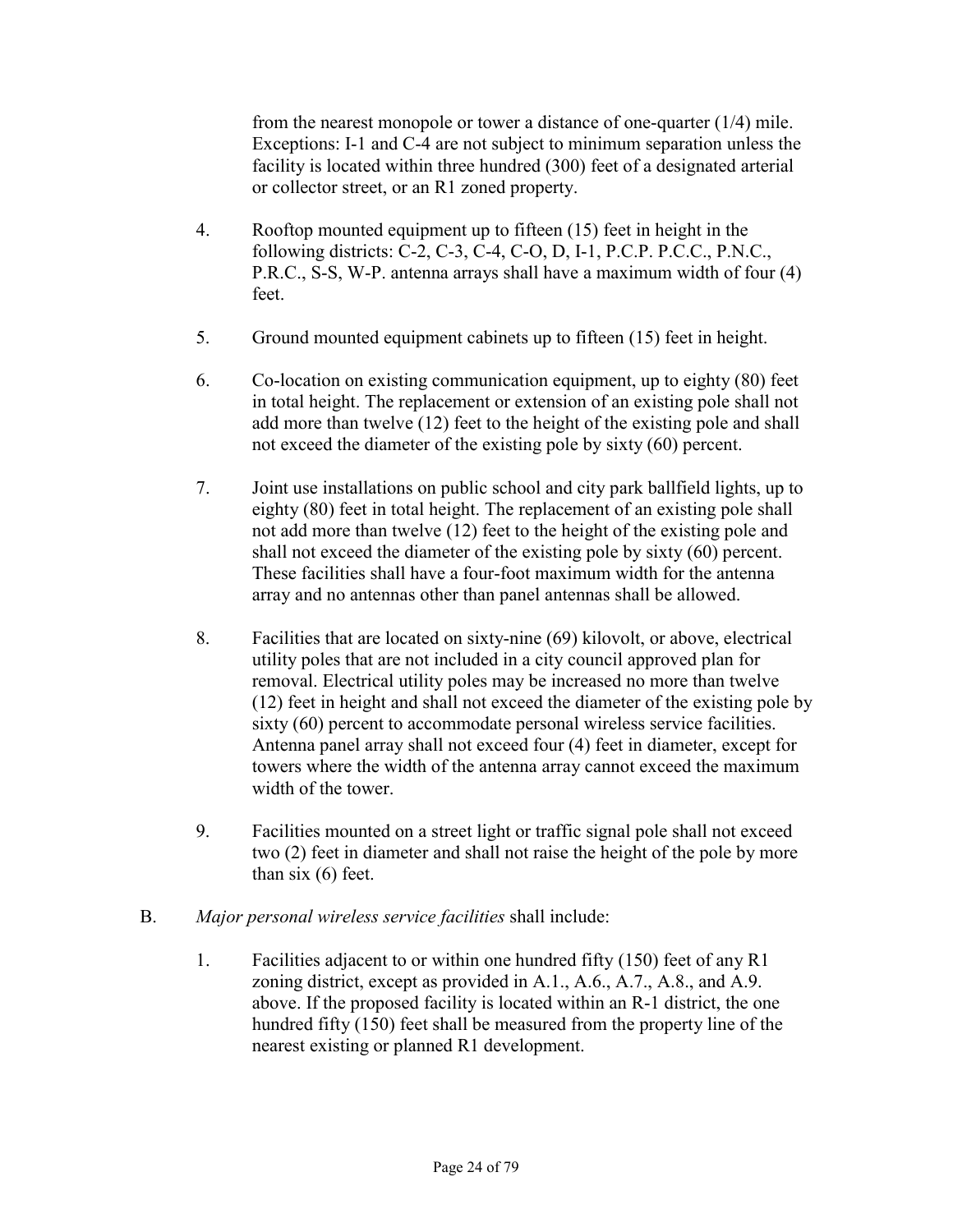2. All other proposed facilities that do not meet the criteria for a minor personal wireless service facility.

*Planning Commission* shall mean the Planning Commission of the City of Scottsdale.

*Preservation Easement* shall mean a nonpossessory interest in real property, granted to the City pursuant to Arizona Revised Statutes Title 33, Chapter 2, Article 4, Conservation Easements, which imposes limitations or affirmative obligations on the property to preserve the historical, architectural, archaeological, or cultural aspects of the real property.

*Private open space* shall mean any visually delineated usable area intended for the exclusive use of the occupant(s) of the dwelling unit to which it is adjacent.

*Private school* shall mean a nonpublic institution where instruction is imparted, including pre-schools and any grades kindergarten through twelfth grade.

*Prohibited use* shall mean a use not specifically permitted or a use analogous to those not specifically permitted.

*Project review director* shall mean the project review director or his designee.

*Protected peak* is a peak identified by the city as being visually significant and consequently important to the city's image and economy. Protected peaks are designated on maps by the city.

*Protected ridge* is a ridge identified by the city as being visually significant and important to the city's image and economy. Protected ridges are designated on maps by the city.

*Public floor area* shall mean for the purpose of determining parking requirements, all areas of a building that are used by the public excluding public rest rooms.

*Pumpkin and Christmas tree sales* shall mean outdoor sale of seasonal material such as pumpkins and Christmas trees.

*Ranch* shall mean a lot which is used primarily for the breeding of horses; raising of livestock; individual training or training of small groups of eight (8) or fewer students; practice polo courses and arenas not used for scheduled, public, or club events; boarding only of horses, mules or ponies directly involved with current breeding or training activities; and ancillary sales and previews of livestock and occasional weekend seminars and clinics. Permanent housing for ranch employees shall be permitted as an accessory use to the ranch. No feed lot shall be permitted. A ranch shall meet the provisions of the applicable zoning district and the conditions of Section 1.403.

*Replacement/Reuse Plan* shall mean a plan for redevelopment of a site within an HP District.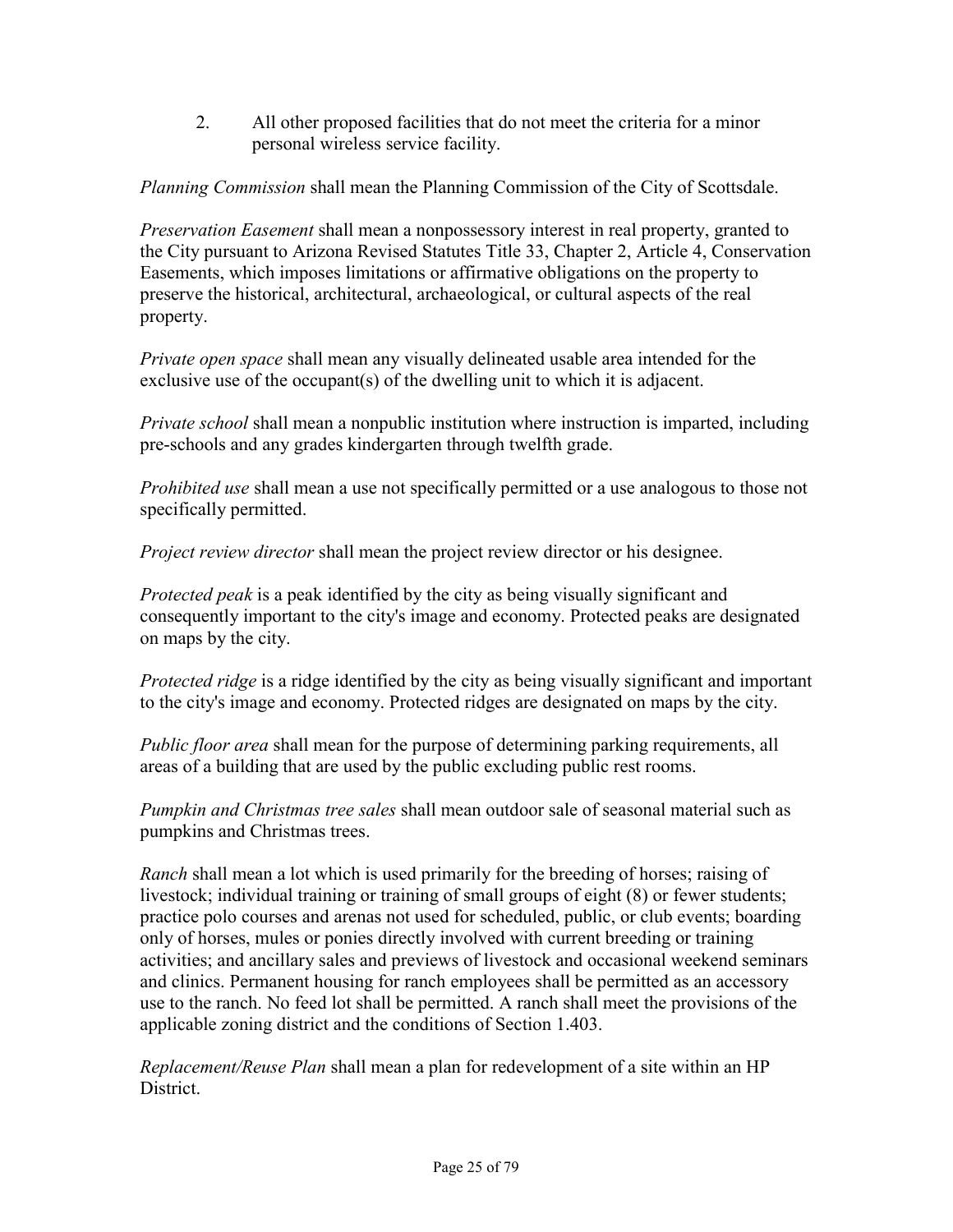*Resort* shall mean a group or groups of buildings containing more than five (5) dwelling units and/or guest rooms and providing outdoor recreational activities which may include golf, horseback riding, swimming, shuffleboard, tennis and similar activities. A resort may furnish services customarily furnished by a hotel, including a restaurant, cocktail lounge and convention facilities.

*Restaurant* shall mean an establishment whose primary business is the serving of food to the public, where revenues from the sale of food equal at least forty (40) percent of the gross revenue.

*Restaurant, drive-in* shall mean an establishment whose primary business is the serving of food to the public for consumption on the premises by order from and service to vehicular passengers outside the structure, where revenues from the sale of food equal at least forty (40) percent of the gross revenue.

*Restaurant, drive-through* shall mean an establishment whose primary business is the serving of food to the public for consumption within the building or off the premises by order from vehicular passengers outside the structure, including but not limited to services from an outdoor service window, where revenues from the sale of food equal at least forty (40) percent of the gross revenue.

*Retail* shall mean a sale for any purpose other than for resale in the form of tangible personal property.

*Ridge* means a relatively narrow elevation which is prominent because of the steep angle at which it rises; an elongated crest, or series of crests, with or without individual peaks, significantly higher than the adjoining ground.

*Rockfalls* are events where metamorphic, schist, or other paty rocks drop, slide, or roll downhill from a rock outcrop or steep slope. Areas at risk from rockfalls are below the sources of these falls.

*Rooftop mounted antenna* shall include any antenna that is located on top of a roof and is not integrated into buildings, church steeples, cooling towers, elevator bulkheads, parapets, penthouses, fire towers, tanks, and water towers, or other structures.

#### *Rooming house.* See *boardinghouse*.

*Sales, incidental* shall mean any sales which may occur as a result of or in connection with uses permitted on a property.

**Editor's note--**Ordinance No. 1876 adopted January 21, 1986, adopted zoning ordinance amendments contained in Exhibit A thereto. Exhibit A consisted of a "draft page", and the sections amended were apparently reproduced in their entirety. The definition of "sales incidental" was on the "draft page", but was not in section 3.100 as amended.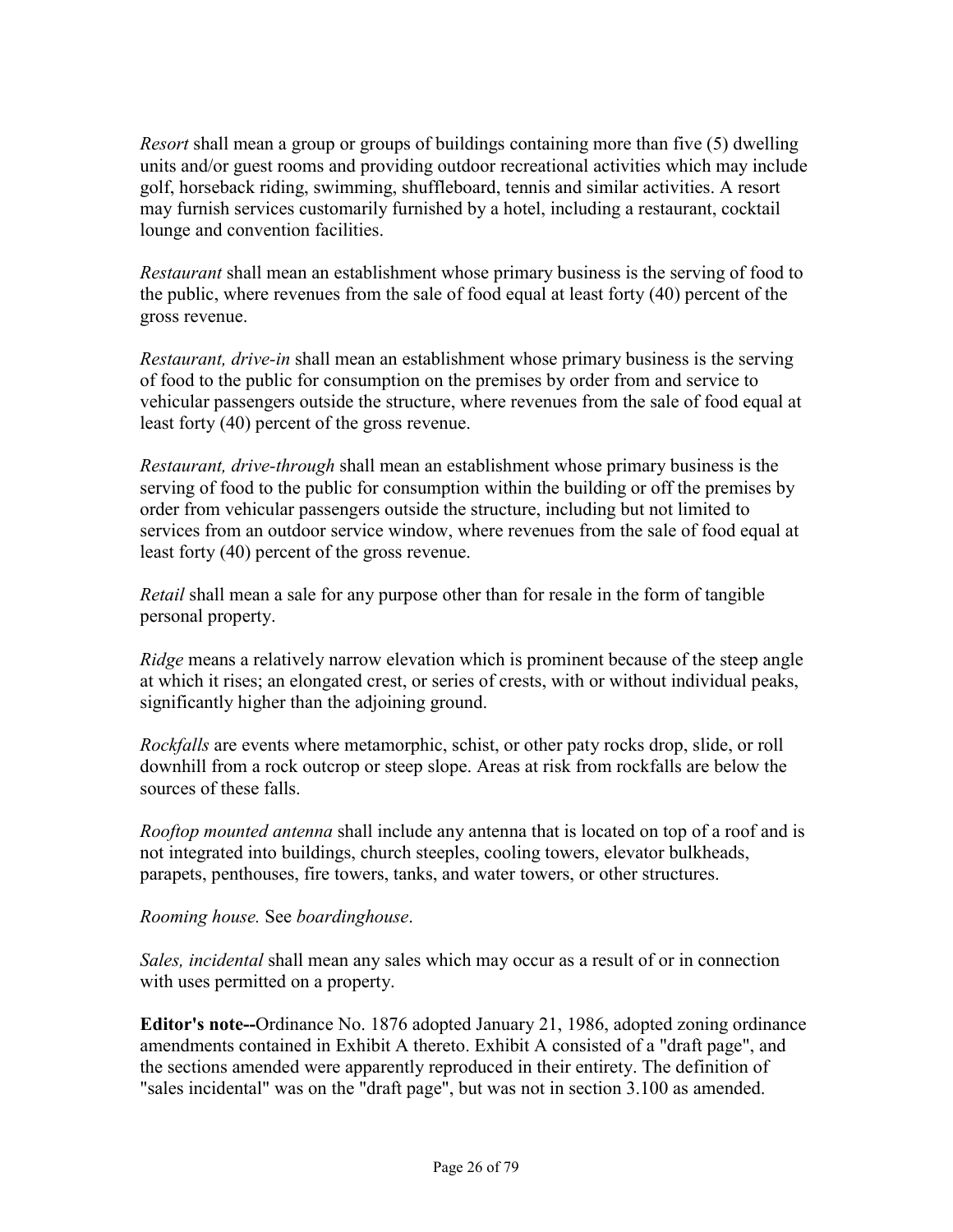*Satellite receiving earth station* shall mean a parabolic antenna designed to receive electromagnetic transmissions from a satellite.

*Scenic corridor* is a major roadway in the city which has been so designated on the General Plan in order to minimize the visual intrusion of adjacent development and maximize the unique character of different areas of the city.

*School* shall mean any building or part thereof which is designed, constructed or used for education or instruction in any branch of knowledge.

*School, elementary and secondary* shall mean a public or private school providing primary and secondary education for grades kindergarten through twelve, such as elementary, middle, junior high and high schools.

*School, instructional* shall mean a public or private school providing domestic, recreational and other types of instruction, such as dance, gymnastics, cooking, music, martial arts and handicraft.

*School, vocation* shall mean a school primarily teaching useable skills that prepare students for jobs in a trade or occupation.

*Scottsdale Historic Register* shall mean the list, compiled and kept by the Historic Preservation Officer, of historic and archaeological resources in the City of Scottsdale which are designated HP District.

*Seasonal art festival* shall mean a temporary or permanent facility which is primarily operated for the sale and display of arts and crafts. Ancillary uses may include food sales, special events, and support offices. The festival shall display the art or craftwork of at least ten (10) independent persons or companies. The festival shall operate for a period over not less than thirty (30) consecutive days nor over more than ninety (90) consecutive days with the facility being open at least four (4) days each week. No two (2) festivals may occupy the same site within forty-five (45) days of each other.

*Service station, automotive* shall mean a retail business engaged primarily in the sale of motor fuels but also in supplying goods and services generally required in the operation and maintenance of automotive vehicles. These may include sale of petroleum products; sale and servicing of tires, batteries, automotive accessories and replacement items; washing and lubrication services; automotive maintenance and repair; and the supplying of other incidental customer services and products. Major automotive repairs, painting and body and fender work, rental or sales of motor-bikes, automobiles, boats, trailers, trucks and any other type of sales or services not specifically referred to herein are limited to the service area of the site and if not specifically approved as part of the original use permit, a use permit must be approved prior to the area being used for any of these purposes.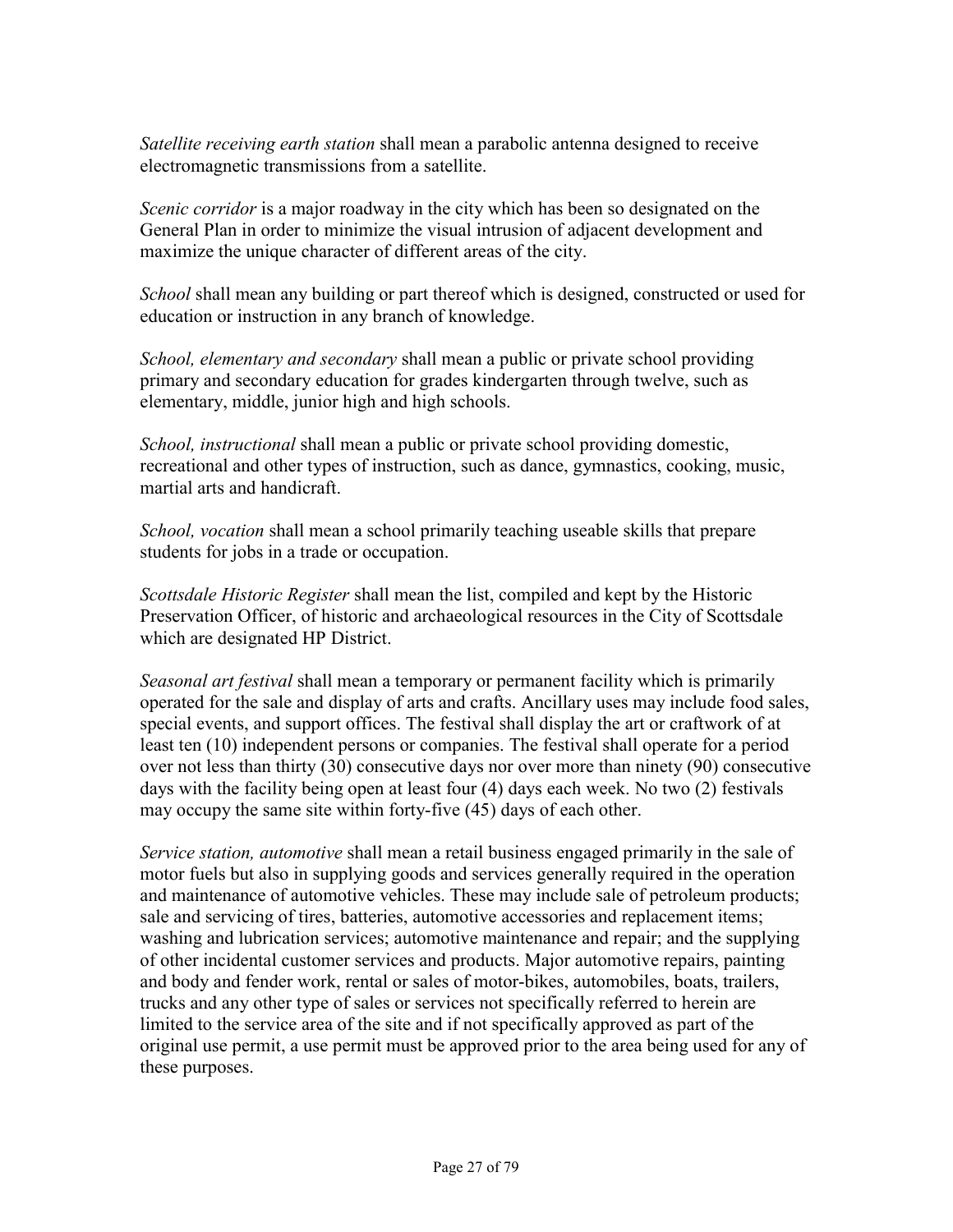*Severely constrained area (SCA)* is any land within the hillside landform which contains land slopes over twenty-five (25) percent, unstable slopes, or special features, including any land which is surrounded by one (1) of these conditions.

*Shopping center* shall mean a group of stores planned and designed for the site on which it is built, functioning as a unit, with off-street parking, landscaped areas and pedestrian malls or plazas provided on the property as an integral part of the unit.

*Sidewalk sales* shall mean outdoor sale conducted by the proprietor of products normally sold inside a retail establishment.

*Sight line representation* means a drawing in which a sight line is drawn from the closest facade of each building, private road or right-of-way (viewpoint) within five hundred (500) feet of the PWSF to the highest point (visible point) of the PWSF. Each sight line shall be depicted in profile, drawn at one (1) inch equals forty (40) feet unless otherwise specified by the city. The profiles shall show all intervening trees and structures.

*Sign* shall mean:

- a. Any device for visual communication that is used for the purpose of bringing the subject thereof to the attention of the public, but not including any flag, badge or insignia of any local, state or United States governmental agency, or of any civic, charitable, religious, patriotic, fraternal or similar organization.
- b. The term "sign" shall mean and include any display of any letter, numeral, figure, emblem, picture, outline, character, spectacle, delineation, announcement or anything in part or in combination by any means whereby the same are made visible to the eye and for the purpose of attracting attention outdoors to make anything known, whether such display be made on, attached to or as a part of a structure erected for the purpose, or on, attached to or as a part of any other structure, surface or thing, including but not limited to, the ground or any rock, tree or other natural object, which display is visible beyond the boundaries of the lot or parcel of property on or over which the same is made.

*Slope collapse* includes those soil slopes which, due to their steepness and internal structures, are prone to land or mud slides or similar mass wasting events.

*Special auto sales* shall mean seasonal or special auto sales which may or may not be conducted on site.

*Special event* shall mean a temporary outdoor use on private property which extends beyond the normal uses and standards allowed by the zoning ordinance of the City of Scottsdale. Except as otherwise specifically provided herein, only those events held on commercial-zoned property, are subject to the provisions of this ordinance.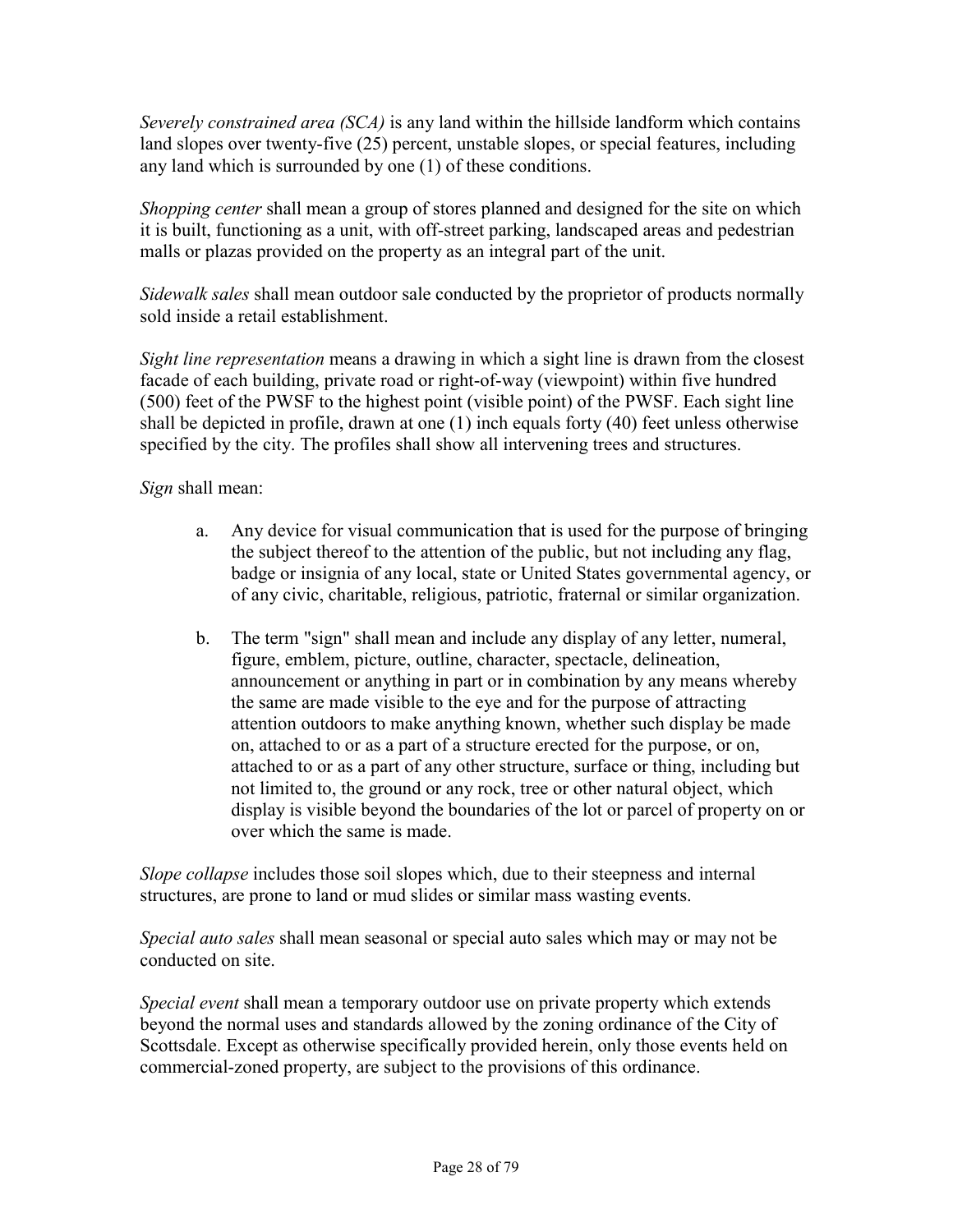*"Special event"* includes, but is not limited to, art shows, sidewalk sales, pumpkin and Christmas tree sales, haunted houses, carnivals (major and minor), special auto sales, grand openings, festivals, home exhibitions, and church bazaars.

*Special flood hazard areas* as defined by section 37-17 of chapter 37 of the Scottsdale Revised Code (floodways and floodplains) are areas having flood and/or flood-related erosion hazards as shown on a flood hazard boundary map or flood insurance rate map as zone A, AO, A1--30, AE, A99, AH or E, and those areas identified as such by the floodplain administrator, delineated in accordance with section 37-18(b) and adopted by the floodplain board.

*Specialized residential health care facility* shall mean a convalescent or nursing home which normally provides medical care and supervision.

*Specified anatomical areas* shall mean less than completely and opaquely covered human genitals, pubic region, buttock and female breast below a point immediately above the top of the areola; and human male genitals in a discernibly turgid state, even if completely and opaquely covered.

*Specified sexual activities* shall mean human genitals in a state of sexual stimulation or arousal; acts of human masturbation, sexual intercourse or sodomy; fondling or other erotic touching of human genitals, pubic region, buttock or female breast.

*Springs* shall include areas where permanent or ephemeral flows or ponding of water naturally occur. Such sites may include mountainous or canyon conditions where water flows or seeps out from water-bearing geologic structures or tanks and rock-bottomed washes where water typically collects for extended periods of time.

*Stable, commercial* shall mean a lot which may be used for commercial riding stable open to the general public; boarding of livestock not involved with current breeding or training; training involving large groups of eight (8) or more students; polo fields or arenas used for scheduled, public or club events; and those uses permitted in a ranch. No feed lot shall be permitted. A commercial stable shall meet the provisions of the applicable zoning district and the conditions of Section 1.403.

*Stable, private* shall mean a detached accessory building for the keeping of horses, mules or ponies owned by the occupants of the premises and not kept for remuneration, hire or sale.

*Story* shall mean that portion of a building included between the upper surface of any floor and the upper surface of the floor next above, except that the topmost story shall be that portion of a building included between the upper surface of the topmost floor and the ceiling or roof above. If the finished floor level directly above a basement, cellar or unused underfloor space is more than six (6) feet above the grade as defined herein for more than fifty (50) percent of the total perimeter or is more than twelve (12) feet above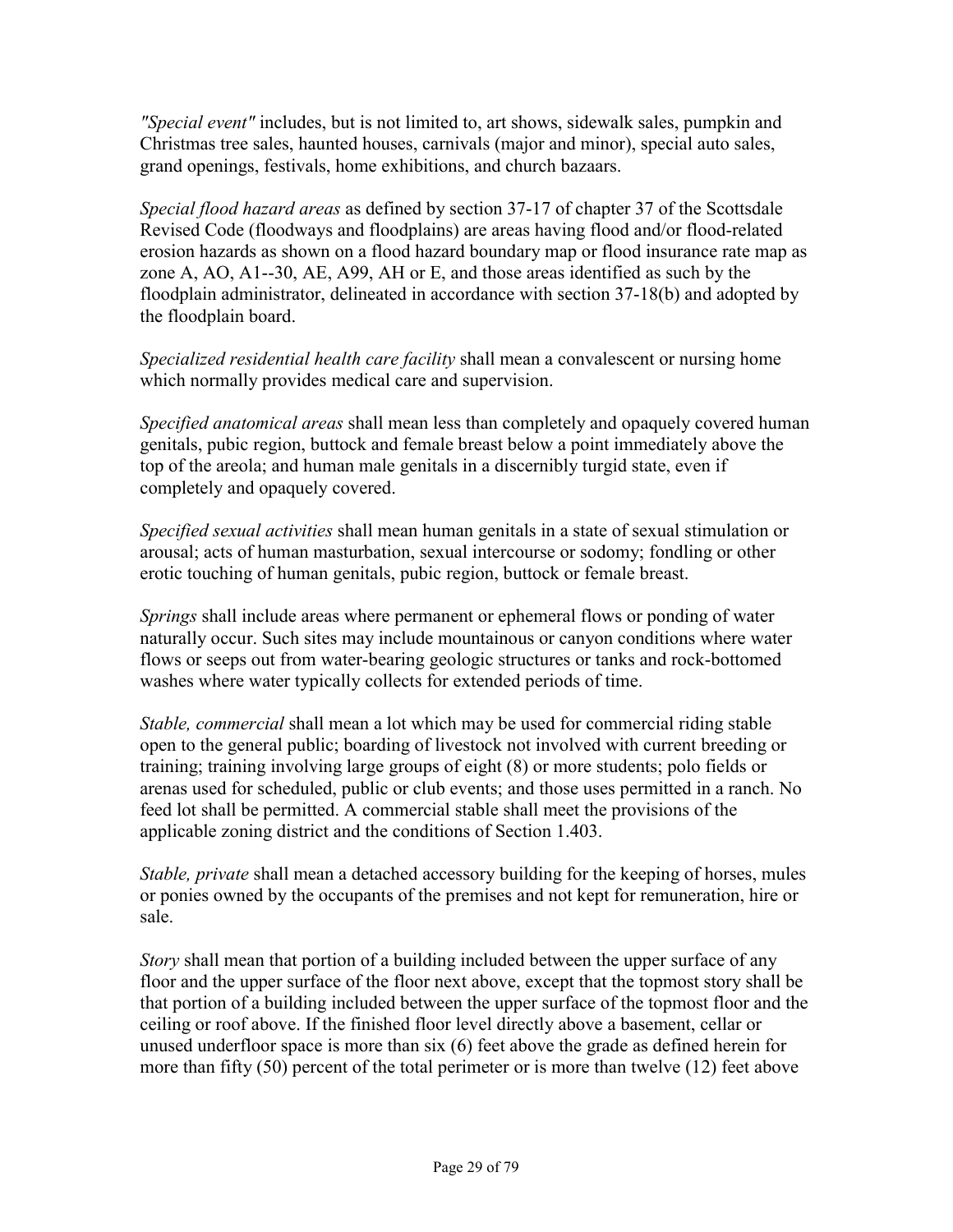grade as defined herein at any point, such basement, cellar or unused underfloor space shall be considered as a story.

*Street* shall mean a dedicated public or private passageway which affords a principal means of access to abutting property.

*Street, centerline* shall mean the centerline of a street right-of-way as determined by the city engineer.

*Street line* shall mean a dividing line between a lot, tract or parcel of land and a contiguous street (right-of-way).

*Structural alterations* shall mean any change in the supporting members of a building, such as bearing walls or partitions, columns, beams or girders, or any complete rebuilding of the roof.

*Structure* shall mean any piece of work constructed or erected, the use of which requires a location on the ground or attached to something having a location on the ground, but not including a tent, vehicle, trailer coach or mobile home.

*Structure, temporary* shall mean any piece of work which is readily movable and used or intended to be used for a period not to exceed ninety (90) consecutive days. Such structure shall be subject to all applicable property development standards for the district in which it is located.

*Swimming pool, private* is any structure intended for swimming or recreational bathing that contains water over twenty-four (24) inches deep. This includes in-ground, aboveground and on-ground swimming pools, hot tubs and spas.

*Swimming pool, public* shall mean the same definition as private pool but operated as a commercial business. Public swimming pools shall conform to Maricopa County Health Department requirements.

*Talus slopes* are areas covered by loose piles of rocks and/or boulders and are typically void of surface soils and vegetation if they are active.

*Teen dance center* shall mean an enclosed or unenclosed structure which is open to persons from fifteen (15) through twenty (20) years of age unaccompanied by adults at which music is furnished for the purpose of social dancing, and at which a person fifteen (15) through twenty (20) years of age pays an admission, membership dues, or a minimum fee or cover charge, whether or not admission is limited to members only. "Teen dance center" shall include the enclosed or unenclosed structure and the surrounding premises used for parking or any activity related to the dancing operation.

*Tennis club* shall mean a commercial facility for the playing of tennis at which there is a clubhouse including rest rooms. A tennis facility may provide additional services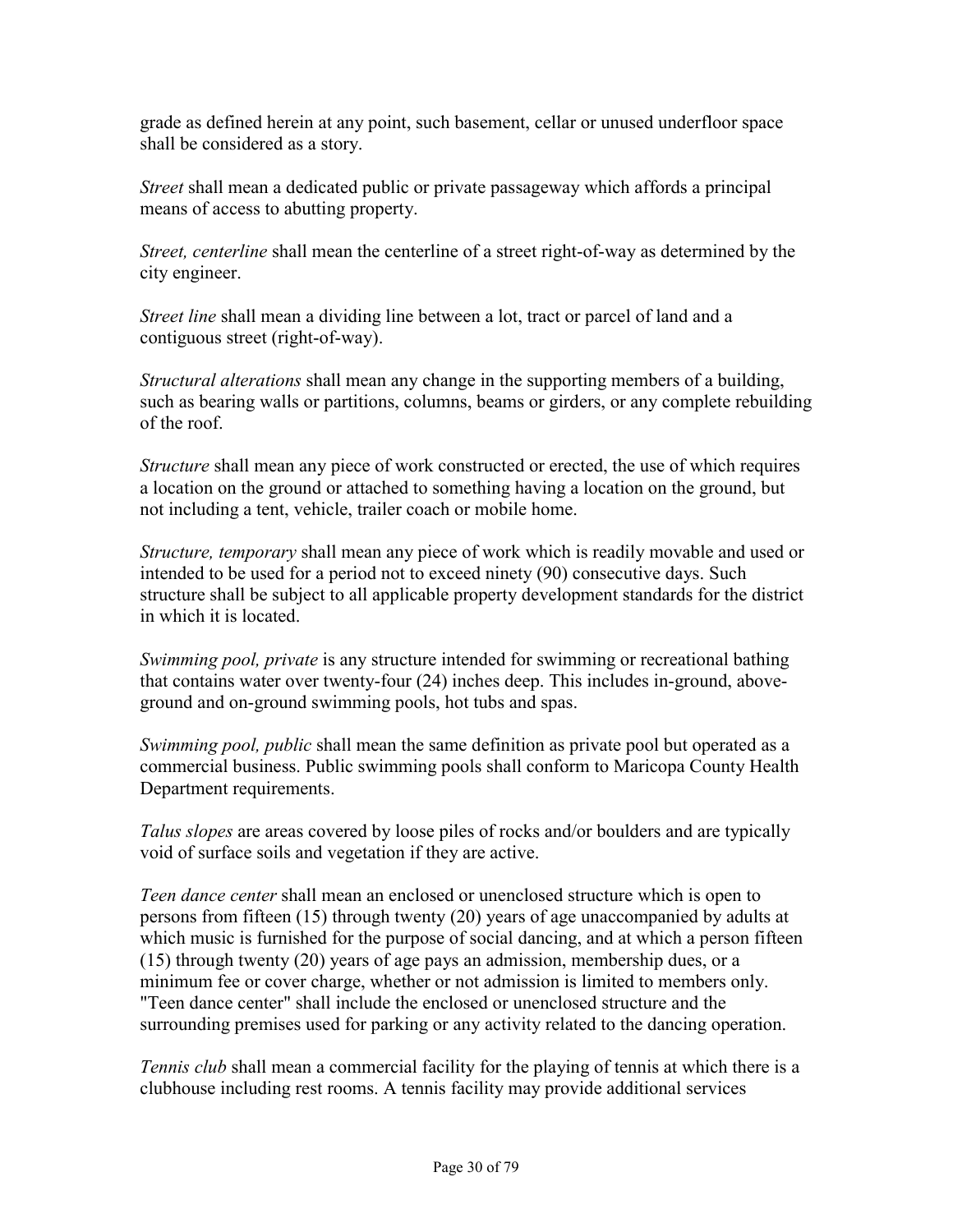customarily furnished by a club such as swimming, outdoor recreation and related retail sales, that may include a restaurant and cocktail lounge if approved as a part of the required use permit.

*Timeshare project* means a project in which a purchaser receives the right in perpetuity, for life or for a term of years to the recurrent, exclusive use or occupancy of a lot, parcel, unit or segment of real property, annually or on some other periodic basis, for a period of time that has been or will be allotted from the use or occupancy periods into which the project has been divided, or a project in which a license or contractual or membership right of occupancy is not coupled with an estate in the real property; except that a project in which such right to exclusive use or occupancy is available only for intervals of more than thirty (30) days shall not be considered a timeshare project.

*Tower* means a facility used exclusively for personal wireless service mounts and consists of more than a single shaft of steel or concrete. No guy wires shall be permitted.

*Townhouse* shall mean a single-family dwelling with party walls and no side yards between abutting dwellings.

*Underlying zoning* is the zoning district which exists on the property over which an overlay district has been applied. The existing zoning is found on the city's official zoning maps.

*University* or *college* shall mean an educational institution offering academic courses and awarding baccalaureate or higher degrees.

*Unoccupied recreational vehicle storage* is a facility for the storage of recreational vehicles. A recreational vehicle is a general term for a vehicle bearing current license and/or registration which includes the following: camper trailer, travel trailer, truck camper, motor home, boat trailer, horse trailer, utility trailer, and recreational boat. The storage facility shall not include any occupancy of the vehicles. An apartment/office shall be permitted within the facility to allow on-premise supervision.

*Upper Desert Landforms* are typically the irregular terrain at the base of or surrounding mountain ridges or isolated mountain outcrops. These landforms include pediments, piedmonts, abandoned alluvial fan segments, alluvial-colluvial slopes, uplifted and dissected inactive alluvial shops, and ridge/valley complexes. Underlying materials include shallow (ten (10) to one hundred (100) feet) depths to bedrock, medium to strongly calichified alluvium, and fanglomerate. Locally there may be small hillocks, rock outcrops, boulder formations and fields, or bedrock balds which occur in isolated or grouped patterns. Land slopes range from two (2) percent to thirty-five (35) percent but are predominately in the five (5) percent to twenty (20) percent range. Drainageways are typically well incised with stream capacities greater than historic flow levels. Occasionally there may be old floodplain terraces benched between the wash bottom and distinct wash banks or there may be minor stream braiding which lasts for short distances and then reforms into a single main channel. Hazards are generally limited to flooding in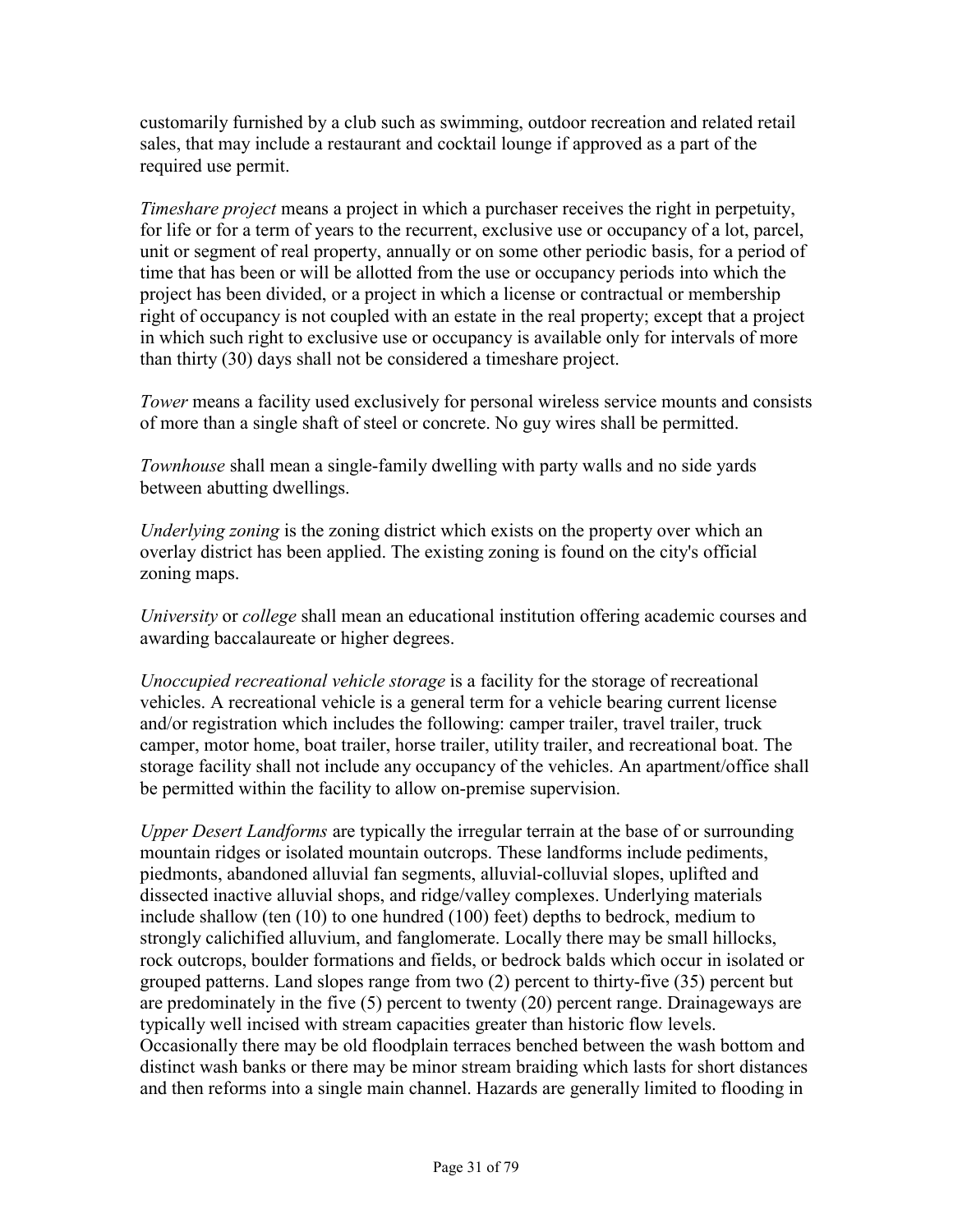channel bottoms and occasional bank collapse along sharply incised wash banks. The transport of material is dominated by water transport concentrated in drainage courses and the surface material size typically ranges from coarse silts to medium-sized cobbles.

*Use* shall mean the purpose for which land or building is occupied, or maintained, arranged, designed or intended.

*Use permit* shall mean a permit granted to a property owner by the City Council to conduct a use allowed as a permitted use in a zoning district subject to a use permit. A use permit may be granted at the discretion of the City Council after a public hearing.

*Variance* shall mean a modification of the literal provisions of the zoning ordinance granted by the Board of Adjustment upon a finding that strict enforcement of the ordinance would cause undue hardship owing to circumstances unique to the individual property for which the variance is granted and not caused by the applicant for said variance.

### *VIEWPOINTS* **ARE POSITIONS AT "MINOR COLLECTOR STREET" AND HIGHER CLASSIFICATION STREET INTERSECTIONS WITHIN THE ENVIRONMENTALLY SENSITIVE LANDS (ESL) AREA AS IDENTIFIED IN THE CITY'S GENERAL PLAN FROM WHICH DEVELOPMENT IN THE HILLSIDE LANDFORM CAN BE OBSERVED.**

*Viewsheds* are the major segments of the natural terrain which are visible above the natural vegetation from designated scenic viewpoints which are designated on maps by the city **DEFINED IN THIS ORDINANCE.**

*Vista corridor* is a major open space corridor which follows major watercourses or other features as identified on the General Plan and which protect major wildlife habitat, protect distant views, separate land uses, and provide links for trails and paths. Special design criteria for landscaping, walls and drainage structures may be applied.

*Volume* shall mean the volume of building which occupies a particular site. Volume of a building shall be determined by multiplying the gross floor area of the individual floors by the height of that story.

*Volume ratio* shall mean the ratio of building volume to the net lot area of the building site.

*Wall* shall mean any structure or device required by this ordinance for screening purposes forming a physical barrier, which is so constructed that fifty (50) percent or more of the vertical surface is closed and prevents the passage of light, air and vision through said surface in a horizontal plane. This shall include concrete, concrete block, wood or other materials that are solids and are so assembled as to form a screen. Where a solid wall is specified, one hundred (100) percent of the vertical surface shall be closed, except for approved gates or other access ways. Where a masonry wall is specified, said wall shall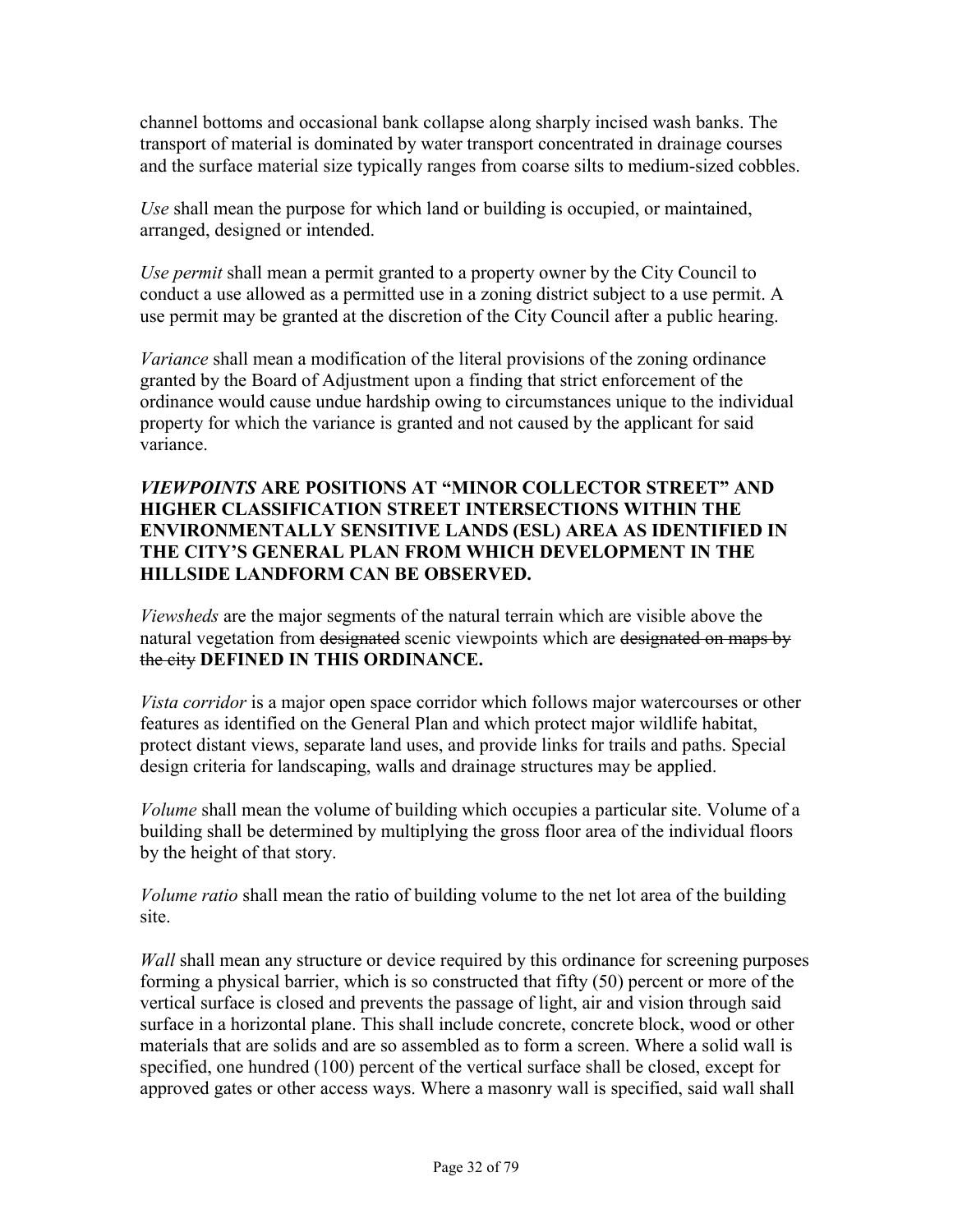be concrete block, brick, stone or other similar material and one hundred (100) percent of the vertical surface shall be closed, except for approved gates or other access ways.

*Warehouse* shall mean a building or building used for the storage of goods of any type, and where no retail operation is conducted.

*Watercourse* means a **NATURAL OR MAN MADE** lake, river, creek, stream, wash**,** arroyo, or other channel**, CULVERT, PIPES OR ANY OTHER TOPOGRAPHIC FEATURE, THROUGH, ON OR** over which water**S** flows at least periodically. "Watercourse**S**" includes specifically designated areas in which substantial flood damage may occur.

*WatercourseS, major* are **WASHES HAVING A 100-YEAR FLOOD FLOW RATE OF 750 CFS OR GREATER.** those areas along natural watercourses where the calculated natural flow in a one hundred-year storm of the wash is more than seven hundred fifty (750) c.f.s. and the depth of flow is one (1) foot or more.

*Watercourses, minor* **ARE WASHES HAVING A CAPACITY OF AT LEAST 50 CFS AND A 100-YEAR FLOOD FLOW RATE OF UP TO 750 CFS.** includes those areas along natural watercourses where the calculated natural flow in a one hundred-year storm of the wash is between two hundred fifty (250) and seven hundred fifty (750) c.f.s. and the depth of flow is one (1) foot or more.

*Wholesale* shall mean the sale of tangible personal property for resale by a licensed retailer and not the sale of tangible personal property for consumption by the purchaser.

## *WILDLAND/URBAN INTERFACE* **IS AN AREA WHERE DEVELOPMENT AND WILDLAND FUELS MEET AT A WELL-DEFINED BOUNDARY.**

## *WILDLAND/URBAN INTERMIX* **IS AN AREA WHERE DEVELOPMENT AND WILDLAND FUELS MEET WITH NO CLEARLY DEFINED BOUNDARY.**

*Yard* shall mean an open space at grade level between a building and the adjoining lot lines, unoccupied and unobstructed by any portion of a structure from the ground upward, except as otherwise provided herein. In measuring a yard for the purpose of determining the width of a side yard, the depth of a front yard or depth of a rear yard, the minimum horizontal distance between the lot line and the main building shall be used.

*Yard, front* shall mean an open space unoccupied except as otherwise provided herein on the same lot with a main building, extending the full width of the lot and situated between the street line and the front line of the building projected to the side lines of the lot. The front yard of a residential corner lot is the yard adjacent to the shorter street frontage. The front yard of a commercial corner lot is the yard adjacent to the major street as determined by the engineering services director.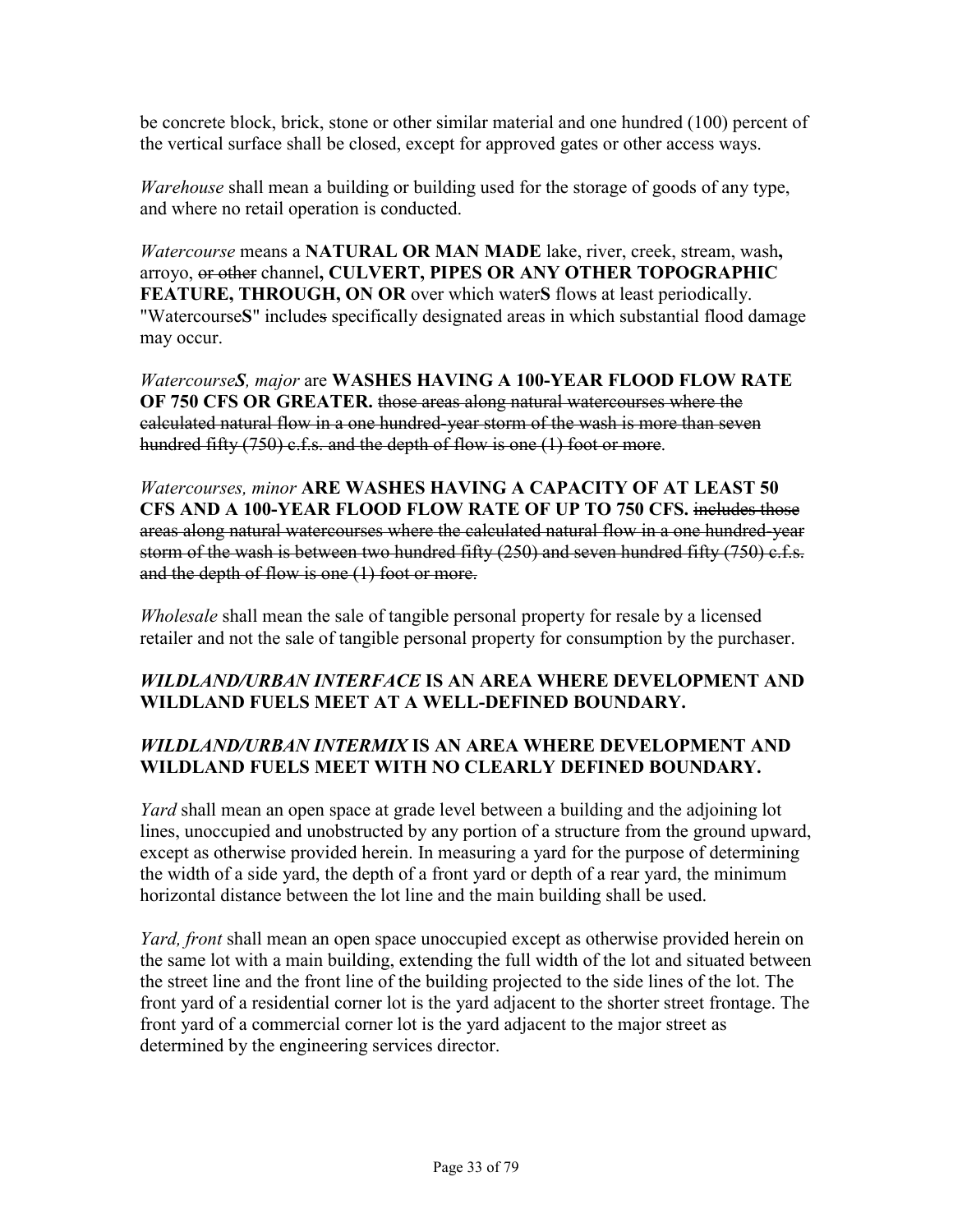*Yard, rear* shall mean an open space unoccupied except as otherwise provided herein on the same lot with a main building between the rear line of the building and the rear line of the lot extending the full width of the lot. The rear lot line is that lot line opposite the front lot line. Where these are not parallel, the rear lot line shall be that line which is intersected by a line drawn perpendicular through a tangent to the midpoint of the front lot line. If the line drawn through the tangent to the midpoint of the front line strikes a ten-foot long line drawn parallel to the tangent then that line shall be considered the rear lot line for purposes of determining setbacks, and all other lot lines between that and the front line shall be side lot lines. If the lot has frontage on a cul-de-sac, the rear lot line shall be the lot line which most closely approximates the rear lot line of abutting lots.

*Yard, side* shall mean an open except as otherwise provided herein unoccupied space on the same lot with a main building situated between the building and the side line of the lot and extending from the front yard to the rear yard. Any lot line not a rear line or a front line shall be deemed a side lot line. An interior side yard is defined as the side yard adjacent to a common lot line.

(Ord. No. 1851, § 1, 11-5-85; Ord. No. 1876, § 1, 1-21-86; Ord. No. 1923, § 1, 12-16-86; Ord. No. 1994, §§ 1, 1-19-88; Ord. No. 2266, 1, 11-21-89; Ord. No. 2311, § 1, 8-21-90; Ord. No. 2305, § 1, 2-19-91; Ord. No. 2420, § 1, 12-17-91; Ord. No. 2430, § 1, 1-21-92; Ord. No. 2431, § 1, 1-21-92; Ord. No. 2526, § 2, 3-16-93; Ord. No. 2509, § 1, 6-1-93; Ord. No. 2636, § 1, 2-15-94; Ord. No. 2620, § 1, 8-2-94; Ord. No. 2830, § 1, 10-17-95; Ord. No. 2831, § 1, 9-19-95; Ord. No. 2858, § 1, 12-5-95; Ord. No. 3048, § 1, 10-7-97; Ord. No. 3034, § 1, 11-4-97; Ord. No. 3225, § 1, 5-4-99; Ord. No. 3242, § 6, 7-13-99; Ord. No. 3274, § 5, 12-7-99)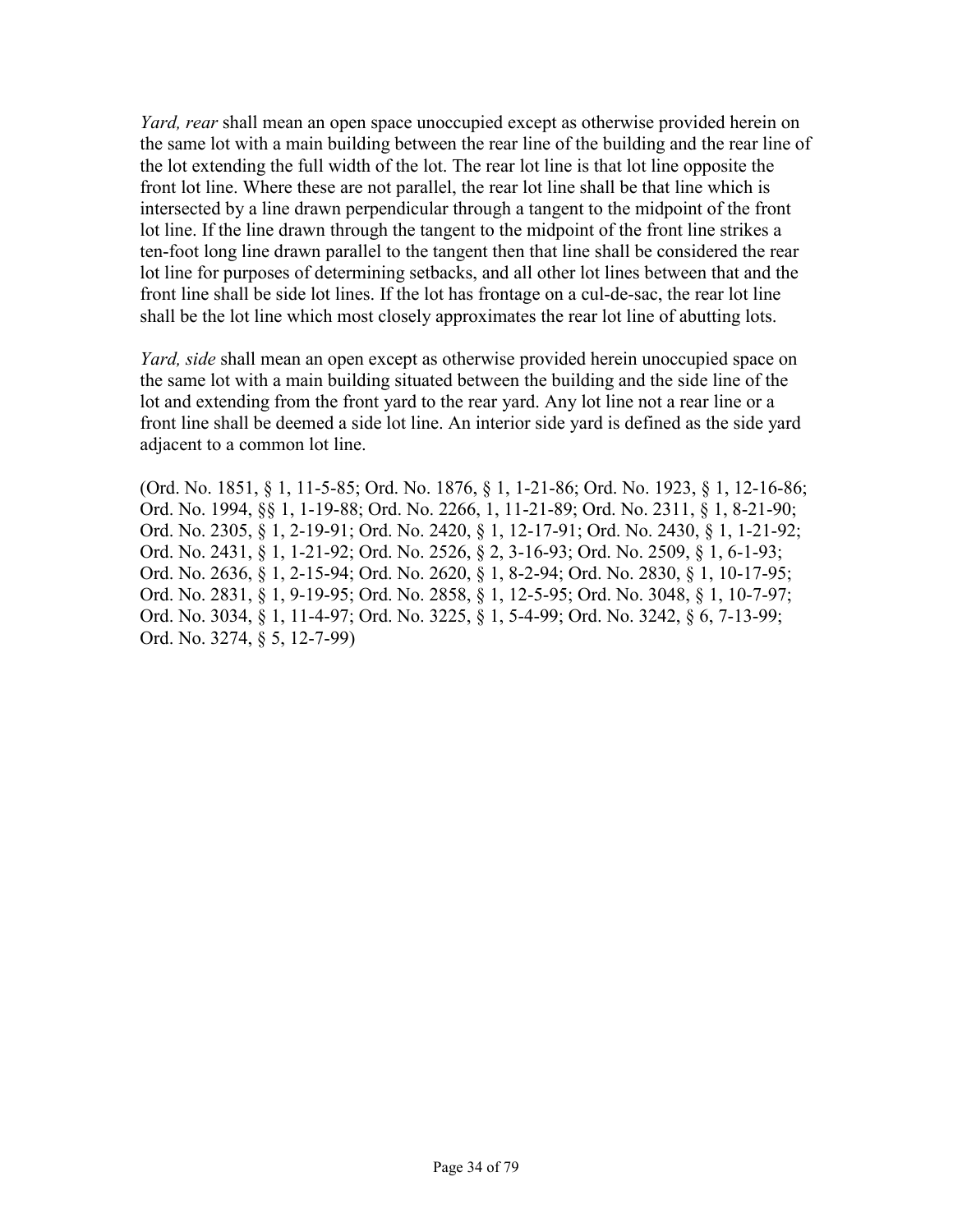## **CHANGES TO ESLO TEXT**

#### **Sec. 7.800. 6.1010. Environmentally Sensitive Lands Ordinance**

#### **Sec. 7.810 6.1011. Purpose**

The purpose of the environmentally sensitive lands regulations is to identify and protect environmentally sensitive lands in the city and to promote the public health, safety and welfare by providing appropriate and reasonable controls for the development of such lands. Specifically, the environmentally sensitive lands regulations are intended to:

- A. Protect people and property from hazardous conditions characteristic of environmentally sensitive lands and their development. Such hazards include rockfalls, rolling boulders, other unstable slopes, flooding, flood-related mud slides, subsidence, erosion, and sedimentation. <del>, range fires, radon exposure, soils with high</del> shrink-swell capacity, foundation instability and air pollution.
- B. Protect and conserve **PRESERVE** significant natural and visual resources. Such resources include**, BUT ARE NOT LIMITED TO,** major boulder outcrops, major ridges and peaks, prime wildlife habitat **AND CORRIDORS**, unique vegetation specimens, **SIGNIFICANT WASHES,** and significant riparian habitats.
- C. Protect renewable and nonrenewable resources such as water quality, air quality, soils, and natural vegetation from incompatible land uses.
- D. Minimize the public costs of providing public services and facilities **IN ESL AREAS** such as streets, water, sewer, emergency services, sanitation services, parks, and recreation. **COSTS ASSOCIATED WITH THE DESIGN AND DEVELOPMENT OF INFRASTRUCTURE IN ENVIRONMENTALLY SENSITIVE AREAS CAN BE HIGHER THAN COSTS IN OTHER AREAS OF THE CITY DUE TO THE UNIQUE AND FRAGILE NATURE OF SUCH LANDS.**
- E. Conserve the character of the natural desert landscape. **GUIDE THE LOCATION AND DISTRIBUTION OF MEANINGFUL ON-LOT AND COMMON TRACT OPEN SPACE AND PROTECT SENSITIVE ENVIRONMENTAL FEATURES TO SUSTAIN THE UNIQUE DESERT CHARACTER FOUND IN ESL AREAS.** The desert is an important tourist attraction which contributes to Scottsdale's economy.
- F. Recognize and preserve **CONSERVE** the economic, educational, recreational, **HISTORIC, ARCHAEOLOGICAL,** and **OTHER** cultural assets of the environment that provide amenities and services for residents and visitors. These interdependent assets include preserving the natural environment for desert tours, horseback riding, hiking, rock climbing, and western theme activities. In addition, the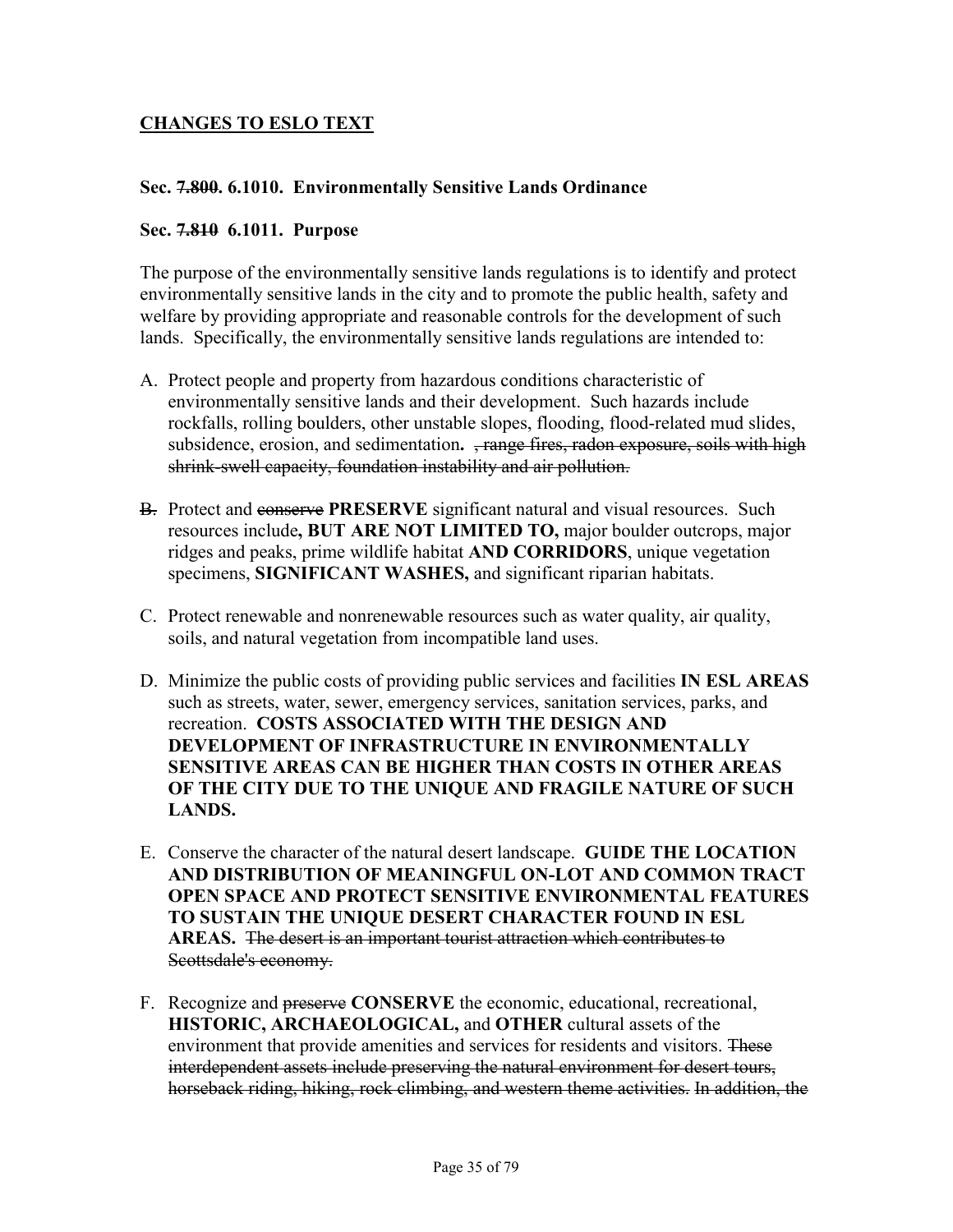area contains historic and archaeological sites which reflect the lives of cowboys, miners, pioneers and native Americans.

- G. Assure that decisions regarding development in environmentally sensitive areas are based on complete and accurate information about the environmental conditions **INCLUDING DRAINAGE FEATURES** and probable development impacts.
- H. Minimize the impacts of development by controlling the location, intensity, pattern, design, construction techniques, and materials of development and construction.
- I. Retain the visual character of the natural landscape to the greatest extent feasible by regulating building mass, location, colors, and materials; grading location, design and treatment; and landscaping design and materials.
- J. Maintain significant open spaces which provide view corridors and land use buffers, protect landmarks, and prime wash habitats, **BY PRESERVING THESE FEATURES IN THEIR NATURAL STATE TO and maintain the city's unique** desert setting.
- K. Protect environmentally sensitive lands, while also recognizing the legitimate expectations of property owners and the city's overall economic goals.
- L. Encourage innovative planning, design, and construction techniques for development in environmentally sensitive areas.

(Ord. No. 2305, § 1, 2-19-91)

Sec. 7.820. Scope of regulations

Sec. 7.821. Establishment of ESL district

Sec. 7.822. Applicability.

The environmentally sensitive lands (ESL) district is hereby established as an overlay zoning district.

## **SEC. 6.1020. APPLICABILITY OF REGULATIONS**

### **SEC. 6.1021. APPLICABLE DISTRICTS AND CONDITIONS**

All underlying zoning districts, to which the ESL **OVERLAY ZONING** district applies, shall be identified with the suffix "ESL". To accomplish the purposes in section 7.810,**6.1010,** the City may apply the ESL district to lands that contain one (1) or more of the following environmental conditions: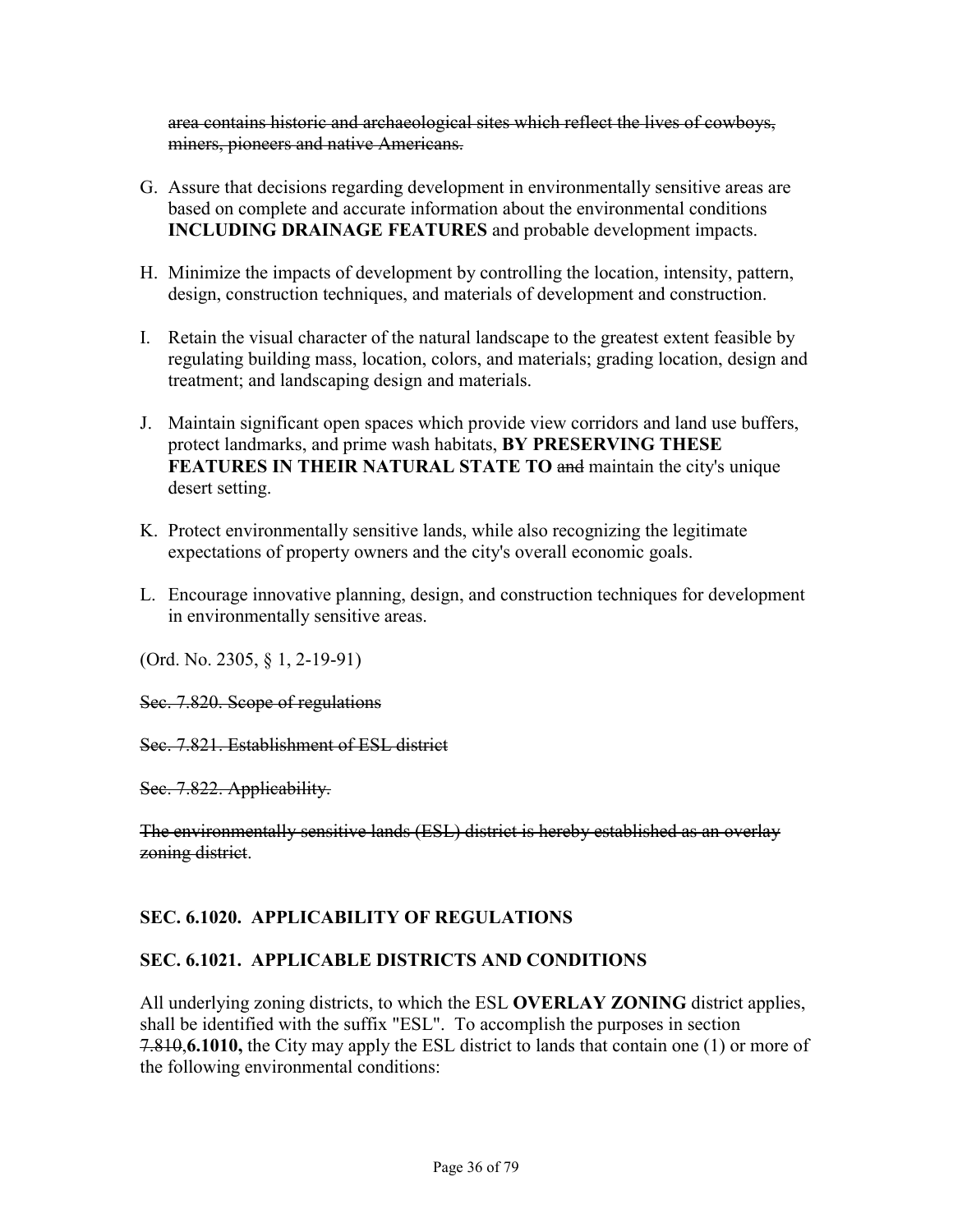- A. Land slopes of fifteen (15) percent or greater.
- B. Unstable slopes, which exhibit one or more of the following conditions:
	- 1. Boulder collapse
	- 2. Boulder rolling
	- 3. Rockfalls
	- 4. Slope collapse
	- 5. Talus slopes
- C. Special features, as designated on ESLO Special Features Maps **AS DESCRIBED IN THE DEFINITIONS (SECTION 3.100) AND THE PROTECTED PEAKS AND RIDGES MAP**:
	- 1. Boulder features
	- 2. Natural landmarks, including archaeological sites
	- 3. Protected peaks
	- 4. Protected ridges
- D. Watercourses:
	- 1. Major watercourses
	- 2. Minor watercourses
- E. Soil and geologic conditions: Exposed/shallow bedrock
- F. Undisturbed native vegetation

#### **G. WILDLIFE HABITAT**

### **G. H**. Landform classes as indicated on the ESLO special features **LANDFORMS AND PROTECTED PEAKS AND RIDGES M**aps:

- 1. Lower desert landform
- 2. Upper desert landform
- 3. Hillside landform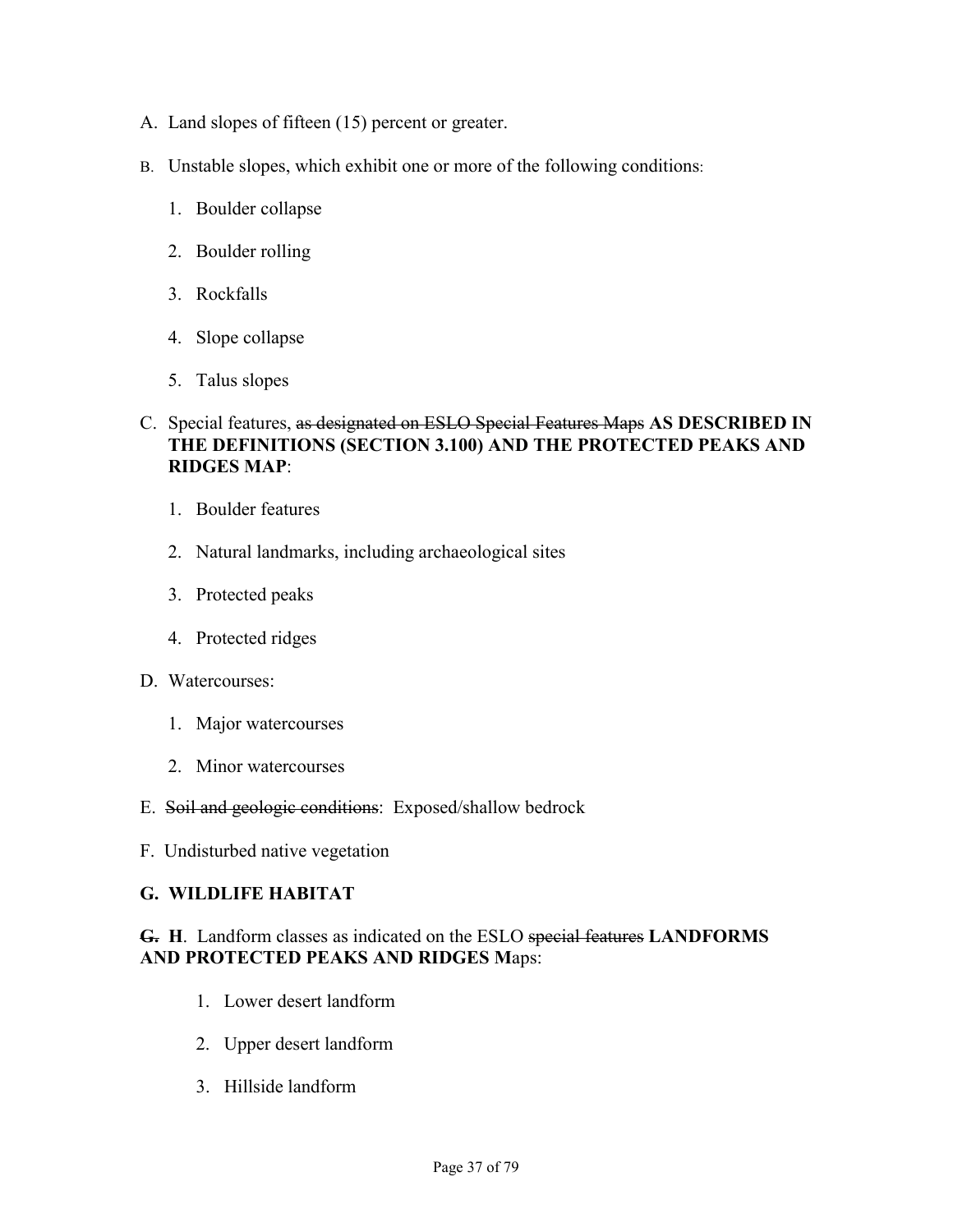### **SEC. 6.1022. EXEMPTIONS AND EXCEPTIONS**

A. The ESL regulations shall apply to all public or private development projects within the ESL district, except as provided in section**S** 7.823 **6.1022B AND 6.1023**, exemptions. In the event of a conflict between the ESL regulations and any other provision of the Zoning Ordinance, the ESL regulations shall prevail.

### **B. THE 12-11-2001 AMENDMENTS TO THE ESL REGULATIONS, INCLUDING AMENDMENTS TO THE ESL LANDFORMS AND PROTECTED PEAKS AND RIDGES MAPS, SHALL NOT APPLY TO:**

- **1. PROPERTY WITHIN A MASTER-PLANNED COMMUNITY THAT RECEIVED ZONING APPROVAL UNDER THE PROVISIONS OF THE FORMER ESL REGULATIONS (FORMER SECTIONS 7.800 THROUGH 7.858)**
- **2. PLATTED LOTS WITHIN A SUBDIVISION APPROVED UNDER THE FORMER ESL REGULATIONS (FORMER SECTIONS 7.800 THROUGH 7.858) OR THE FORMER HILLSIDE ORDINANCE.**
- **3. PROPERTY THAT HAS RECEIVED APPROVAL BY THE DEVELOPMENT REVIEW BOARD, INCLUDING APPROVAL OF PRELIMINARY PLATS AS OF THE EFFECTIVE DATE OF THESE 12-11-2001 AMENDMENTS.**

# **C. DEVELOPMENT OF PROPERTIES THAT ARE EXEMPTED FROM THIS ORDINANCE IS ENCOURAGED TO COMPLY WITH ITS INTENT.**

Sec. 7.823 **6.1023**. Hillside district exemptions

The ESL regulations shall not apply to a development project, which was the subject of a pending application as of February 19, 1991, or development approvals under the provisions of the former hillside district, Section 6.800 through 6.810. For the purposes of this Section, "development approval" means rezoning, use permit, subdivision plat, master plan, Development Review Board, variance or building permit approval.

- A. *Applicability of hillside district regulations.* Exempt development projects shall be developed under the hillside district regulations and development standards in effect when the development project was approved, including rezoning stipulations.
- B. *Application of ESL regulations to exempt development projects.* The owner of a development project exempt under this Section may elect to develop under the ESL regulations. The election must be communicated in writing to the project review director **ZONING ADMINISTRATOR** before application is made for further development approval following the effective date of ESLO **(February 19, 1991**).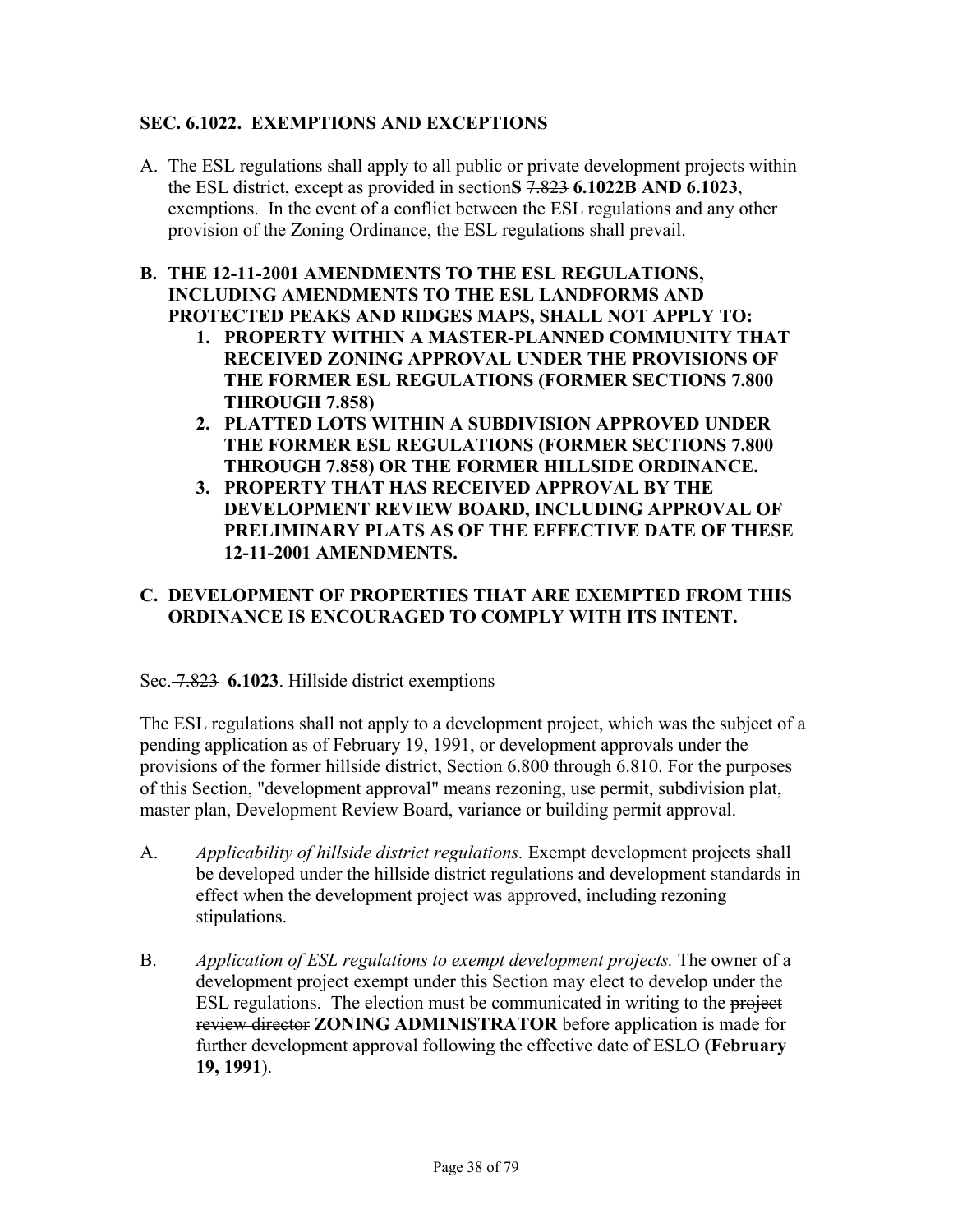- C. If the effect of an election to develop under the ESL regulations is to alter the densities or land uses approved under the hillside district, or changes the size or configuration of any hillside conservation (HC) zoned area, the election is conditioned upon City Council approval of a rezoning pursuant to the provisions of sections 1.300 and 7.843 **6.1090**.
- D. If the owner of an exempt development project elects to apply the ESL regulations to only a portion of the development project, the owner must demonstrate that those portions of the project developed or to be developed under hillside district regulations meet all requirements of those regulations, including the preservation of hillside conservation areas through easement or dedication.

(Ord. No. 2305, § 1, 2-19-91; Ord. No. 3225, § 1, 5-4-99)

Sec. 7.824 **6.1024**. Special exceptions from the ESL regulations

- A. Special exceptions from the ESL regulations may be approved by the project review director **ZONING ADMINISTRATOR** in the following circumstances:
	- 1. *Nonbuildable parcel.* If the application of the ESL regulations to a parcel, which was a legally constituted lot on which development would have been permitted prior to the adoption date of ESLO **(February 19, 1991)**, would prevent the development of at least one (1) single-family dwelling, the parcel may be developed with one (1) single-family dwelling pursuant to the grant of a special exception, provided that such development otherwise conforms to the ESL regulations as closely as reasonably possible.
	- 2. *Nonhillside district development project approvals.* Modifications to development project approvals, or subsequent development approvals for development projects approved under nonhillside district zoning classifications prior to the effective date of ESLO **(February 19, 1991)** are subject to the ESL regulations. However, it is the intent of these regulations that such development project be brought into compliance with the ESL regulations as closely as reasonably possible without creating undue hardship on the owner.
- B. *Special Exception Submittal Requirements.* In addition to the submittal requirements described in section 7.841 **6.1090**, applications for special exceptions from the ESL regulations authorized in this section shall include the following:
	- 1. Documentation of existing development approvals for the development site and the special exception eligibility of the parcel.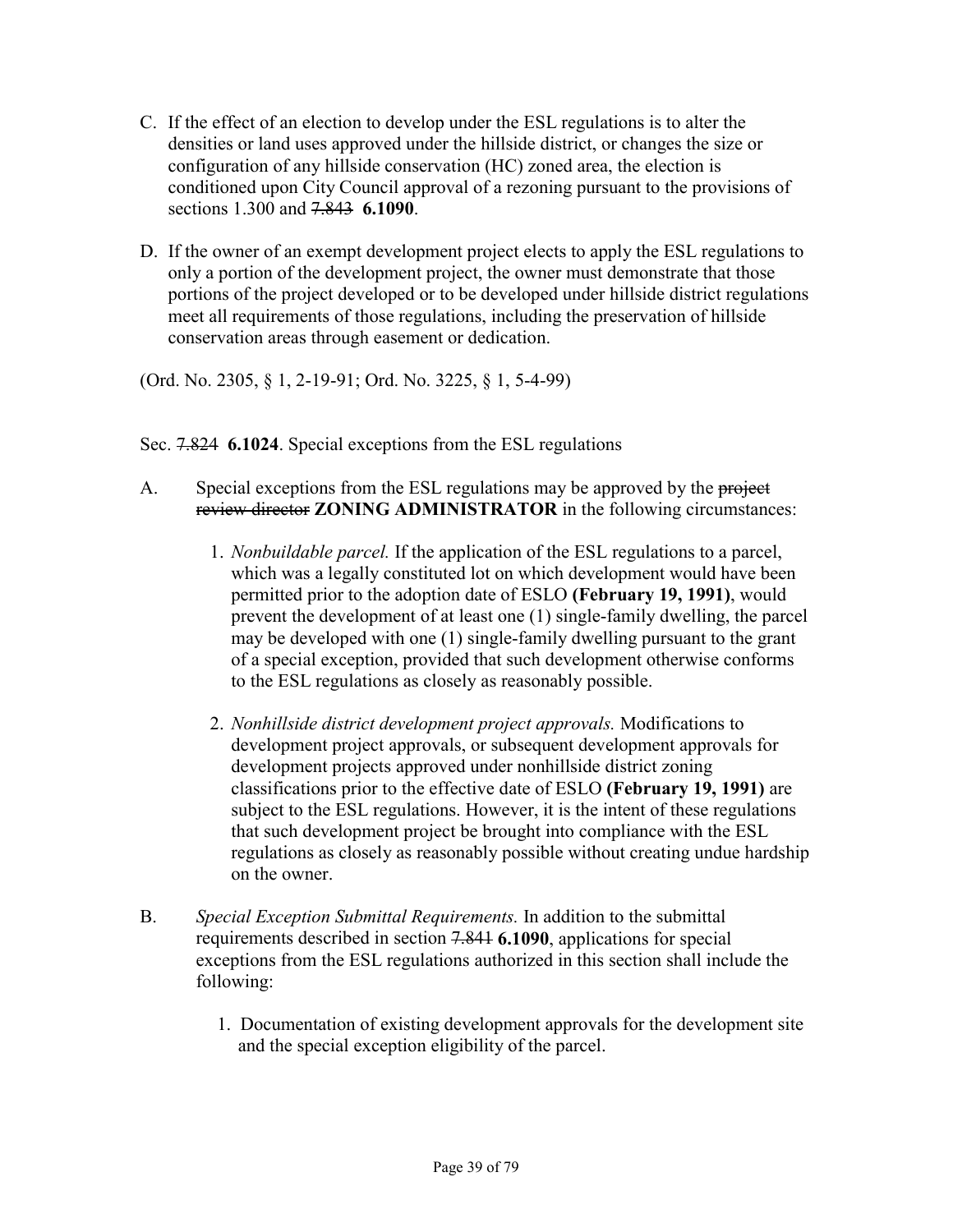- 2. Environmental mapping necessary to identify the ESL regulation(s) from which the special exception is requested.
- 3. A development plan showing the approved land uses and the areas that will be affected by the proposed special exception.
- 4. A report describing the proposed exceptions from the ESL regulations and describing the rationale for the exceptions.

(Ord. No. 2305, § 1, 2-19-91)

Sec. 7.830. Review procedures for ESL applications.

## **SEC. 6.1030. APPROVALS REQUIRED**

### **SEC. 6.1031. REZONINGS AND USE PERMITS IN HILLSIDE LANDFORM**

**WHEN** reviewing the compatibility of rezoning and use permit applications in the hillside landform on land with slopes between fifteen (15) and twenty-five (25) percent that is not a severely constrained area**, THE FOLLOWING SHALL BE CONSIDERED**:

- 1.**A. G**rading and other site preparations are within the limits established by the *Development Design Guidelines for Environmentally Sensitive Lands,* and whether essential grading complements the natural land forms.
- 2.**B. V**ehicular and pedestrian circulation conforms to the *Development Design Guidelines for Environmentally Sensitive Lands,* and is within the emergency standards acceptable for fire truck use.
- 3.**C. V**iews to development from viewpoints, **AS DEFINED IN SECTION 3.100**, have been analyzed, and whether the applicant has demonstrated to the **CITY MANAGER OR DESIGNEE** that satisfactory methods will be used for revegetation, plant protection/salvage, minimization of cuts and fills, and blending of structures with the site in terms of building mass and color hue, value, and chroma (from the *Munsell Book of Color*).
- 4.**D. H**uman lives and property are protected from unstable slopes, flooding, and other safety hazards.
- 5.**E. T**he placement, grouping, scale, and shaping of structures complements the natural landscape.
- 6.**F. L**arge, graded bare areas **ARE** fully revegetated.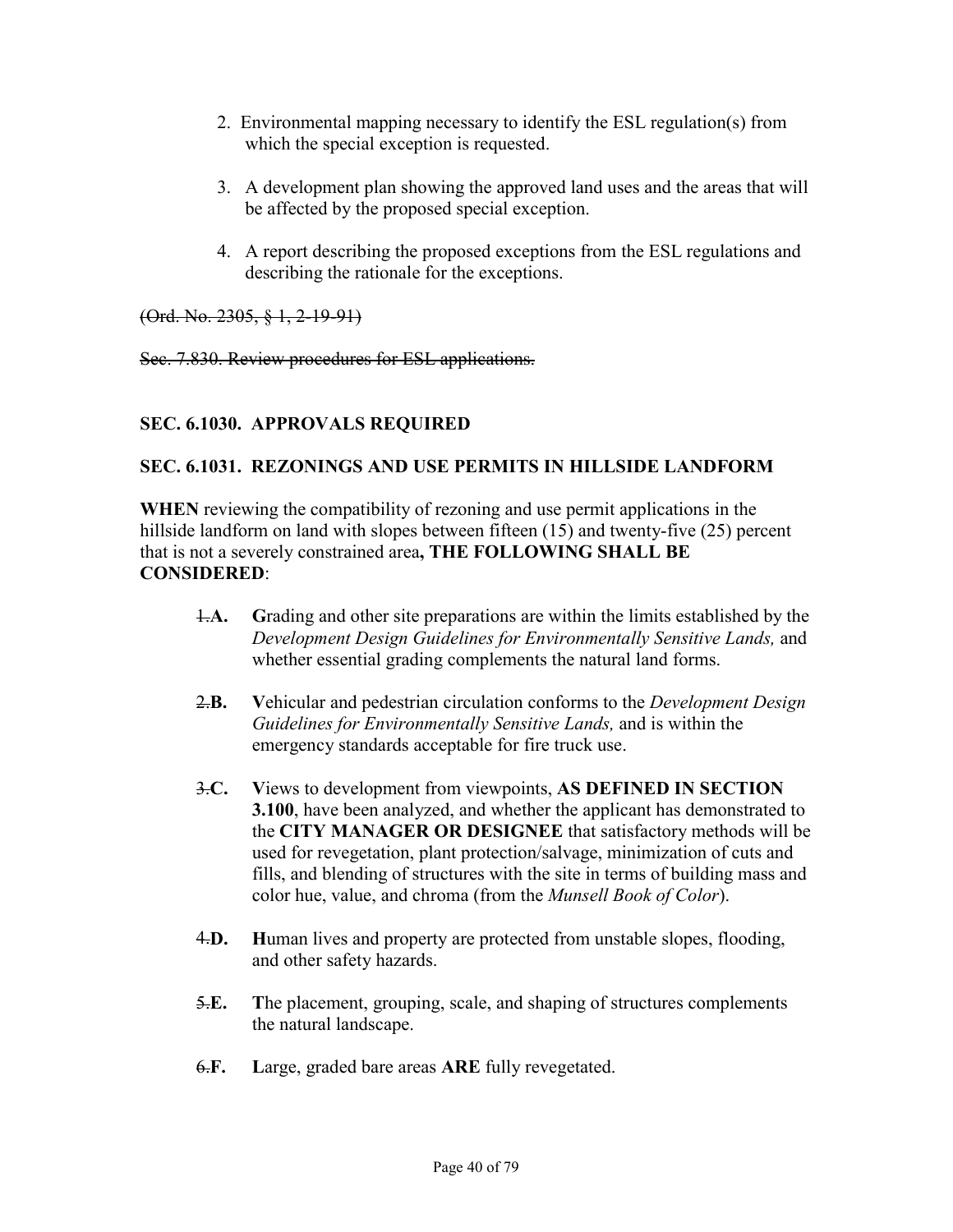### **Sec. 7.831. Plats SEC. 6.1032. PLATS.**

**ALL a**pplications for preliminary plats in the hillside and upper desert landform areas, **ESL OVERLAY DISTRICT** shall be reviewed for compliance with the ESL provisions and approved by the Development Review Board.

# **SEC. 6.1033. INDIVIDUAL SINGLE-FAMILY APPLICATIONS IN THE HILLSIDE LANDFORM**

**SINGLE-FAMILY HOMES THAT ARE NOT PART OF A SUBDIVISION PLAT AND PROPOSED WITHIN THE HILLSIDE LANDFORM SHALL BE REVIEWED FOR COMPLIANCE WITH SPECIFIED SITE DESIGN CRITERIA INTENDED TO PROMOTE PUBLIC SAFETY AND SHALL BE APPROVED BY THE DEVELOPMENT REVIEW BOARD. (SEE SECTION 6.1070 (C).)** 

#### **Sec. 6.1034. Master Development Plan Applications**

- 1.**A.** When a master development plan is required, a rezoning or a preliminary plat shall not be approved without the concurrent approval by the City Council of the site development, conceptual circulation, and conceptual phasing master plans, and conceptual open space master plan for the entire area to be rezoned.
- 2.**B.** No on-site or off-site development for any phase of a master development plan shall begin until the circulation, phasing, parking, drainage, water, and wastewater master plans have been approved by the master planning staff and the project review division, and the environmental design concept master plan has been approved by the Development Review Board.
	- a.**1.** The master plans shall be provided for the entire development project unless it can be demonstrated to the project review director **CITY MANAGER OR DESIGNEE** that the master plan can be prepared for one or more discreet phases that can stand alone independent of the entire project.
- 3.**C.** Approvals for individual buildings shall not be granted until the master development plan, including all the required parts of the plan, has been approved.
- F.**D.** *Modifications to approved master development plans.*
	- 1. Major changes to the permitted uses, density or gross floor area described in a site development master plan defined in section 7.844(B)(1),**6.1094(B)(1),** or to other master plans approved as part of a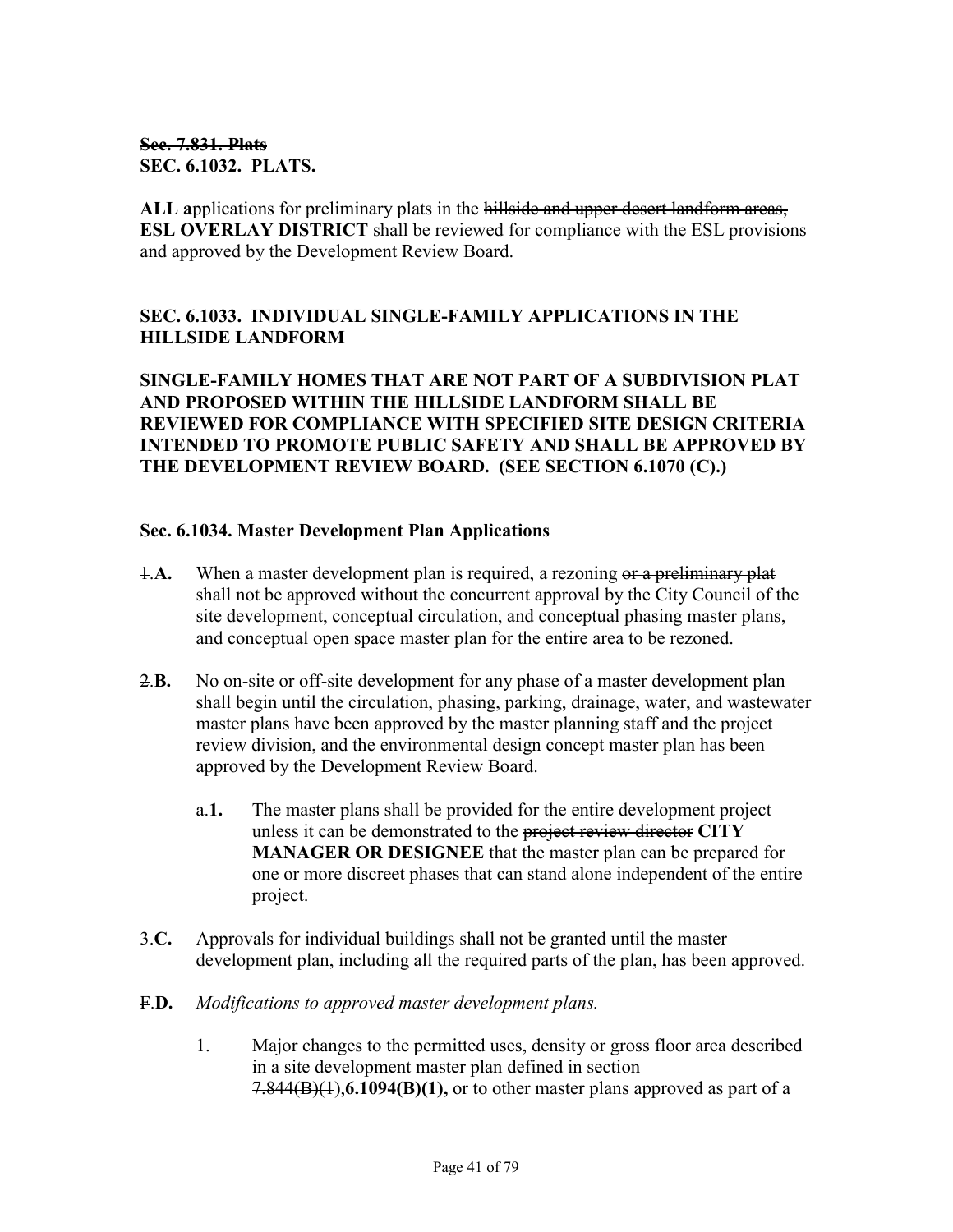rezoning**,** or use permit **OR CITY COUNCIL APPROVED AMENDED DEVELOPMENT STANDARDS** must be reviewed and approved by the City Council subject to the notice and hearing provisions of sections 1.600 and 1.700. In general, major changes are those that affect more than ten (10) percent of either the land or gross building square footage. Staff may determine that a change is major due to the impacts of the proposed changes, even where less than ten (10) percent of land or intensity is affected.

 The transfer of units between parcels as provided in an approved masterplanned development zoning case is not a major change.

2. Minor changes to the site development plan and all other master plans, consistent in scope and intent with the originally approved plans, may be approved by city staff. In general, minor changes affect less than ten (10) percent of either the land area or gross building square footage.

#### **Sec. 7.832. Appeals.**

#### **Sec. 7.833. Maintenance.**

#### **Sec. 7.840. Submittal requirements.**

#### E. *Approvals required*.

- 1. When a master development plan is required, a rezoning or a preliminary plat shall not be approved without the concurrent approval by the City Council of the site development, conceptual circulation, and conceptual phasing master plans, and conceptual open space master plan for the entire area to be rezoned.
- 2. No on-site or off-site development for any phase of a master development plan shall begin until the circulation, phasing, parking, drainage, water, and wastewater master plans have been approved by the master planning staff and the project review division, and the environmental design concept master plan has been approved by the Development Review Board.
	- a. The master plans shall be provided for the entire development project unless it can be demonstrated to the project review director, that the master plan can be prepared for one, or more, discreet phases that can stand alone independent of the entire project.
- 3. Approvals for individual buildings shall not be granted until the master development plan, including all the required parts of the plan, has been approved.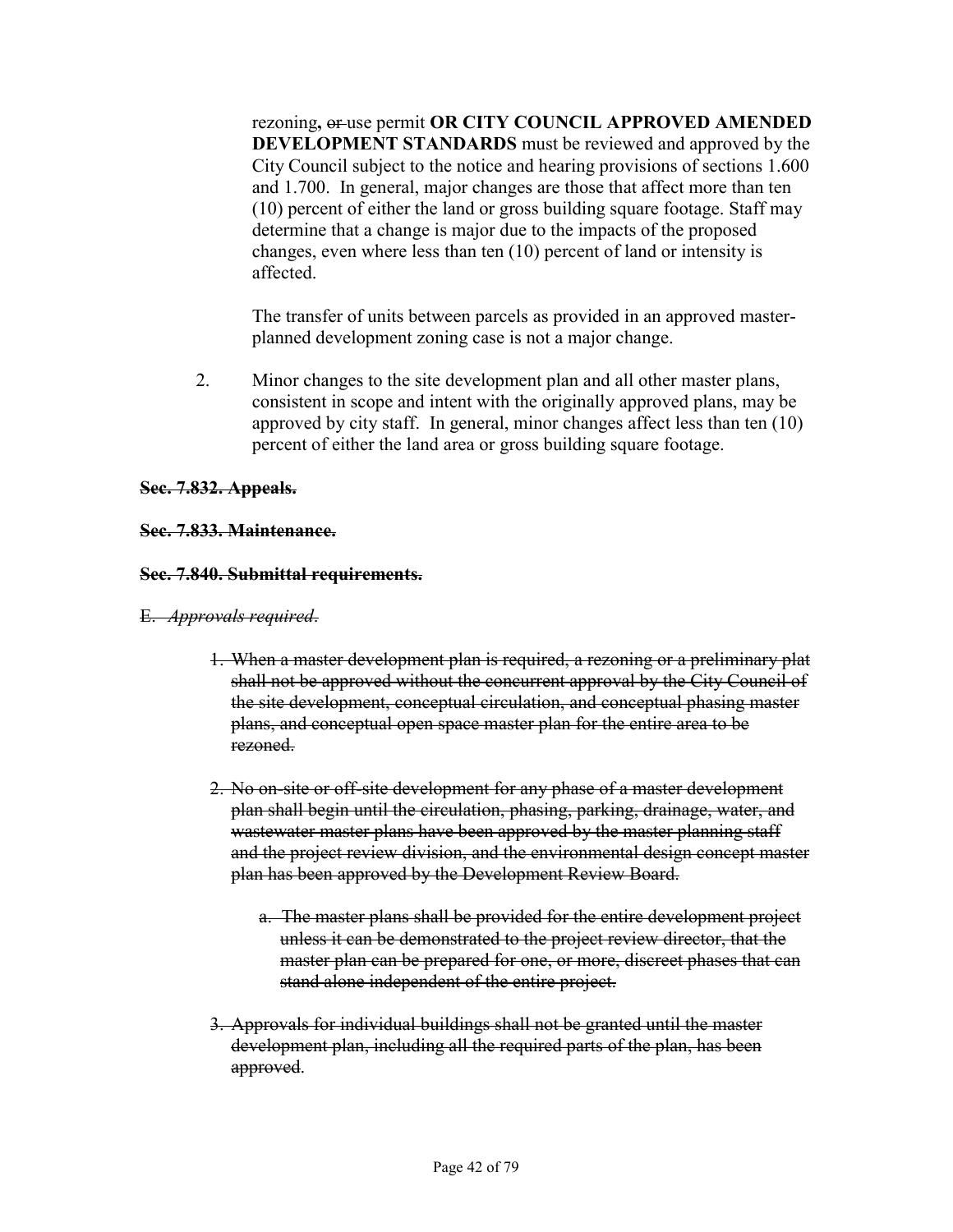F. *Modifications to approved master development plans*

(Ord. No. 2305, § 1, 2-19-91; Ord. No. 3225, § 1, 5-4-99)

#### **Sec. 7.850. Use Restrictions and development standards.**

### **Sec. 6.1040. ESL USE RESTRICTIONS**

Land uses shall be those permitted in the underlying zoning district except as follows:

A. Land uses in the hillside landform areas with land slopes over twenty-five (25) percent, special features or unstable slopes are restricted to the following, provided that uses must also be permitted by the underlying zoning: residential uses including resort units and related streets and utilities; the activities identified in the Conservation Open Space (COS) district; (section 6.703 of the Zoning Ordinance) and golf tees. Ancillary resort uses, such as restaurants, meeting rooms or parking areas for more than five (5) cars are not permitted.

- B. The following guidelines shall be considered in reviewing the compatibility of rezoning and use permit applications in the hillside landform on land with slopes between fifteen (15) and twenty-five (25) percent that is not a severely constrained area:
	- 1. Whether grading and other site preparations are within the limits established by the *Development Design Guidelines for Environmentally Sensitive Lands,* and whether essential grading complements the natural land forms.
	- 2. Whether vehicular and pedestrian circulation conforms to the *Development Design Guidelines for Environmentally Sensitive Lands,* and is within the emergency standards acceptable for fire truck use.
	- 3. Whether views to development from viewpoints, designated on the ESLO special features map have been analyzed, and whether the applicant has demonstrated to the project review director that satisfactory methods will be used for revegetation, plant protection/salvage, minimization of cuts and fills, and blending of structures with the site in terms of building mass and color hue, value, and chroma (from the *Munsell Book of Color*).
	- 4. Whether human lives and property are protected from unstable slopes, flooding, and other safety hazards.
	- 5. Whether the placement, grouping, scale, and shaping of structures complements the natural landscape.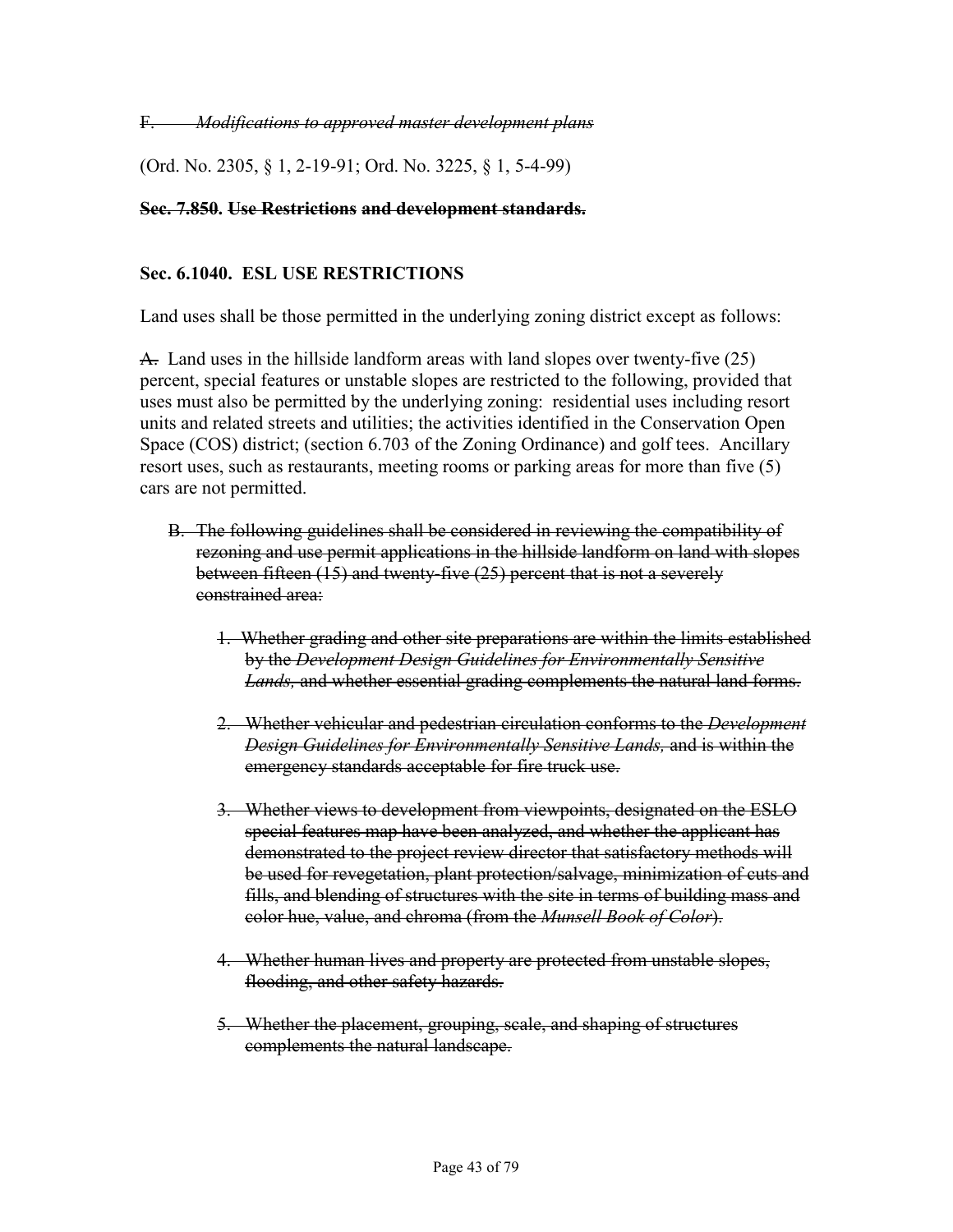### 6. Whether large, graded bare areas will be fully revegetated by the end of the construction phase.

(Ord. No. 2305, § 1, 2-19-91)

### **Sec. 7.852. 6.1050. Intensity of Development**.

### **IN APPLYING THE PROVISIONS OF THIS SECTION, APPLICANTS SHALL USE THE ESL LANDFORMS AND PROTECTED PEAKS AND RIDGES MAPS, UNLESS OTHERWISE EXEMPTED BY SEC. 6.1022B OR 6.1023.**

The intensity of development in the lower desert and upper desert landforms shall be determined by the underlying zoning district**, AND SHALL NOT EXCEED THE MAXIMUM AS PROVIDED IN TABLE B. WHERE THE NAOS DENSITY INCENTIVE OR CLUSTER OPTION IS USED, TABLE B SHALL SERVE AS THE "BASE" INTENSITY ON THE PARCEL.** The intensity of development in the hillside landform shall be determined as follows:

A. The base and maximum intensities of development in the hillside landform on slopes less than twenty-five (25) percent, on exposed/shallow bedrock, or in major or minor watercourses, shall be as follows:

|         | Single-Family<br>Detached<br>D.U./Acre | Attached<br>Multifamily<br>D.U./Acre | Resort Hotel/<br>Casita<br>Units/Acre | Nonresidential<br>Floor Area Ratio |
|---------|----------------------------------------|--------------------------------------|---------------------------------------|------------------------------------|
| Base    | 0.2                                    | $1.0\,$                              | 2.0                                   | 0.05                               |
| Maximum | 1.0                                    | 3.0                                  | 8.0                                   | 0.20                               |

- 1. The underlying zoning must permit the base intensities **AND USES**.
- 2. Intensities above the base level up to the maximum intensity may be approved by the City Council after notice and hearing as provided in section 1.600 and 1.700, and upon a finding that the proposed intensity meets the guidelines set forth in section 7.851(B).
- 3. Resort hotel/casita units are limited to resort hotel guest rooms or casitas that do not have individual driveway access to each unit. Parking areas for more than five (5) cars, restaurants, meeting rooms, and other ancillary uses must be located on land that is not a severely constrained area.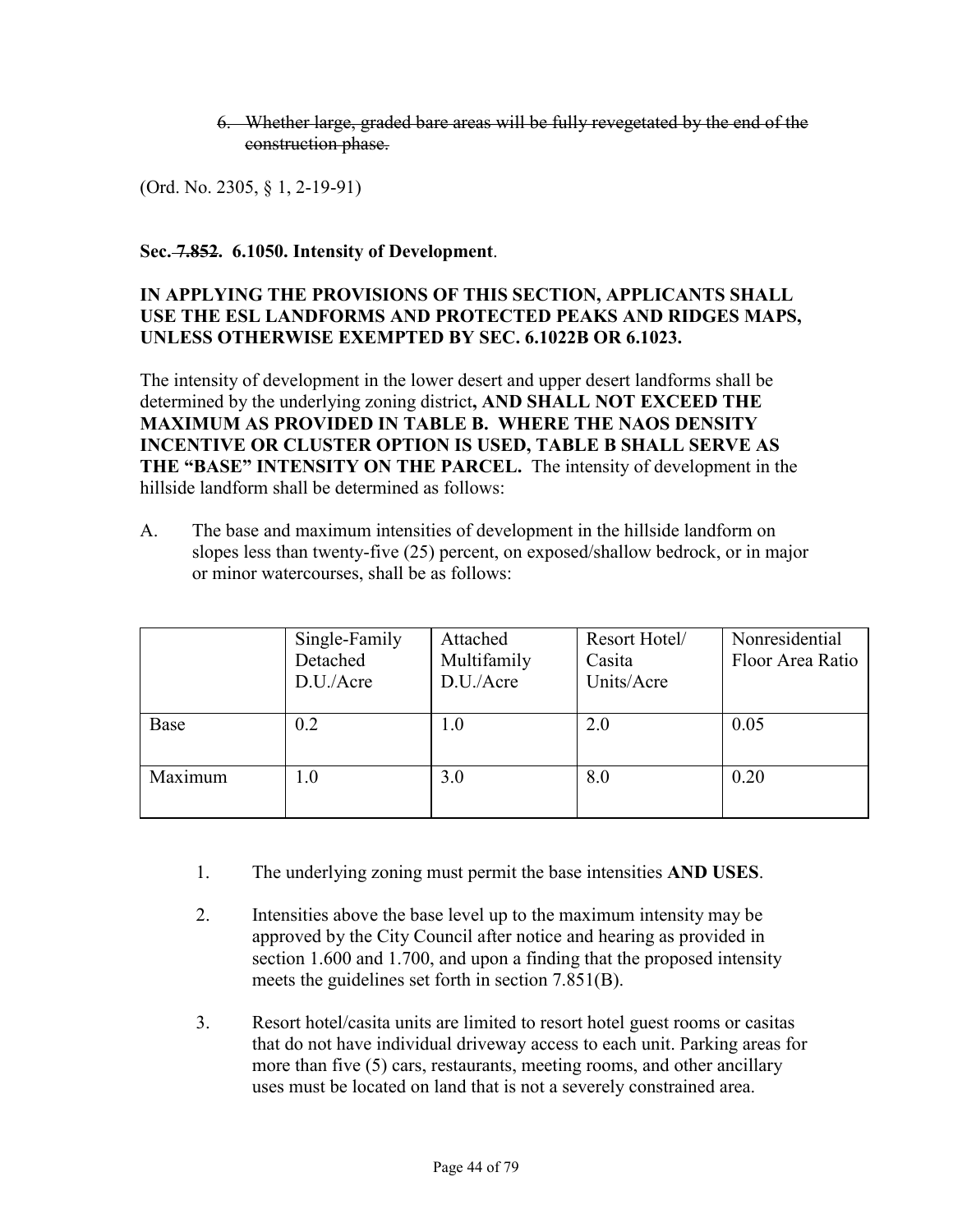- B. Except when modified as provided in subparagraph (E) of this section, the maximum permitted intensity on land in the hillside landform with slopes from twenty-five (25) to thirty-five (35) percent or boulder features, shall be one (1) dwelling or resort unit per twenty (20) acres (1/20 or .05 D.U./AC.). Ancillary resort uses, such as restaurants, are not permitted.
	- 1. Intensities up to a maximum intensity of one (1) dwelling or resort unit per five (5) acres (1/5 or .2 D.U./AC.) may be approved by the City Council, after notice and hearing as provided in section 1.600 and 1.700, and upon demonstration by the applicant and finding by the City Council that the land proposed for the increased intensity is not visible from viewpoints**, AS DEFINED IN SECTION 3.100.** designated by the city on the ESLO Special Features Maps, and that the proposed intensity is compatible with the guidelines **CONSIDERATIONS LISTED** in section 7.851(B) **6.1031.** In making its determination, the **City C**ouncil is to **SHALL**  consider the following factors:
		- a. Visibility of the more intensive **PROPOSED** developments from scenic corridors and arterial streets.
		- b. The impact of the development on the environmental conditions listed in section 7.821 **6.1021.**
- C. Except when modified as provided in subparagraph (E) of this section, the maximum permitted intensity on land in the hillside landform with slopes over thirty-five (35) percent or on unstable slopes shall be one (1) dwelling or resort unit per forty (40) acres (1/40 or .025 D.U./AC.). Ancillary resort uses, such as restaurants, are not permitted.
- D. General guidelines.
	- 1. If a lot encompasses two (2) slope categories the intensity limit is determined by reference to the slope category of the land on which the **MAJORITY OF THE building pad or construction envelope is located.** The purpose of this provision is to provide flexibility in lot configuration.
	- 2. Some incursion in grading or other construction activity, may occur on a plan between one (1) intensity area and a lower intensity area. Such incursions should not in general exceed twenty (20) feet horizontally.
- E. The City Council may grant a special exception from the maximum intensities allowed by subparagraphs (B) and (C) of this section for parcels which meet the following requirements: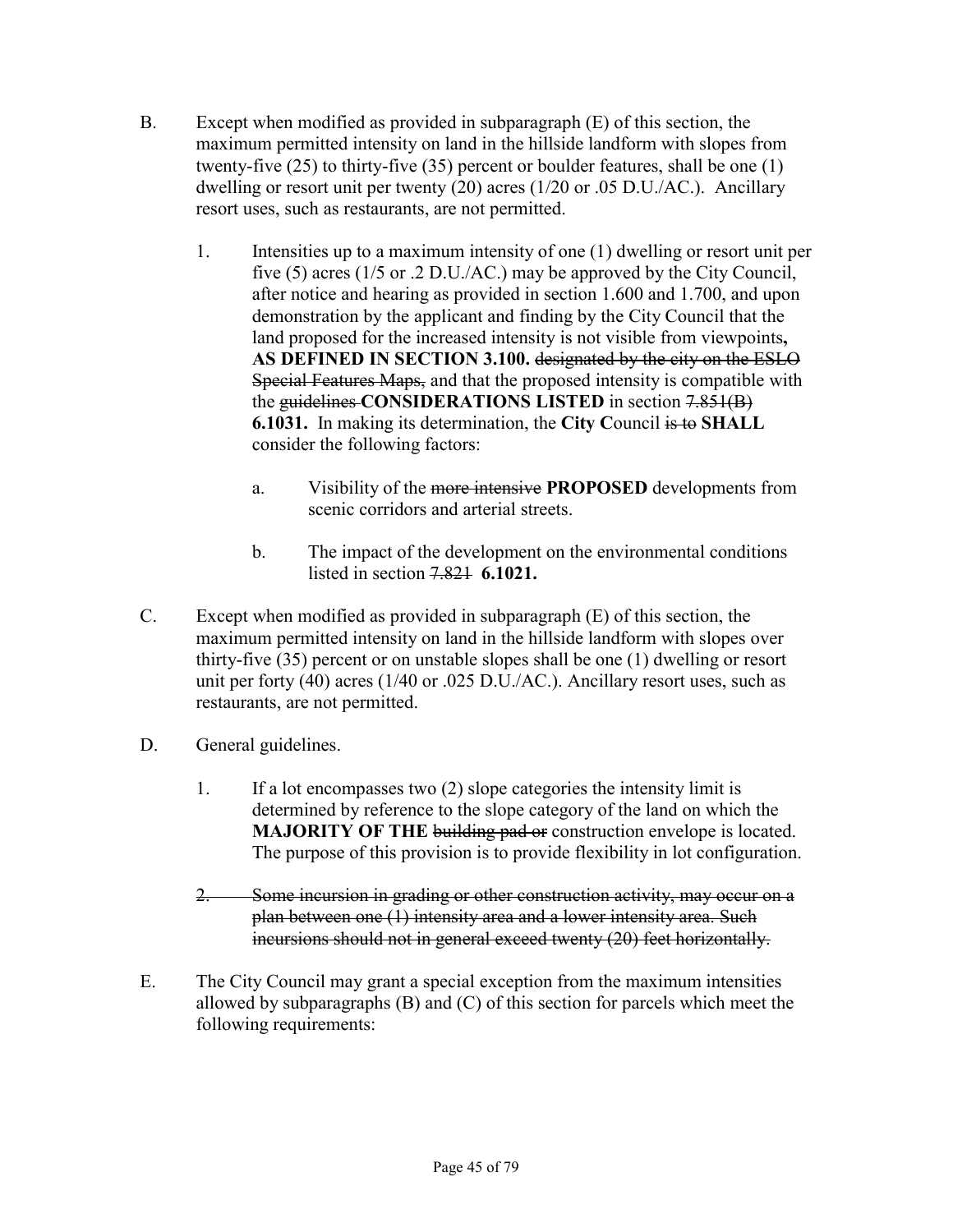- 1. *Qualifications.* Only parcels, which meet the following qualifications, are eligible for development as a special exception under the provisions of this subparagraph (E):
	- a. The parcel consists of at least nine (9) acres, at least eighty (80) percent of which are severely constrained areas.
	- b. On February 19, 1991, the parcel was a legally constituted lot on which development would have been permitted under the terms of the ordinance in effect at the time the lot was created or was annexed to the city.
	- c. No density transfer is proposed.
	- d. The area which will be disturbed by the proposed development is less than twenty (20) percent of the development site area.
	- e. More than eighty (80) percent of the development site area will be preserved as natural area open space (NAOS).
- 2. *Findings.* Higher intensities may be granted pursuant to the special exception permitted by this subparagraph only where the Council finds that:
	- a. The maximum intensities otherwise permitted by this ordinance would create a substantial disincentive to develop the site with a desirable and appropriate use and/or intensity, and the requested change is the minimum required in order to remove excessive constraints on the development of the site.
	- b. The requested intensity will not create increased health or safety hazards to people or property resulting from unstable slopes or other environmental hazards.
	- c. Units will be placed at lower elevations or at other locations on the property selected to reduce the grading which will be required to access the structures.
	- d. Visibility of development from viewpoints **AS DEFINED IN SECTION 3.100 designated on the ESL Special Features Maps is limited**
- 3. *Procedure.*
	- a. Before the City Council hears an application for special exception, the Development Review Board shall review the plans to ensure that any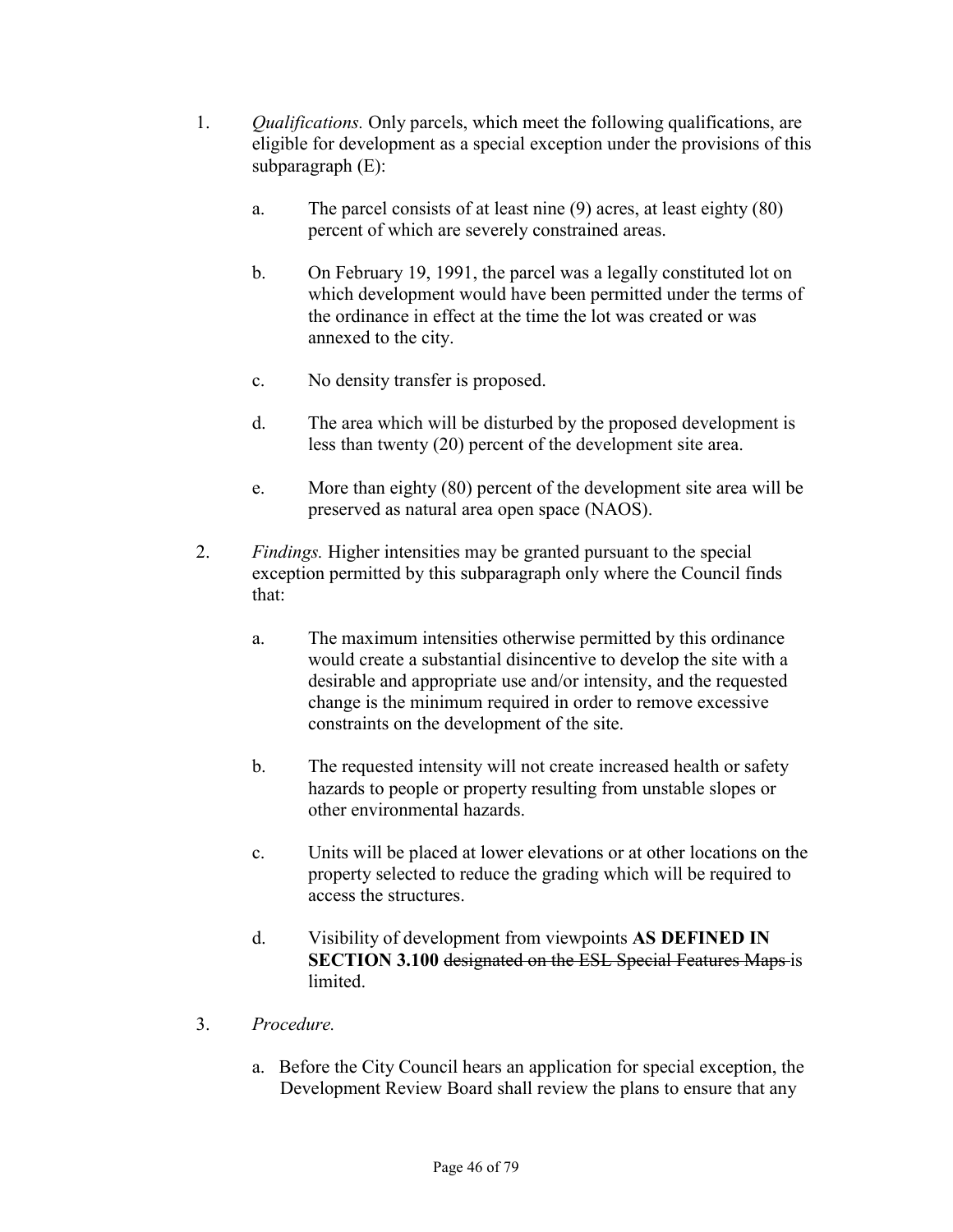development proposed for unstable slopes, special features or other environmental conditions, is appropriate to these conditions, and preserves them to the maximum extent possible.

- b. Applications for special exceptions under this section shall include the submittals set forth in section 7.843(B) **6.1090** of this Ordinance, and shall be subject to notice and hearing as provided in sections 1.600 and 1.700.
- F. The permitted development intensity in the hillside landform shall be calculated as follows:
	- 1. Determine the location of each environmental condition referenced in section 7.852 **6.1050** (A), (B), and (C). If more than one (1) condition is present on the same land area that which imposes the greatest restriction shall determine the intensity for development on that land area.
	- 2. Determine the amount of land in acres impacted by each environmental condition.
	- 3. Multiply the total acreage impacted by each environmental condition by the intensity permitted by section 7.852 **6.1050** (A) through (C) for that condition.
	- 4. On parcels of twenty (20) or more gross acres, the permitted intensity for small areas of twenty thousand (20,000) square feet or less which have environmental conditions different than those of the surrounding area, shall be determined by the intensity permitted on the surrounding area. If a small area abuts both a lower and a higher intensity area, the small area shall be divided equally between the two (2) intensities.

(Ord. No. 2305, § 1, 2-19-91; Ord. No. 3225, § 1, 5-4-99)

### **Sec. 7.853. 6.1060. Open Space Requirements**

- A. *NAOS requirements.*
	- 1. In order to preserve sensitive environmental conditions, **RETAIN AND PROTECT MEANINGFUL DESERT OPEN SPACE,** maintain visual amenities, and mitigate hazards, a percentage of the acreage containing specified conditions shall be set aside as natural area open space (NAOS). The minimum percentage of NAOS for each specified environmental condition **BASED ON SLOPE AND LANDFORM CATEGORY** is provided in tables A**.** or B.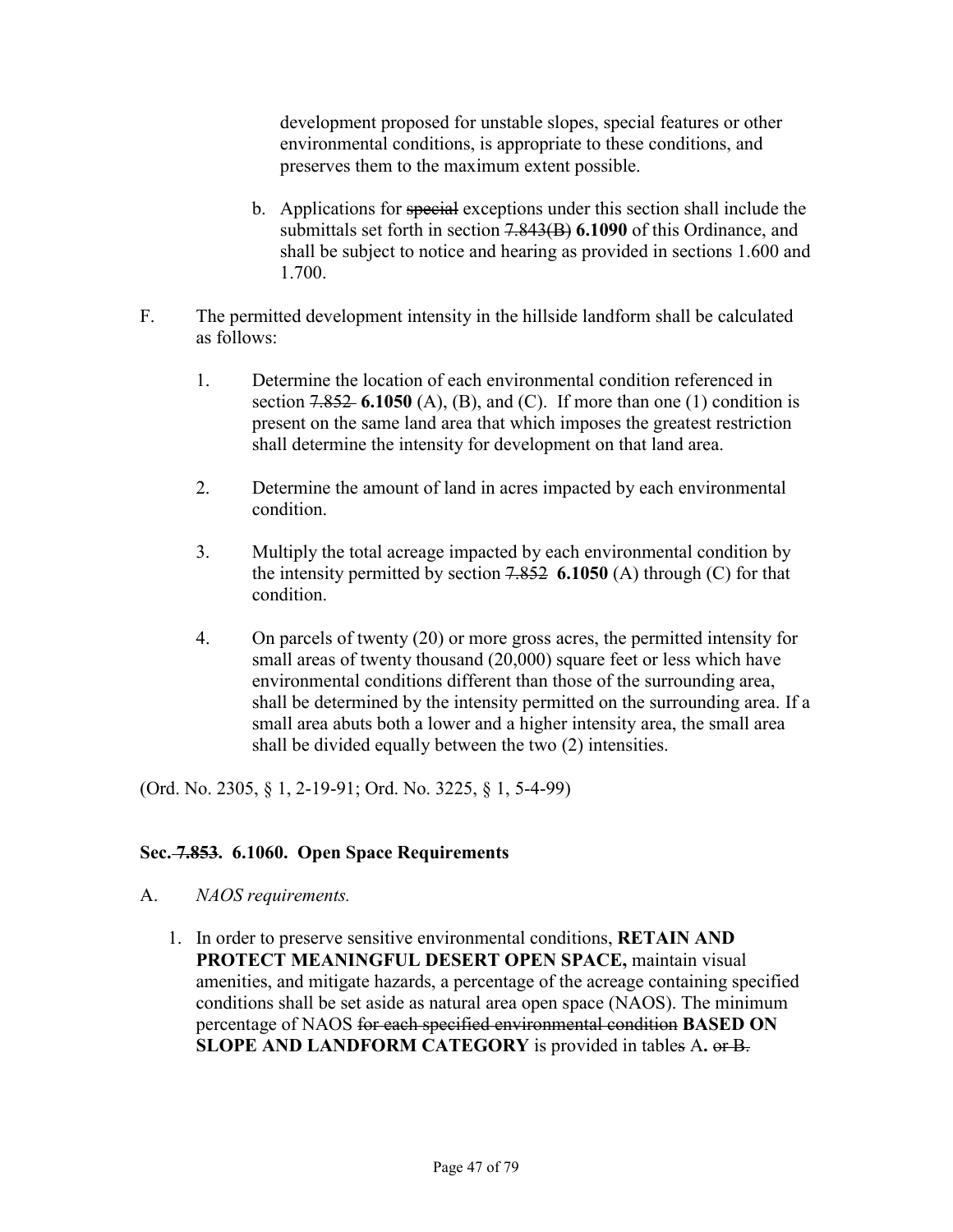- a. Table A is the simpler method to use for calculations. **Using Table A,**  NAOS requirements are determined by slope and landform which corresponds to the location of other environmental conditions such as unstable slopes, undisturbed desert vegetation, boulder features, and watercourses. **WHERE THESE PROVISIONS CONFLICT WITH THE MINIMUM NAOS DIMENSIONS DESCRIBED IN SECTION 6.1060 (F), THE MORE RESTRICTIVE PROVISIONS OF SECTION 6.1060 (F) SHALL TAKE PRECEDENCE.**
- b. Table B provides a more detailed site analysis that may result in a reduced NAOS requirement, if the site contains fewer natural features than the average for its location.Where a portion of the parcel contains two (2) environmental conditions, the more restrictive minimum percentage shall apply to that portion.
- c. The applicant has the option of using table A The method must be selected and NAOS requirements calculated prior to development approval. The same method must be used to calculate NAOS for the entire development project.
- **2.** Land designated as NAOS shall be permanently maintained as open space. The applicant shall demonstrate to the satisfaction of the City Attorney that the entire NAOS area will be permanently maintained as natural area open space through easements, donation or dedication to the **c**ity **AND/OR CONSERVANCY, LAND TRUST OR SIMILAR ENTITY.** other entity **A SIMILAR ENTITY IS AN ORGANIZATION THAT HAS GOALS AND PURPOSES CONSISTENT WITH PERMANENTLY MAINTAINING NAOS AND CAN DEMONSTRATE ITS ABILITY TO MAINTAIN THE NAOS TO THE SATISFACTION OF THE CITY ATTORNEY.**
- **3.** If NAOS is located in a common tract owned by a homeowners association, the property shall be maintained through a common maintenance agreement. **IF NAOS IS LOCATED ON INDIVIDUAL LOTS (ON-LOT NAOS), THE INDIVIDUAL PROPERTY OWNER SHALL BE RESPONSIBLE FOR MAINTENANCE. (SEE SECTION 6.1100 FOR DETAILED INFORMATION REGARDING MAINTENANCE OF NAOS.)**
- **4. COMMON-TRACT NAOS LOCATIONS AND BOUNDARIES, INCLUDING PRECISE ACREAGE, SHALL BE SHOWN ON THE SUBDIVISION PLAT AND/OR MAP OF DEDICATION.**
- **5. ON-LOT NAOS LOCATIONS: IN APPLICATIONS WHERE NAOS IS PROVIDED ON INDIVIDUAL LOTS, APPROXIMATE BOUNDARIES AND PRECISE ACREAGE OF THE PROPOSED NAOS SHALL BE SHOWN ON AND CONFORM TO AN EXHIBIT APPROVED BY THE**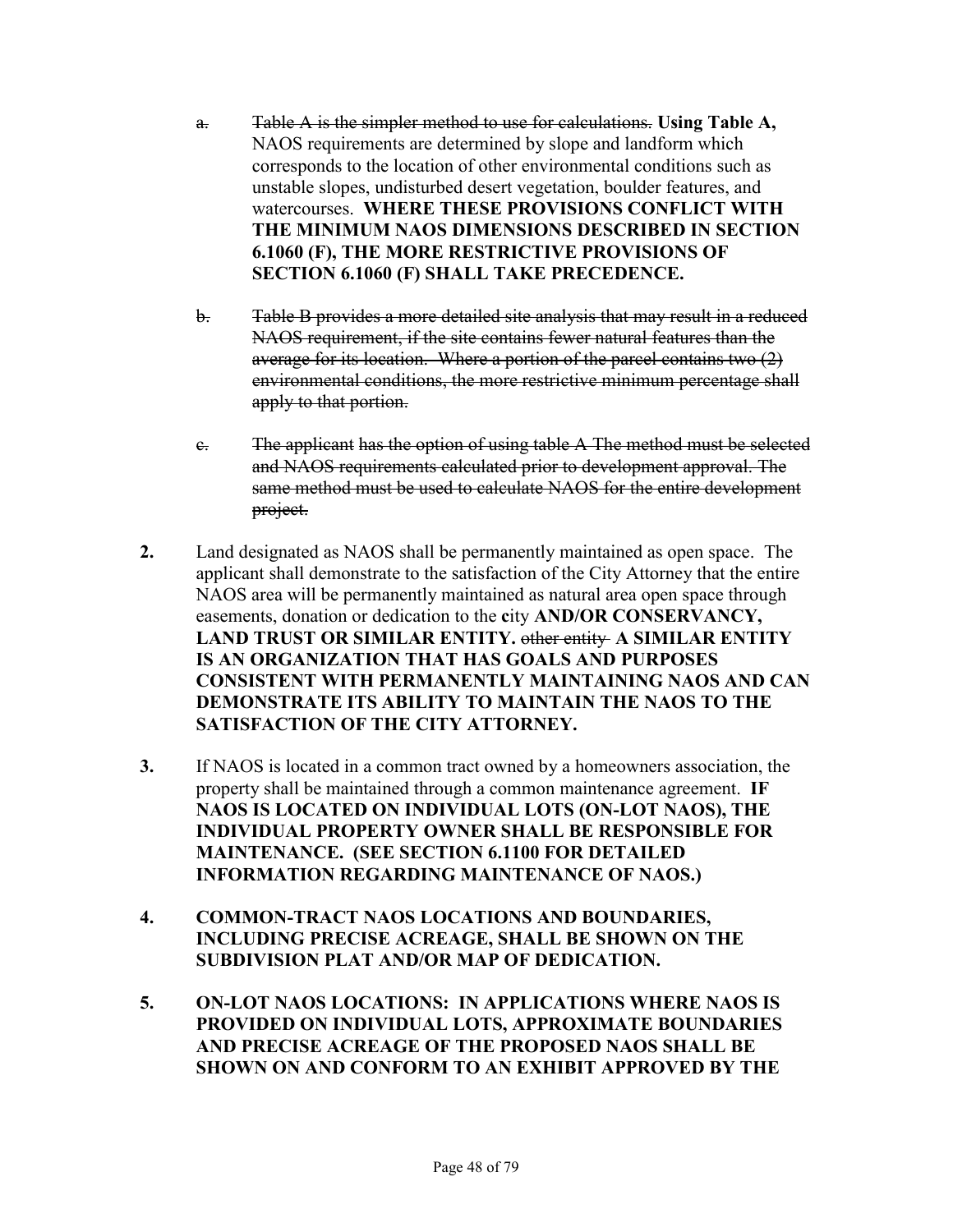# **CITY MANAGER OR DESIGNEE PRIOR TO FILING A FINAL SUBDIVISION PLAT AND/OR MAP OF DEDICATION.**

|                                     | <b>Lower Desert</b><br>Landform | <b>Upper Desert</b><br>Landform | Hillside<br>Landform   |
|-------------------------------------|---------------------------------|---------------------------------|------------------------|
| $0 - 2\%$                           | 20%                             | 25%                             | 50%                    |
| Over $2\%$ up to $5\%$              | 25%                             | 25%                             | 50%                    |
| Over $5\%$ up to $10\%$             | 30%                             | 35%                             | 50%                    |
| Over $10\%$ up to $15\%$            | 30%                             | 45%                             | 50%                    |
| Over $15\%$ up to $25\%$            | 30%                             | 45%                             | 65%                    |
| Over $25%$                          | 30%                             | 45%                             | 80%                    |
| Minimum NAOS<br>after reductions if | 15%                             | 20%                             | 40%                    |
| applicable.                         | (See Sec. $6.1060$ (F)          | (See Sec. $6.1060$ (F)          | (See Sec. $6.1060$ (F) |
| (See Sec. 6.1060 (B))               | for minimum                     | for minimum                     | for minimum            |
|                                     | dimensions)                     | dimensions)                     | dimensions)            |

# TABLE A

#### TABLE B

#### NATURAL AREA OPEN SPACE: DETAILED ANALYSIS

| <b>Environmental Condition</b> | Minimum Percent In      |
|--------------------------------|-------------------------|
|                                | Natural Area Open Space |
|                                |                         |
| 1. Steep slopes over $15%$     | 50%                     |
|                                |                         |
| 2. Steep slopes over 25%       | 80%                     |
|                                |                         |
| 3. Unstable slopes             | 95%                     |
|                                |                         |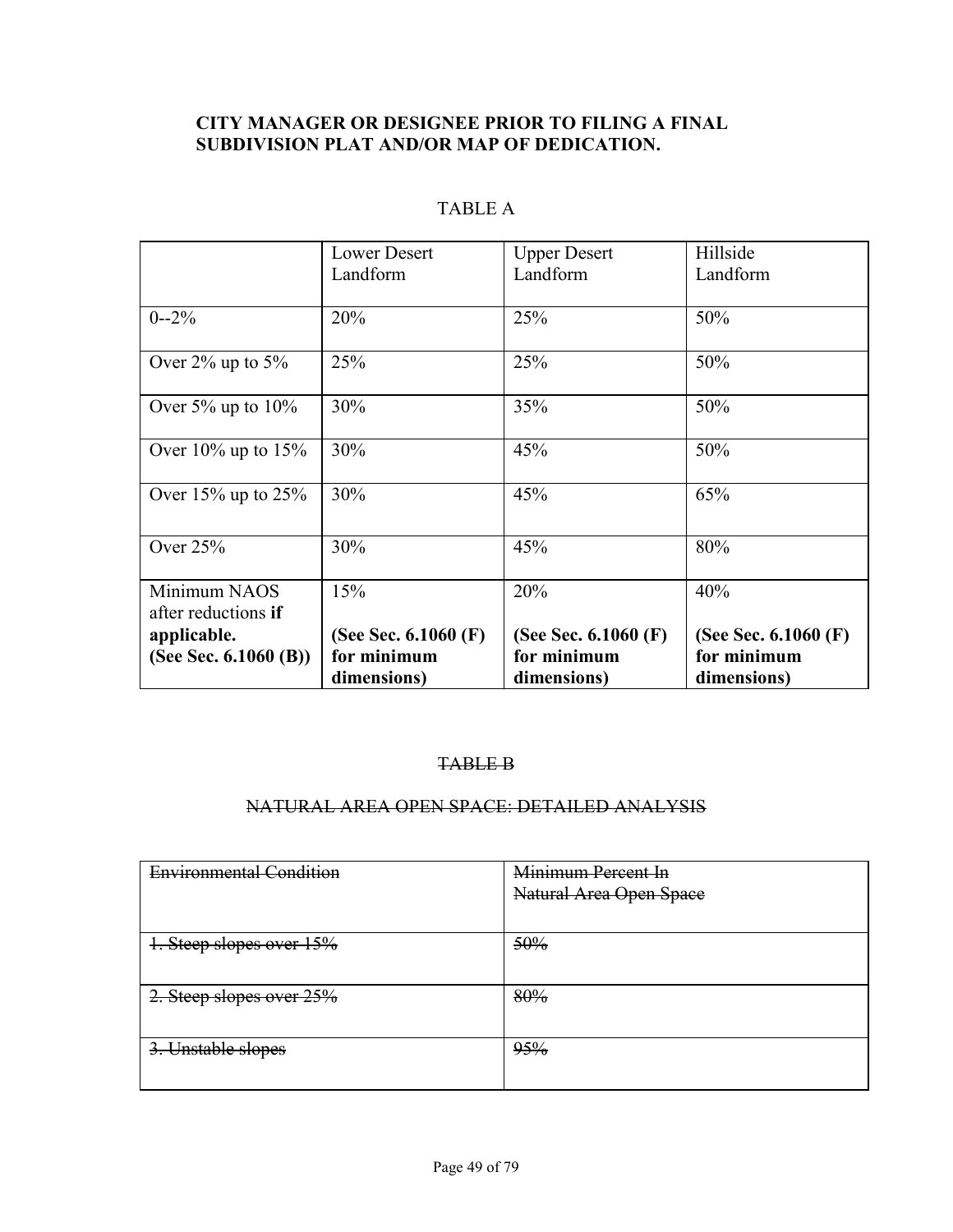| 4. Natural landmark                                                                                                                               | 90% |  |
|---------------------------------------------------------------------------------------------------------------------------------------------------|-----|--|
| 5. Boulder feature                                                                                                                                | 80% |  |
| 6. Minor or major watercourse                                                                                                                     | 60% |  |
| 7. Exposed/shallow bedrock                                                                                                                        | 35% |  |
| 8. Undisturbed native vegetation based on<br>native plant densities*                                                                              |     |  |
| a. Under 10 trees/cacti per acre                                                                                                                  | 15% |  |
| b. 10-19 trees/eacti per acre                                                                                                                     | 25% |  |
| e. 20 or more trees/eacti per acre                                                                                                                | 35% |  |
| *Native plants include the specific species defined in article V, protection of native plants,<br>section 46-105 through 46-120 of the City Code. |     |  |

# B. *NAOS reduction.*

NAOS requirements may be reduced as provided herein. The minimum NAOS after reductions, for the gross lot area of the development project and for each development site, **OR PARCEL** shall be fifteen (15) percent in lower desert, twenty (20) percent in upper desert, and forty (40) percent in hillside landforms.

- 1. *Proportional reduction in NAOS for CA/ COS.* An owner is entitled to reduce the required NAOS by calculating the percentage of the total parcel that is designated conservation area (CA) or zoned conservation open space (COS), and reducing the NAOS requirement for the **REMAINDER OF THE**  property by this same percentage. Procedures for the creation of CA are set forth in section  $7.855(A)(2)$ .
- 2. *Reduction for regional drainage facility.* Where a development site contains areas dedicated for regional stormwater management pursuant to approved city regional drainage and flood control plans developed by the city, having a design flow of two thousand (2,000) cfs or more and providing drainage for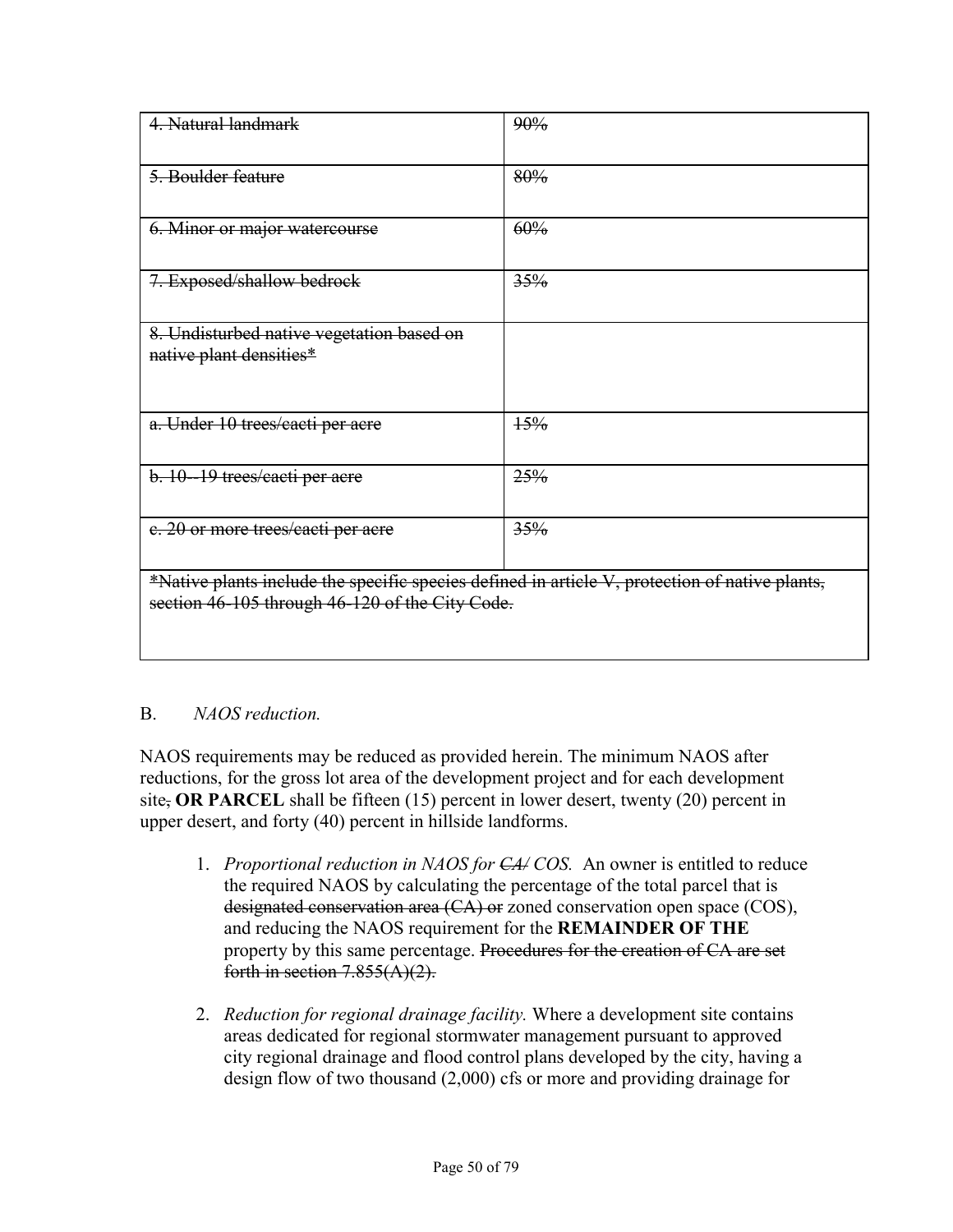one (1) square mile (one [1] section) or more, the NAOS requirement shall be reduced as follows:

- a. The NAOS requirement shall be reduced one (1) acre **SQUARE FOOT** for each revegetated one (1) acre **SQUARE FOOT** of the regional drainage facility**(1:1).**
- b. The NAOS requirement shall be reduced one (1) acre **SQUARE FOOT** for each two (2) acres **SQUARE FEET** of turf or similar improvements for recreational areas within the regional drainage facility  $(1:2)$ . The reduction for improved areas shall not exceed fifty (50) percent of the original NAOS requirement.
- 3. *Reduction for revegetation.* On land stripped of natural vegetation or scarred prior to January 1, 1990, the NAOS requirement for the parcel shall be reduced by two (2) acres **SQUARE FEET** for every one (1) acre **SQUARE FOOT** of revegetated NAOS (2:1). **THIS PROVISION CANNOT BE USED TO INCREASE THE MAXIMUM REVEGETATED NAOS ABOVE THE 30% MAXIMUM REFERENCED IN SECTION 6.1060 (D) 2.**
- 4. *Reduction for designated historical or archaeological site.* Land designated as a permanently protected historical or archaeological site, approved by the city, shall be used to reduce the required NAOS by two (2) acres **square feet** for each one (1) acre **SQUARE FOOT** of approved site **(2:1).**
- **5.** *LOWER DESERT LANDFORM WITH MINIMAL SLOPES AND LIMITED ENVIRONMENTAL CONDITIONS.* **SITES WITHIN THE LOWER DESERT LANDFORM HAVING SLOPES OF 0%-5%, MAY REDUCE THE REQUIRED AMOUNT OF NAOS TO 15% IF THE APPLICANT CAN DEMONSTRATE TO THE SATISFACTION OF THE ZONING ADMINISTRATOR THAT THE PROPERTY CONTAINS NO BOULDER FEATURES, NO MINOR OR MAJOR WATERCOURSES AND CONTAINS UNDISTURBED NATIVE PLANT DENSITIES\* WITH LESS THAN 10 TREES/CACTI PER ACRE. WHERE THESE PROVISIONS CONFLICT WITH THE MINIMUM NAOS DIMENSIONS DESCRIBED IN SECTION 6.1060 (F), THE MORE RESTRICTIVE PROVISIONS OF SECTION 6.1060 (F) SHALL TAKE PRECEDENCE.**

**\***Native plants include the specific species defined in article V, protection of native plants, section 46-105 through 46-120 of the City Code.

 5. *Reduction for improved open space.* As an incentive to provide outdoor recreation areas in development projects, the applicant may reduce the NAOS requirement by one (1) acre for each four (4) acres of turf or similar improved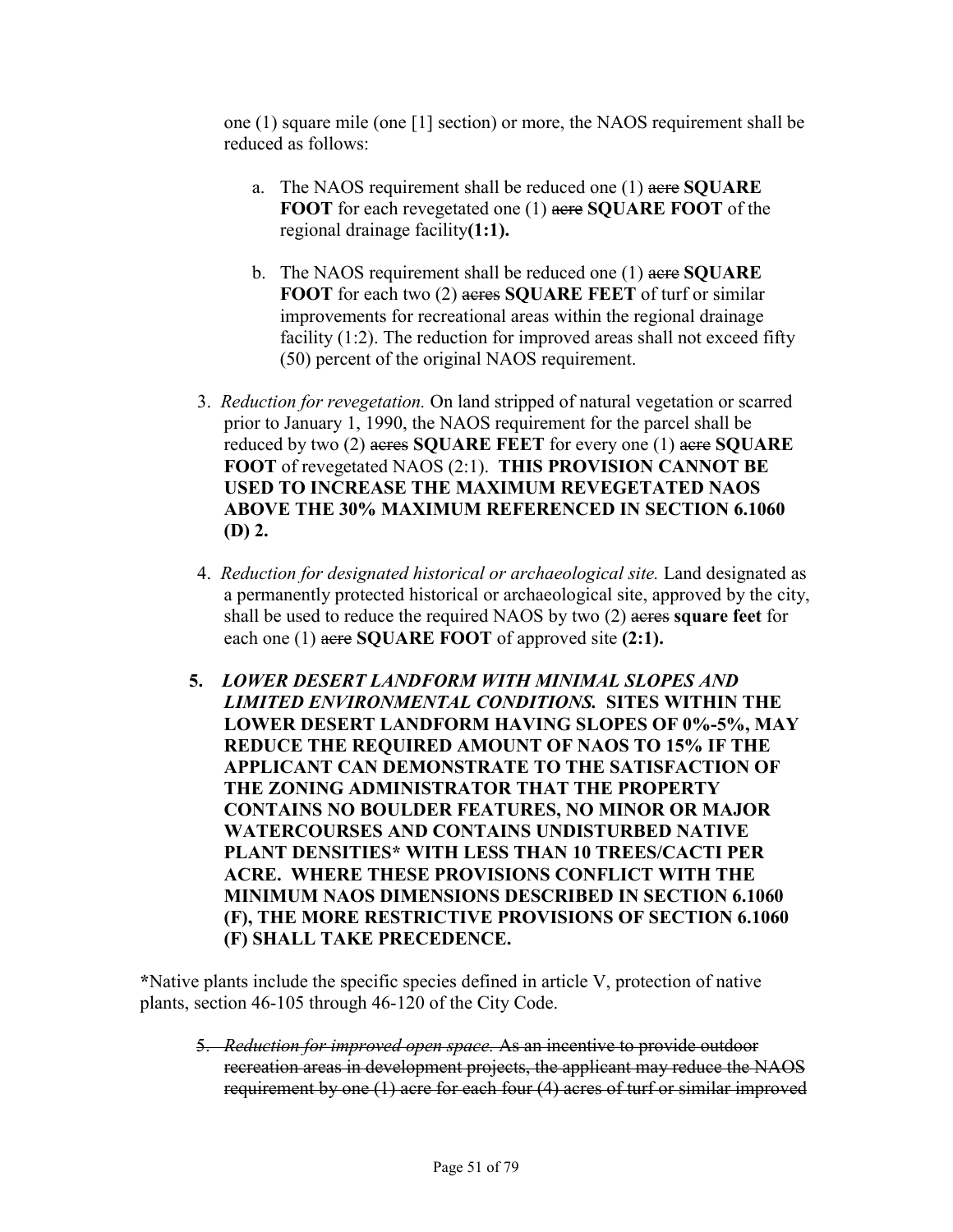open space areas, such as golf courses or parks. No NAOS reduction is allowed for land used for buildings, parking, pavement, or other hard surfaces.

- *C. Density Incentive for NAOS.* 
	- 1. A density incentive bonus not to exceed twenty (20) percent of the density otherwise allowed under the terms of the Zoning Ordinance may be granted to applicants who provide more **MEANINGFUL** NAOS than is required in section 7.853 **6.1060**(A) of this Ordinance. The bonus must be approved by the City Council after notice and hearing as provided in sections 1.600 and 1.700, and providing further that the following criteria are met:
		- a. The bonus applies only in **THE R1-43, R1-70, R1-130, AND R1-190**  residential **ZONING** districts.
		- b. The incentive must be calculated using the base NAOS standards for the development project, and cannot be used in combination with any reductions in NAOS.
		- c. The additional NAOS must be undeveloped natural area and cannot include revegetated area**s**.
		- d. **THE ADDITIONAL NAOS MUST RESPOND TO SITE CONDITIONS AND THE SURROUNDING CONTEXT TO MAXIMIZE CONNECTIONS WITH EXISTING OR PLANNED OPEN SPACE ON ADJOINING PROPERTIES INCLUDING THE MCDOWELL SONORAN PRESERVE.**
	- 2. The increase in density is calculated by multiplying the percent of gross land area **OF THE PARCEL** to be provided as additional NAOS, times the **BASE**  density otherwise permitted on the property **AS ESTABLISHED IN TABLE B**.
- D. *Types of NAOS*. The NAOS requirement may be satisfied by two (2) types of open space: undeveloped natural areas and revegetated areas.
	- 1. *Undeveloped natural areas.* Undeveloped natural areas shall constitute a minimum of seventy (70) percent of the required NAOS. **THIS MINIMUM APPLIES TO BOTH "ON-LOT" AND "COMMON TRACT" NAOS.** 
		- a. Infill. When native plants in a designated undeveloped natural area are significantly less dense than under natural conditions because of manmade or natural disturbance to the land, the developer may increase the density and number of species of native plants to approximate the natural conditions of the vegetation community.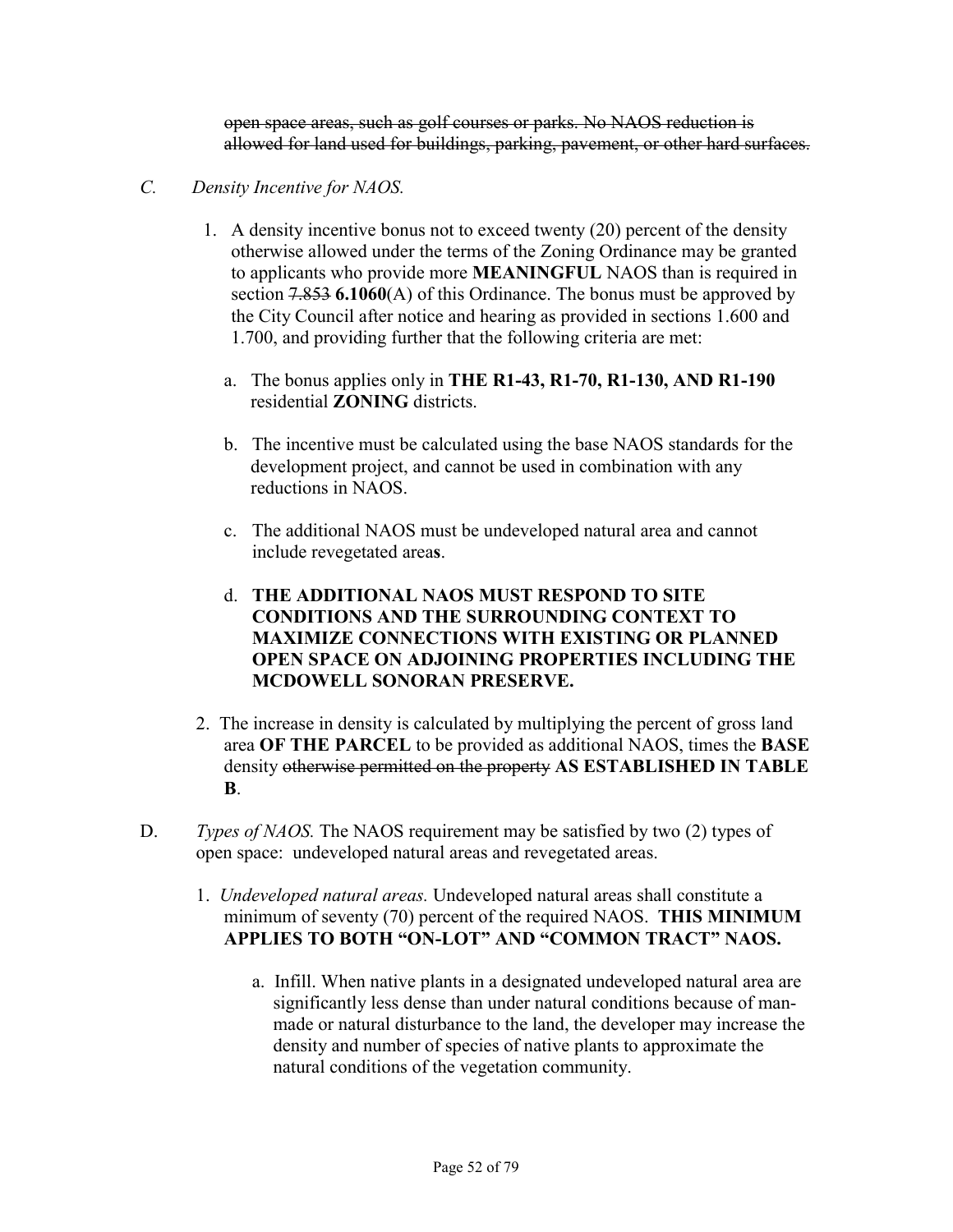- **b.** Infill areas shall count as undeveloped natural area for NAOS if approved by the project review director **CITY MANAGER OR DESIGNEE**.
- 2. *Revegetation.* Revegetation areas shall qualify as NAOS, but in no case shall constitute more than thirty (30) percent of the required NAOS. **THESE PROVISIONS CANNOT BE USED IN CONJUNCTION WITH THOSE CONTAINED IN SECTION 6.1060 (B)3. TO INCREASE THE MAXIMUM PERCENTAGE OF REVEGETATED NAOS ABOVE 30%.**  Revegetated areas shall meet following requirements:
	- a. Planting programs for revegetated areas may include transplanted and seeded methods of application. **PROVIDE A LIST OF PROPOSED PLANT SPECIES AND QUANTITIES.**
	- b. Planting programs shall be consistent with the slope aspect of the surrounding natural vegetation, and shall be consistent to the extent possible with the species and density of surrounding vegetation **AND ADJACENT NATURAL DESERT.**
	- c. All materials, design and construction techniques for revegetation shall be approved by the project review director **CITY MANAGER OR DESIGNEE**. Decisions of the project review director **CITY MANAGER OR DESIGNEE** may be appealed to the Development Review Board as provided in section 7.832 **6.1110**.
	- **D. INCORPORATE BOULDERS AND SALVAGED SURFACE MATERIAL TO MATCH AND BLEND WITH SURROUNDING DESERT CHARACTER.**
	- **E. PROVIDE A TEMPORARY WATERING PROGRAM.**
	- **F. IN THOSE CASES WHERE PREVIOUSLY SCARRED OR CLEARED AREAS ARE TO BE RESTORED, THE PLANT SPECIES AND DENSITY SHALL BE DETERMINED BY MATCHING WHAT EXISTED ON THE SITE PRIOR TO THE SCARRING OR CLEARING.**
- E. *Improved open space.* When the open space requirement of the underlying zoning district exceeds the NAOS requirements imposed by the ESL standards, the balance of the required open space may be either improved open space or NAOS.
- F. *Distribution of NAOS.*
	- 1. *NAOS Dimensions.*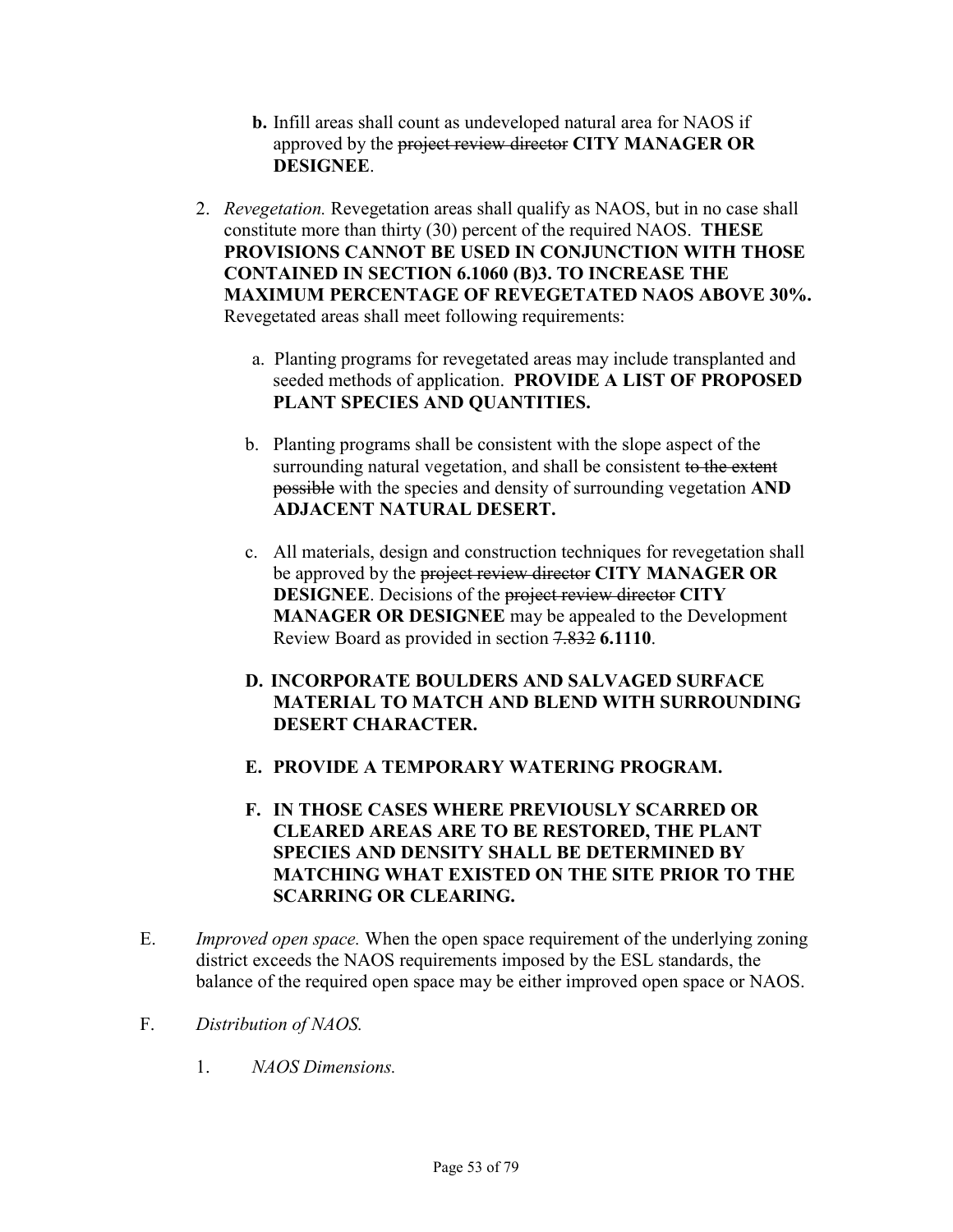- a. The minimum contiguous area for NAOS is four thousand (4,000) square feet.
- b. The minimum horizontal dimension for NAOS areas is thirty (30) feet, except that the minimum horizontal dimension for NAOS located along roadsides will be twenty (20) feet.
- c. In subdivisions **W**here the minimum **FINISHED** lot size is twelve thousand (12,000**) TWENTY-TWO THOUSAND (22,000)** square feet or less, NAOS shall be placed in common tracts, **OR ON OTHER LOTS WITHIN THE SAME SUBDIVISION** unless project review director **THE CITY MANAGER OR DESIGNEE**  approves placement in contiguous areas on individual **ADJACENT** lots.NAOS on individual lots may not be enclosed by walls that obstruct views. **SEE SECTION 6.1070 (A) FOR ON-LOT NAOS DESIGN STANDARDS AND SECTION 6.1090 FOR ON-LOT NAOS SUBMITTAL REQUIREMENTS.**
- 2. *Modification of NAOS Dimensions.* The project review director **CITY MANAGER OR DESIGNEE** may approve modifications to the minimum NAOS dimensions set forth above, subject to the following criteria:
	- a. The NAOS location guidelines **STANDARDS** set forth in paragraph (5) **(3)** are met.
	- b. Reductions in dimensions will not create insignificant **MAINTAIN**  NAOS areas that are not easily recognizable and that represent **WILL NOT RESULT IN** maintenance problems due to their proposed locations.
	- c. Adjacent land uses, such as streets, will not negatively impact the viability of vegetation or other features of the land to be preserved.
- 3. *NAOS location. guidelines.* The location of NAOS on a site plan or preliminary plat shall be based, to the extent feasible, on the following**:** guidelines.
	- a. Continuity of open space within the development project and with adjacent developments **OR WITH THE MCDOWELL SONORAN PRESERVE**.
	- b. **CONTINUITY OF "ON-LOT" OPEN SPACES ON ADJOINING LOTS.**
	- b**c.** Preservation of the most significant features and vegetation, including rock outcroppings, natural watercourses, and significant concentrations of native vegetation in relation to the surrounding development project.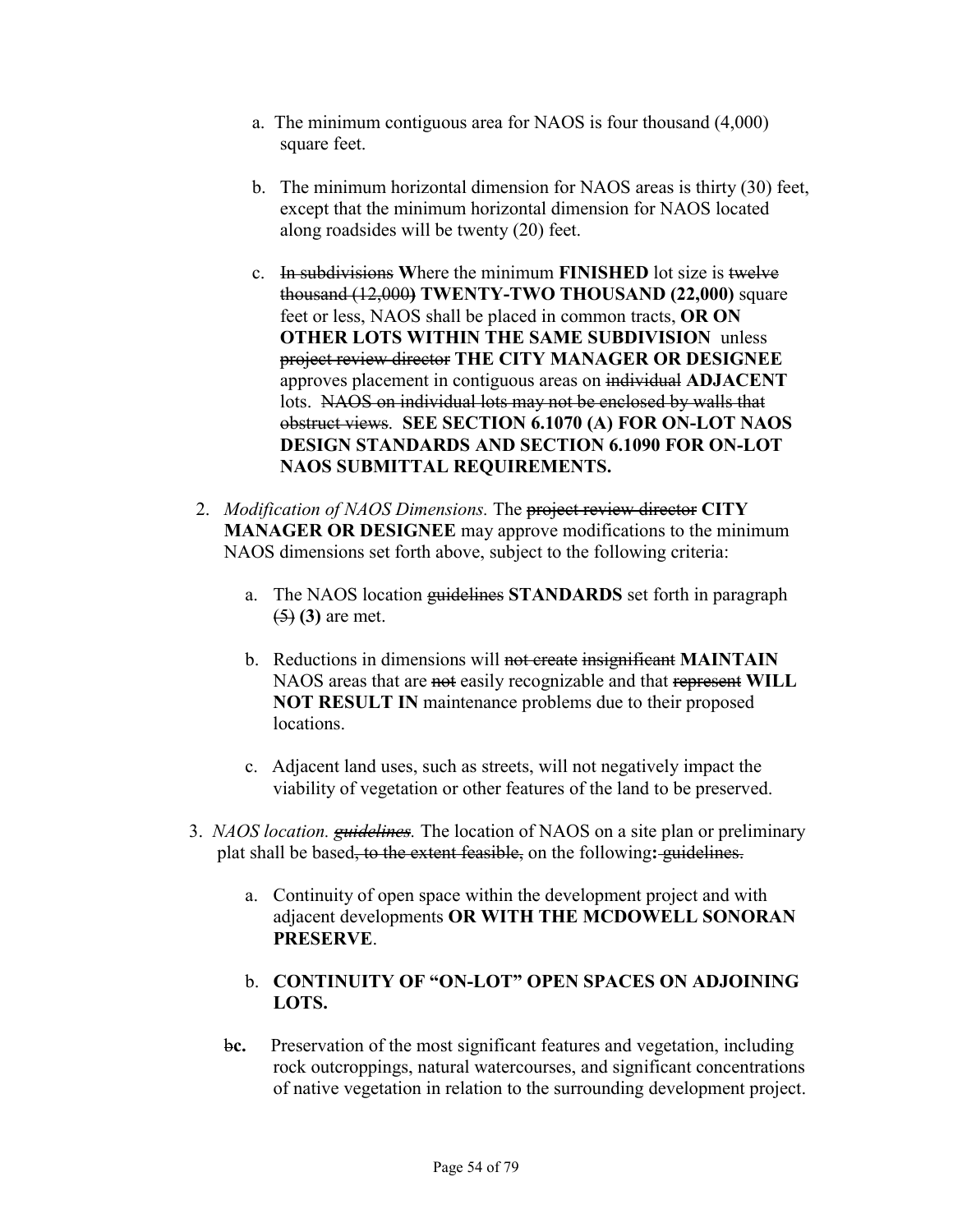- c**d.** Distribution throughout the developed area and avoidance of concentration in one (1) location.
- **de.** Location in areas where a buffer is desirable along the property boundary, or where it is contiguous with NAOS on adjacent property**, INCLUDING PROPERTY WITHIN THE MCDOWELL SONORAN PRESERVE**.
- e**f.** Location in areas visible from streets or common areas.
- f**g.** Avoidance of **T**he use of walls or other visual obstructions that will limit the **NEED FOR** visibility of NAOS from streets or common areas.
	- **h. THE NEED FOR UNIMPEDED WILDLIFE ACCESS AND MOVEMENT WITHIN AND BETWEEN ALL COMMON-TRACT NAOS, INCLUDING MINOR AND MAJOR WATERCOURSES, VISTA CORRIDORS AND SCENIC CORRIDORS AND PARTICULARLY AT THE MCDOWELL SONORAN PRESERVE BOUNDARY.**
- 4. *NAOS Distribution within master planned developments.* Where a master plan developer elects to provide NAOS in excess of the minimum NAOS requirement for specific development sites, such excess NAOS may be credited against NAOS requirements for other development sites on the master plan, provided that the NAOS credits are documented on an open space master plan which identifies excess NAOS by development site and allocates such excess to specific development sites elsewhere on the property. The master plan developer must authorize the allocation in writing.

(Ord. No. 2305, § 1, 2-19-91; Ord. No. 3225, § 1, 5-4-99)

# **Sec. 7.854. 6.1070. DESIGN STANDARDS**

- A. *General Standards.*
	- 1. Development projects shall employ design techniques which reduce the disruption of the severely constrained areas (SCA) of a parcel defined in section 7.855A.1.**6.1081A.1.**, reduce the amount of streets and pavement, maximize open space, reduce the length of water and sewer systems, and minimize the restructuring of natural drainage systems.
	- 2. The intensity calculated in sections 7.852 **6.1050** and 7.855 **6.1080** shall be the maximum permitted intensity. A structure or residential building construction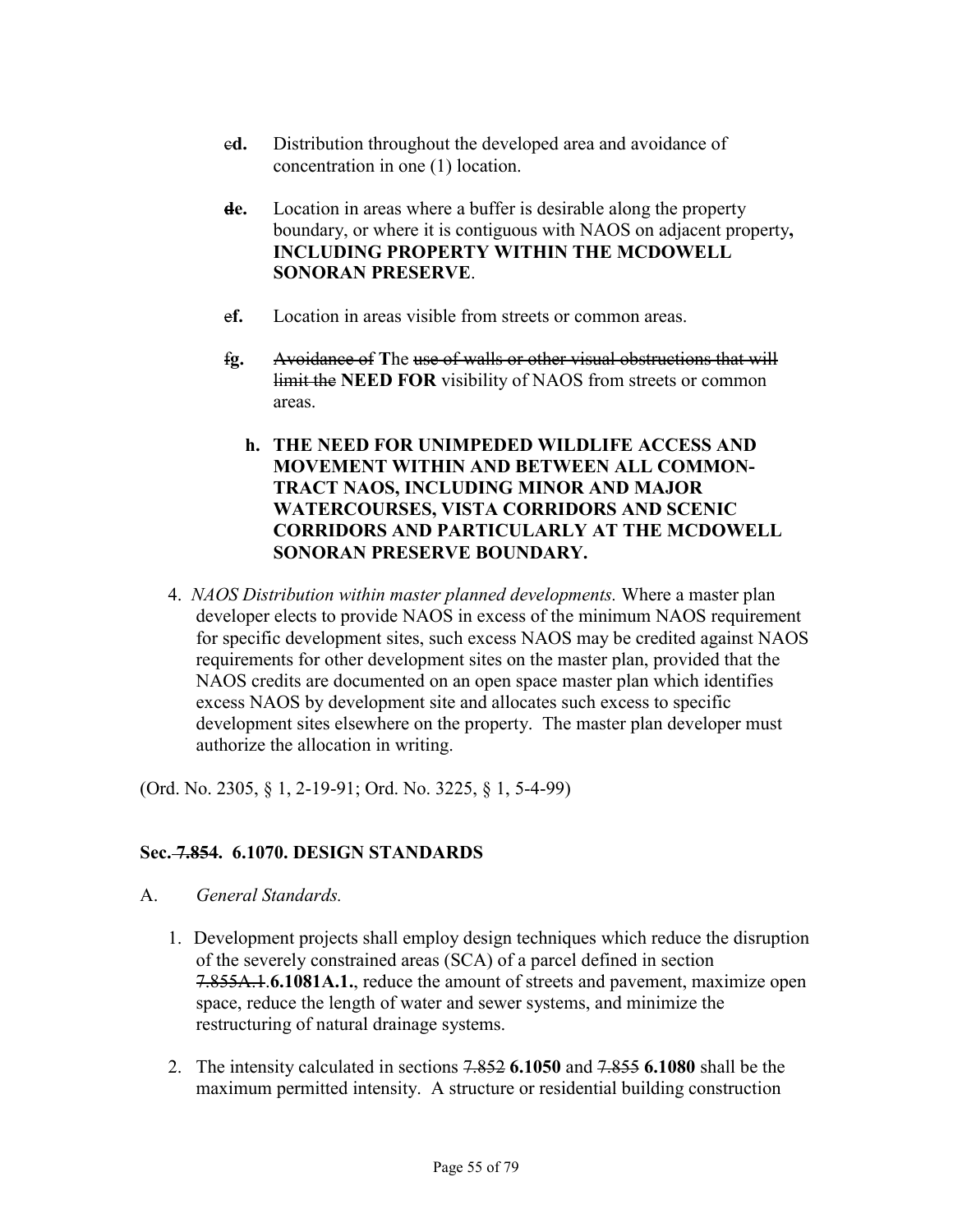envelope that is located in more than one (1) density category in section 7.852 **6.1050**(B) and (C) shall be considered as located in the higher density area if the majority of the floor area or construction envelope area (over fifty [50] percent) is in the less restricted condition and the incursion into a lower intensity area extends less than twenty (20) feet for structures or thirty-five (35) feet for construction envelopes.

- **3.** Whenever conceptual **C**onstruction envelopes have been identified on the plat or approved site plan, **ARE REQUIRED WHEN NAOS IS PROPOSED ON INDIVIDUAL LOTS. A**ll impervious surfaces and improved open space shall be contained within construction envelopes. **(SEE CONSTRUCTION ENVELOPE DEFINITION IN SECTION 3.100.)**
- **4.** Underground utility corridors and drainage improvements outside of the construction envelopes shall be included in the revegetated open space.
- **5.** The NAOS shall be clearly identified and protected during building by methods and techniques approved by the project review director **CITY MANAGER OR DESIGNEE**.
- **6. ON-LOT NAOS SHALL BE DESIGNED WITH CONSIDERATION OF THE SURROUNDING CONTEXT TO CONNECT WITH EXISTING OR PLANNED OPEN SPACE ON ADJACENT PROPERTIES SO THAT CONTINUOUS AREAS OF MEANINGFUL OPEN SPACE ARE FORMED.**
- **7. ON-LOT NAOS SHALL NOT BE LOCATED WITHIN THE REQUIRED FRONT YARD WHERE THE FRONT YARD DEPTH IS LESS THAN FORTY (40) FEET.**
- B**.** *Building heights***.** 
	- 1. The maximum building height is that prescribed by the underlying district except as modified by the following:
		- a. The maximum building height in the ESL district shall be established by a plane measured vertically above the existing natural terrain elevation prior to grading; as the natural grade rises, the maximum height will rise accordingly. Small areas of rugged terrain inconsistent with this plane will not increase or reduce building height. Small areas are those features with a maximum width of twenty-five (25) feet.
		- b. The maximum building height in **SINGLE FAMILY RESIDENTIAL (R1) DISTRICTS SHALL BE TWENTY-SIX (26) FEET.**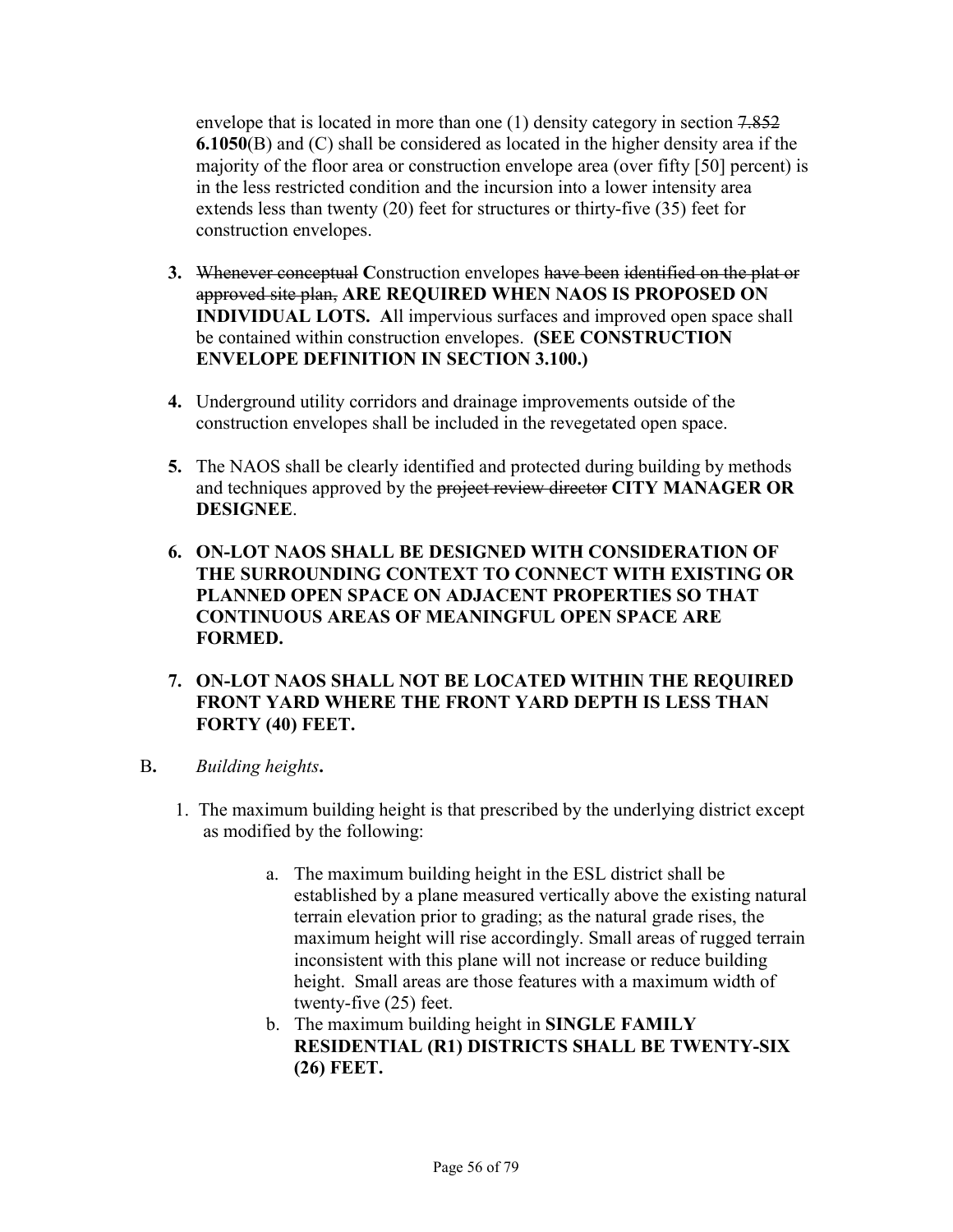### b**.c. THE MAXIMUM BUILDING HEIGHT IN THE HILLSIDE**

**LANDFORM** the hillside landform shall be the height prescribed by the underlying district or thirty (30) feet whichever is lower**,** except as modified by section 7.854(A) **6.1070(B)**(1)(d) below.

c**.d**. The Development Review Board may permit additional building heights in the hillside landform up to a maximum height of forty (40) feet where the applicant demonstrates that the additional height will reduce the visual impact of the structure or site work from established viewpoints, and will reduce the area required for grading, or other land disturbance activities, on sensitive conditions.

### *C. HILLSIDE LANDFORM SITE DESIGN CRITERIA:*

**HILLSIDE LANDS ARE PRONE TO NATURAL HAZARDS. IN ORDER TO PROTECT LIVES AND PROPERTY FROM DISASTERS RESULTING FROM POORLY DESIGNED HILLSIDE DEVELOPMENT AND TO MITIGATE THE POTENTIAL FOR INCREASED EROSION, BOULDER ROLLING, ROCKFALLS, AND LANDSLIDING, THE DEVELOPMENT REVIEW BOARD (DRB) SHALL REVIEW INDIVIDUAL SITE PLANS LOCATED WITHIN THE HILLSIDE LANDFORM THAT ARE NOT PART OF A SUBDIVISION PLAT AGAINST THE FOLLOWING CRITERIA:** 

- **1. ALL CONSTRUCTION SHALL BE SET BACK A MINIMUM OF (20) TWENTY FEET FROM BOULDER FEATURES AS DEFINED IN SECTION 3.100. THE DRB MAY APPROVE EXCEPTIONS TO THESE CRITERIA WHERE SPECIFIC DESIGN SOLUTIONS PROTECT PUBLIC SAFETY.**
- **2. UNPROTECTED SLOPES SHALL BE PROTECTED FROM FOCUSED STORMWATER FLOWS.**
- **3. ALL STORM RUNOFF SHALL BE DIRECTED TOWARDS NATURAL CHANNELS USING BEST PRACTICES FOR EROSION CONTROL.**
- **4. MINIMIZE REMOVAL OF NATIVE VEGETATION FROM AREAS OUTSIDE OF CONSTRUCTION ENVELOPES.**
- **D**. *Protected peaks and ridges.*
	- 1. All building projects shall be set back an average of three hundred (300) feet horizontally and a minimum of two hundred (200) feet from a protected peak or a protected ridge.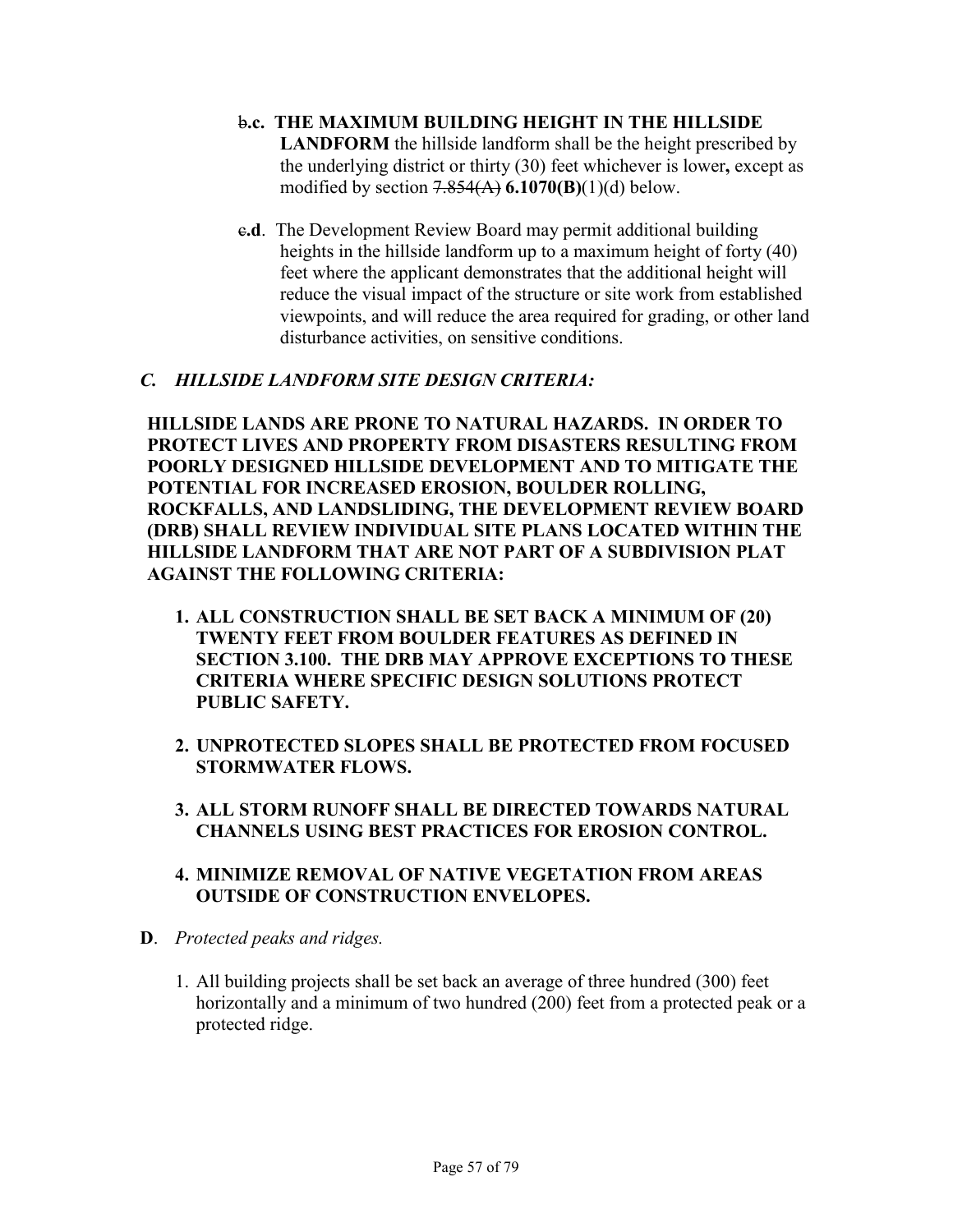- 2. The maximum elevation of any structure within four hundred (400) feet horizontally of a protected peak or ridge shall be at least twenty-five (25) feet below the elevation of the nearest point of a protected peak or ridge.
- 3. Protected peaks and ridges shall be identified on ESLO Special Features **PROTECTED PEAKS AND RIDGES** Maps prepared by the city, and may be revised as follows:

Applicants for a specific development project may request a map refinement concurrently with a development project application. The requested refinement will be processed as part of the development project and the refinement shall be reviewed and acted upon in accordance with the applicable requirements for the development project. Request for map refinement shall include a visual analysis from viewpoints on the ESLO Special Features Maps. **AS DEFINED IN SECTION 3.100.** 

- 4. Protected peaks and ridges on a property shall be shown on the city's official zoning map and on final plats **AT THE TIME OF CITY COUNCIL APPROVAL**. following City Council approval of a rezoning request or final plat.
- **E.** *Revisions of Landform Maps.* Landforms are identified on the ESL Special Features **LANDFORMS AND PROTECTED PEAKS AND RIDGES** Maps by the city. The maps may be revised as follows:
	- A. Applicants for a specific development project may request a change in all or part of the landform boundaries on the ESL Special Features **LANDFORMS AND PROTECTED PEAKS AND RIDGES** Maps prior to or concurrently with a development project application. The applicant shall submit technical data to the project review director **CITY MANAGER OR DESIGNEE** to support the request. If the project review director **CITY MANAGER OR DESIGNEE** determines that the request represents more than a minor refinement, the requested landform boundary change shall be prepared by an Arizona state registered geologist and shall include a technical analysis to support the requested map revision. The definitions of the three landform areas shall be used by consulting geologists for their analysis of changes in the landform boundaries.
	- B. **MINOR REFINEMENTS TO THE LANDFORMS MAPS SHALL BE SUBJECT TO THE APPROVAL OF THE CITY MANAGER OR DESIGNEE.**
	- C. **MAJOR REVISIONS OF THE LANDFORMS MAPS SHALL BE SUBJECT TO DEVELOPMENT REVIEW BOARD APPROVAL. DEVELOPMENT REVIEW BOARD APPROVAL SHALL OCCUR PRIOR TO THE PLANNING COMMISSION AND CITY COUNCIL PUBLIC HEARINGS IF THE REQUEST IS MADE CONCURRENTLY**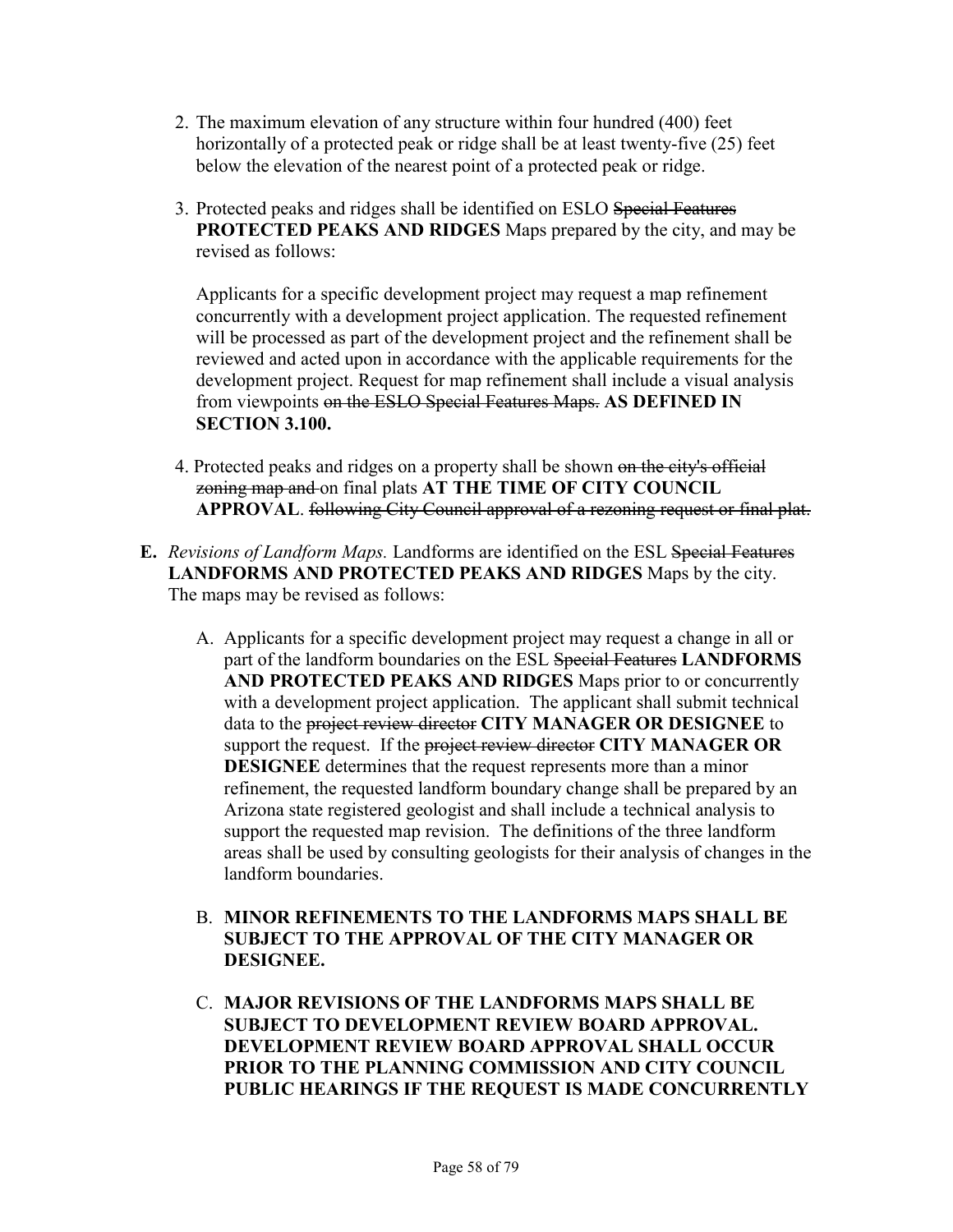### **WITH A SUBMITTAL FOR A REZONING OR USE PERMIT APPROVAL.**

- D. **A PROPERTY OWNER MAY REQUEST A REVISION OF THE LANDFORMS MAP ON THEIR PROPERTY INDEPENDENTLY FROM A SUBMITTAL FOR A SPECIFIC PROJECT. SUCH SUBMITTALS SHALL FOLLOW ALL PROCESSESS AND REQUIREMENTS IN SECTION 6.1070(E)(1) AND SHALL BE SUBJECT TO APPROVAL OF THE DEVELOPMENT REVIEW BOARD.**
- **F**. *Boulder Features.* Development shall not be permitted on **OR IMMEDIATELY ADJACENT TO** boulder features identified on the ESLO Special Features Maps, **WITHIN THE ESL AREA AS DEFINED IN SECTION 3.100 AND A SETBACK OF TWENTY (20) FEET SHALL BE MAINTAINED AROUND THE BOULDER FEATURE** unless **OTHERWISE** approved by the Development Review Board. The **DEVELOPMENT REVIEW BOARD** may permit development on identified boulder features **WHICH MEET THIS DEFINITION** where the applicant demonstrates that the proposed construction will meet the following criteria:
	- 1. When a proposed structure will be occupied, the applicant shall submit a technical analysis prepared by an Arizona State registered geologist demonstrating that the boulder feature is stable and does not present a threat to the proposed structure.
	- 2. The applicant has demonstrated that the proposed construction will blend into the boulder feature so that the boulder feature is still **SUBSTANTIALLY**  visible from public or private streets, and the structure does not detract significantly from the character of this special feature.

### **G**. *Site AND STRUCTURE Development Design Standards.*

- 1. Within the ESL district:
	- a. Mirrored surfaces or any treatments which change ordinary glass into a mirrored surface are prohibited.
	- b. **REFLECTIVE BUILDING AND ROOFING MATERIALS (OTHER THAN WINDOWS) INCLUDING** bright, untarnished copper or other metallic surfaces, shall be **TEXTURED OR HAVE A MATTE OR NON-SPECULAR SURFACE TREATMENT** treated to reduce reflections.
	- c. Materials used for exterior surfaces of all structures shall blend in color, hue, and tone with the surrounding natural desert setting to avoid high contrast.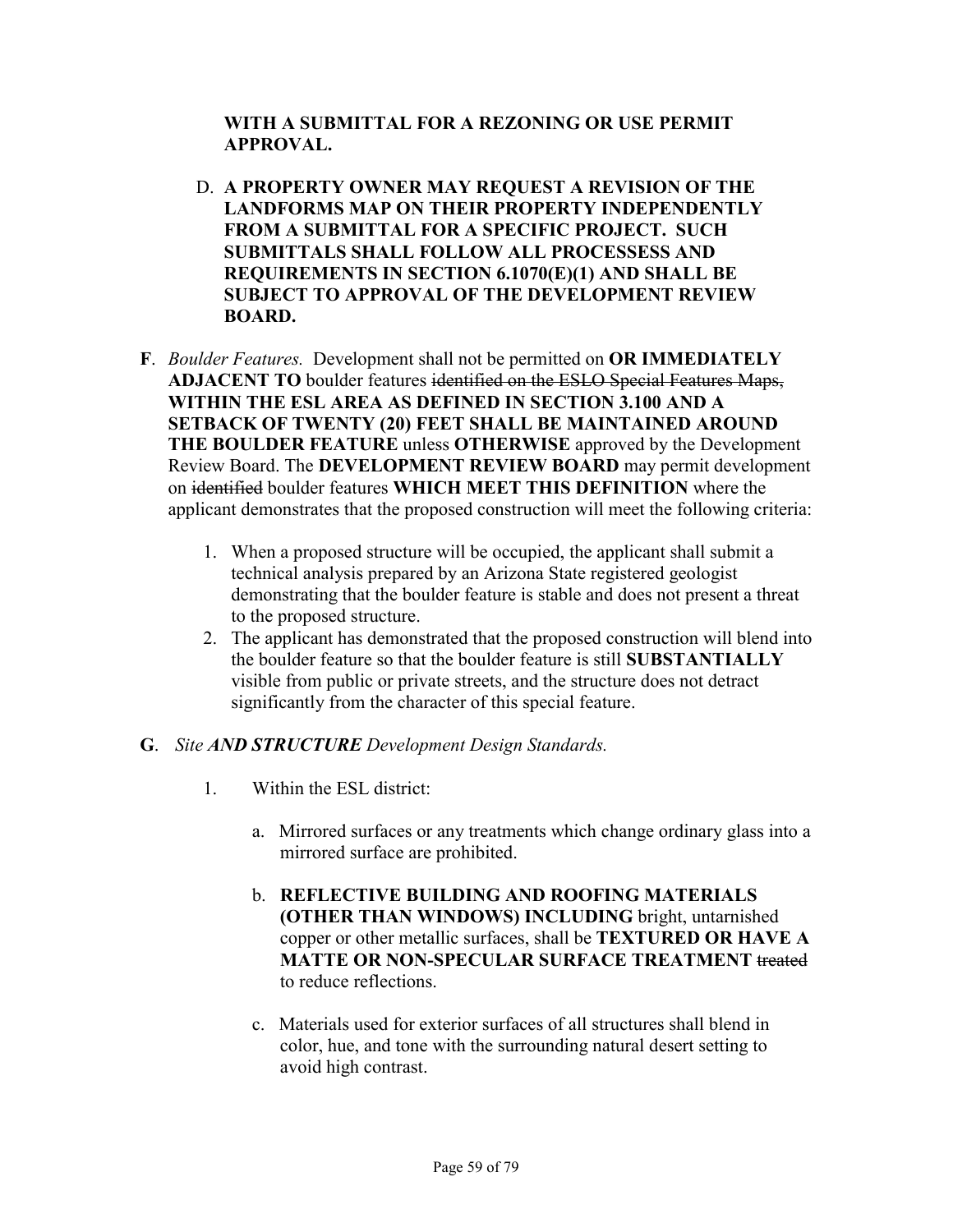- d. Surface materials of walls, retaining walls or fences shall be similar to and compatible with those of the adjacent main buildings.
- e. Development design and construction techniques should blend scale, form and visual character into the natural landform and minimize exposed scars.
- f. Exterior lighting should be low scale and directed downward, recessed or shielded so that the light source is not visible from residential development in the area or from a public viewpoint.
- 2. In addition, within the upper desert and hillside landforms:
	- a. Reflective building materials are prohibited.
	- b**g.** No paint colors shall be used which **WITHIN ANY LANDFORM THAT** have a LRV greater than **THIRTY-FIVE (35)** forty (40) percent. (The LRV of a paint is available from paint manufacturers and it measures the amount of light reflected by a certain color.)
	- c**h**. Exterior paint and material colors shall not exceed a value of six (6) and a chroma of six (6) as indicated in the *Munsell Book of Color* on file in the Planning Systems department. (The *Munsell Book of Color* is a system that describes color in terms of three standardized attributes: hue, value (lightness/darkness) and chroma (intensity). Numerical values define each color attribute, and the colors are arranged in the book in equal visual steps for each attribute.)
	- d**i**. Plant materials that are not indigenous to the **ESL** area shall be limited to enclosed yard areas **AND NON-INDIGENOUS PLANTS THAT HAVE THE POTENTIAL OF EXCEEDING** shall not exceed twenty (20) feet in height **ARE PROHIBITED**. A list of indigenous plants is available from the Planning Systems department. Outdoor community recreation facilities, including parks and golf courses shall be allowed turf as specified in section  $7.854(E)(2)(e)$ **6.1070 (G)(1)(j)**.
	- e**j**. Turf shall be limited to enclosed areas not visible offsite from lower elevation. Outdoor recreation facilities, including parks and golf courses, shall be exempt from this standard.
	- **K. ALL EQUIPMENT APPURTENANT TO UNDERGROUND FACILITIES, SUCH AS SURFACE MOUNTED UTILITY TRANSFORMERS, PULL BOXES, PEDESTAL CABINETS, SERVICE TERMINALS OR OTHER SIMILAR ON-THE-**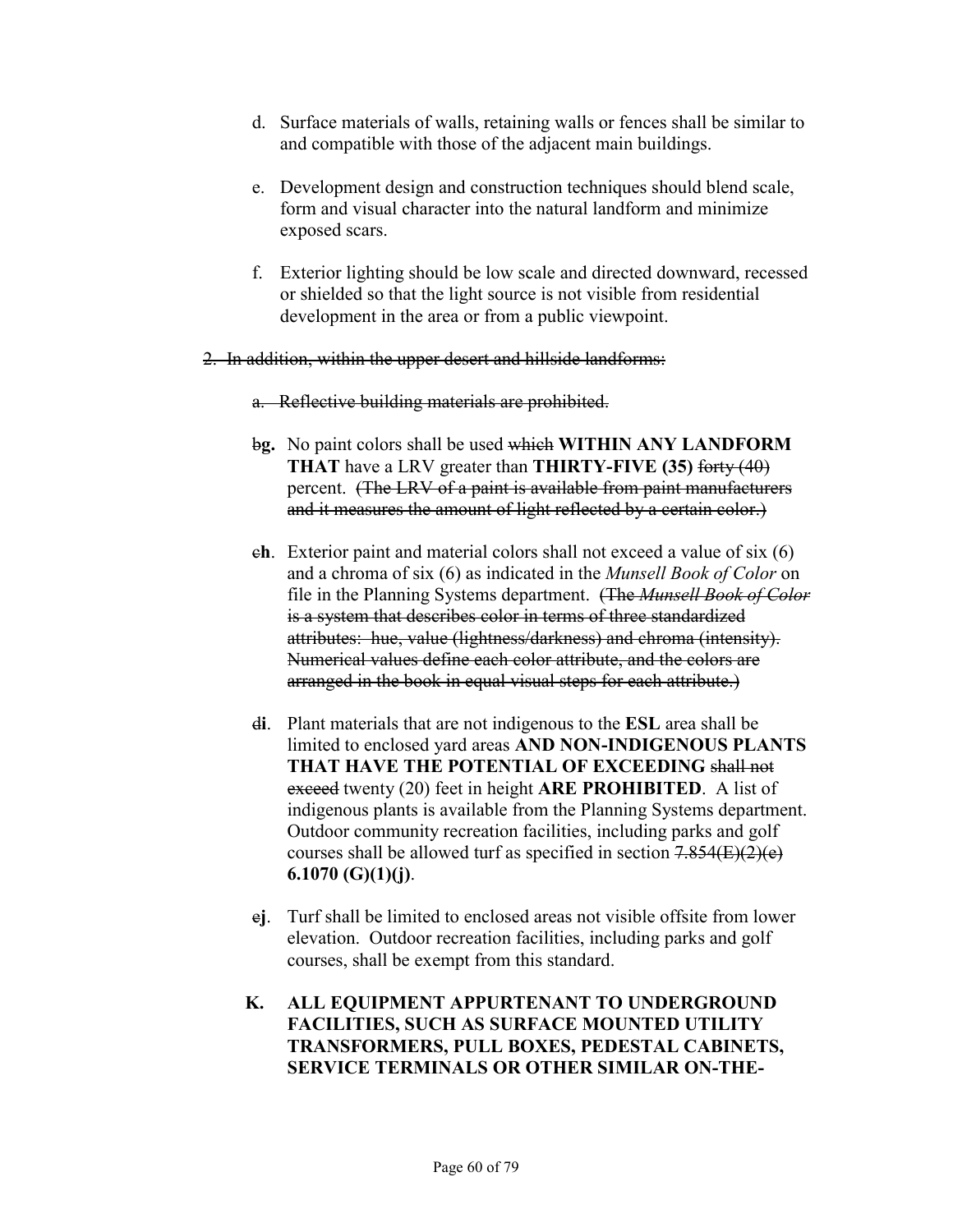### **GROUND FACILITIES, SHALL BE PAINTED COLORS WITH A LRV OF LESS THAN THIRTY-FIVE (35) PERCENT.**

**L. ANY PROPOSED MODIFICATIONS TO NATURAL WATERCOURSES AND ALL WALLS AND FENCES CROSSING NATURAL WATERCOURSES SHALL BE DESIGNED IN ACCORDANCE WITH THE STANDARDS AND POLICIES SPECIFIED IN CHAPTER 37 (DRAINAGE AND FLOODPLAIN ORDINANCE) OF THE CITY OF SCOTTSDALE REVISED CODE.** 

(Ord. No. 2305, § 1, 2-19-91)

## **SECTION 6.1071. DESIGN GUIDELINES**

- B.**A.** *General Guidelines.*
	- 1. Clustering, density transfer, NAOS or CA should be used to protect the most sensitive areas on a plat.
	- **2. NAOS SHOULD NOT BE ENCLOSED BY WALLS THAT DISRUPT ITS CONTINUITY WITH NAOS ON ADJACENT PROPERTIES.**
	- **3.** Sensitive site planning that responds to the environmental conditions will frequently lead to smaller average lot sizes, a reduction in disturbed land area, or fewer lots. The applicant has the burden of demonstrating that the proposed intensity can be developed on the site in a sensitive manner that is consistent with this ordinance, The *Development Design Guidelines for Environmentally Sensitive Lands,* and other approved city policies and guidelines.

### **B.** *GUIDELINES FOR THE MCDOWELL SONORAN PRESERVE BOUNDARY.*

- **1. NAOS OUTSIDE THE MCDOWELL SONORAN PRESERVE BOUNDARY SHOULD BE ORIENTED TO MAINTAIN HABITAT AND UNIMPEDED WILDLIFE MOVEMENT TO AND FROM THE PRESERVE.**
- **2. PROMOTE CONTINUITY OF OPEN SPACES AT THE PRESERVE BOUNDARY TO ALLOW FREE MOVEMENT OF WILDLIFE AND CREATE A NATURAL BUFFER.**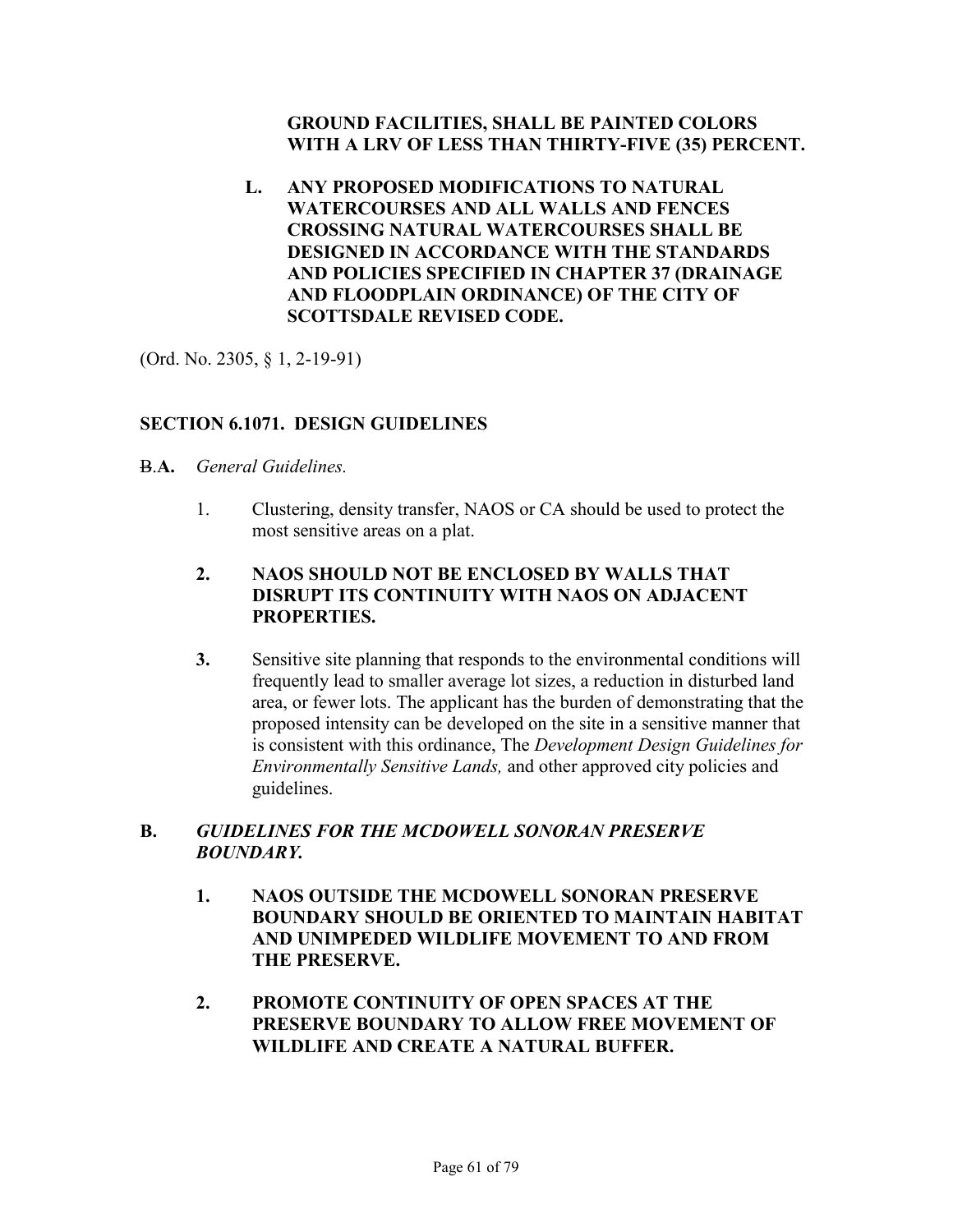- **3. MAXIMIZE THE PROVISION OF NAOS AT THE PRESERVE BOUNDARY TO CREATE A NATURAL BUFFER TO THE PRESERVE.**
- **4. ANY TRAIL DEVELOPMENT THROUGH NAOS AREAS ADJACENT TO THE PRESERVE MUST BE COORDINATED WITH THE PRESERVE TRAIL PLAN.**

**Sec. 7.855. Density Transfer**.

## **SEC. 6.1080. SENSITIVE DESIGN OPTIONS**

## **SEC. 6.1081. DENSITY TRANSFER**

The density transfer option is intended to provide an incentive for developers to move construction from portions of their parcel with severe environmental constraints to less constrained areas. A density transfer may be approved administratively through the use of amended development standards and the administrative approval process**ES** in section**s** 7.857 **6.1083**(A) **AND (B)**, if applicable. The benefits of transfer decline as development in the most sensitive areas increases. The use of this option can lead to the preservation of significant areas of environmentally sensitive lands including land slopes over fifteen (15) percent, watercourses, and special features.

### A. *Density transfer for CONSERVATION AREA (CA).*

- 1. In order to qualify for the maximum rate of density transfer (1:1) the severely constrained areas (SCA) must be designated CA. The severely constrained areas are those portions of the hillside landform containing or surrounded by any one (1) of the following environmental conditions; provided that for purposes of density transfer only, SCA shall not include areas of ten (10) acres or more which do not contain any of the environmental conditions specified below, even if the area is surrounded by one (1) or more conditions, so long as any development proposed for the surrounded area is not visible from viewpoints established on the city's special features map:
	- a. Land slopes over twenty-five (25) percent.
	- b. Unstable slopes as listed in section 7.821 **6.1021**(B).
	- c. Special features as listed in section 7.821 **6.1021**(C).

 The rate of transfer for the parcel is reduced in proportion to reductions in the amount of SCA that is designated as CA.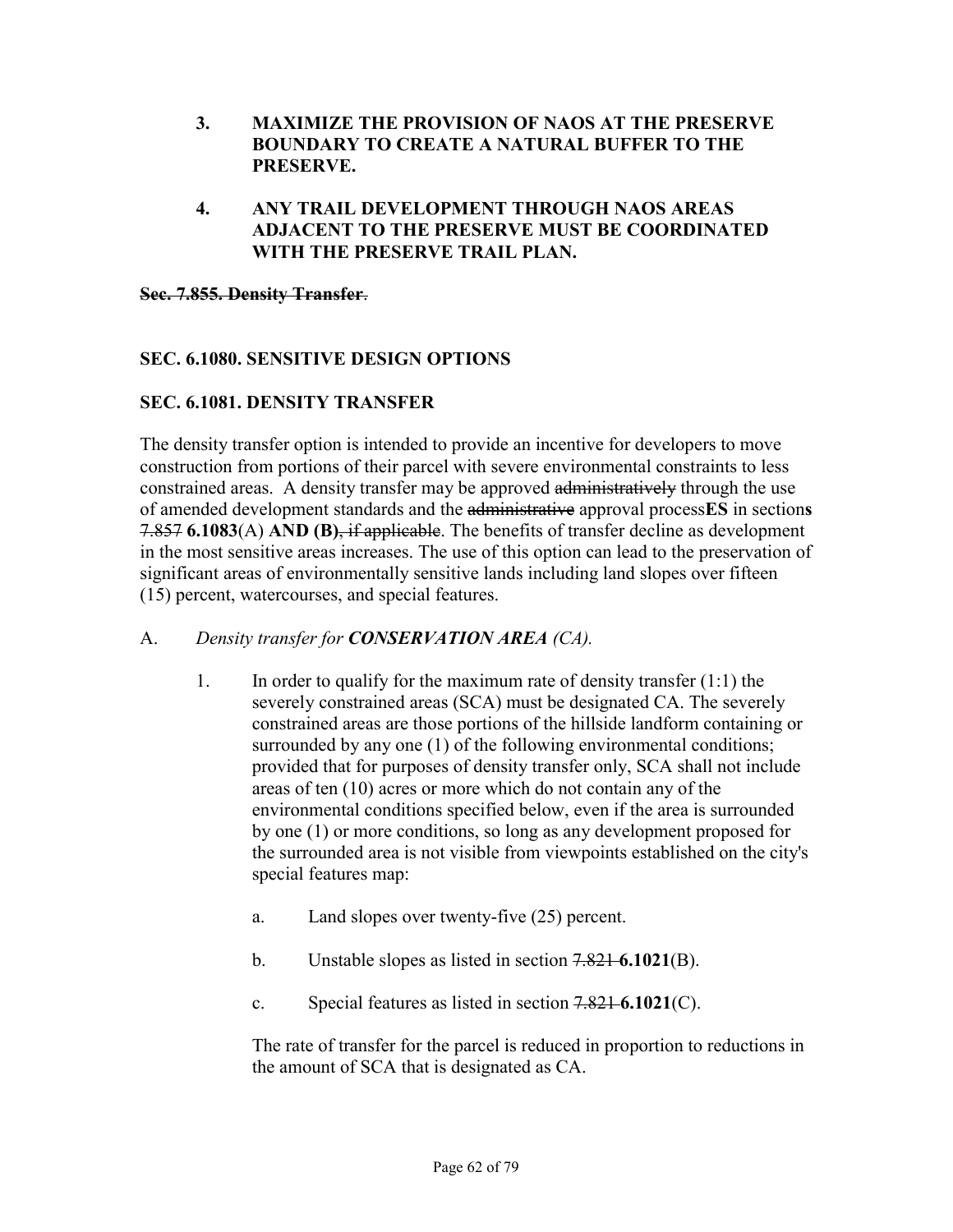- 2. The applicant may request that undisturbed natural areas and land stripped of natural vegetation or scarred prior to January 1, 1990, which has been revegetated be established as CA as follows:
	- a. The applicant shall demonstrate to the satisfaction of the city Attorney that the entire NAOS area will be permanently maintained as natural area open space through easements, donation or dedication to the city or other entity. If NAOS is located in a common tract owned by a homeowners association, the property shall be maintained through a common maintenance agreement.
	- b. Land designated CA may also be rezoned to the conservation open space (COS) district except that only the unimproved land in the COS district is eligible for density transfer calculations.
	- c. The receiving area is the portion of the property that will receive the density transfer. The maximum permitted density in the receiving area is equal to the number of units being transferred from the CA or unimproved COS areas, plus the base intensity for the receiving area from Table  $\in$  **B**.
- 3. Density transfer calculations. The base intensity for the existing zoning shall be determined using table C **B** and shall be permitted to be transferred to another area of the parcel as follows:
	- a. Determine the acreage of SCA on the gross parcel.
	- b. Determine the percent of SCA that is designated CA by dividing the CA acreage by the SCA acreage. This percentage is the rate of density transfer for the parcel. Only the area of NAOS to be designated CA may be included in the calculation of land eligible for density transfer.
	- c. Determine the base intensity for the land designated CA by multiplying the CA acreage times the intensity in Table C for the applicable zoning district. Sensitive lands that are not SCA may also be selected by the applicant for CA in order to transfer density to less constrained areas.
	- d. Determine the number of units eligible for density transfer by multiplying the percent of land designated CA (b. above) times the base intensity for the land designated CA (c. above).
	- e. The calculation established in a. through d. above may be summarized by the following formula: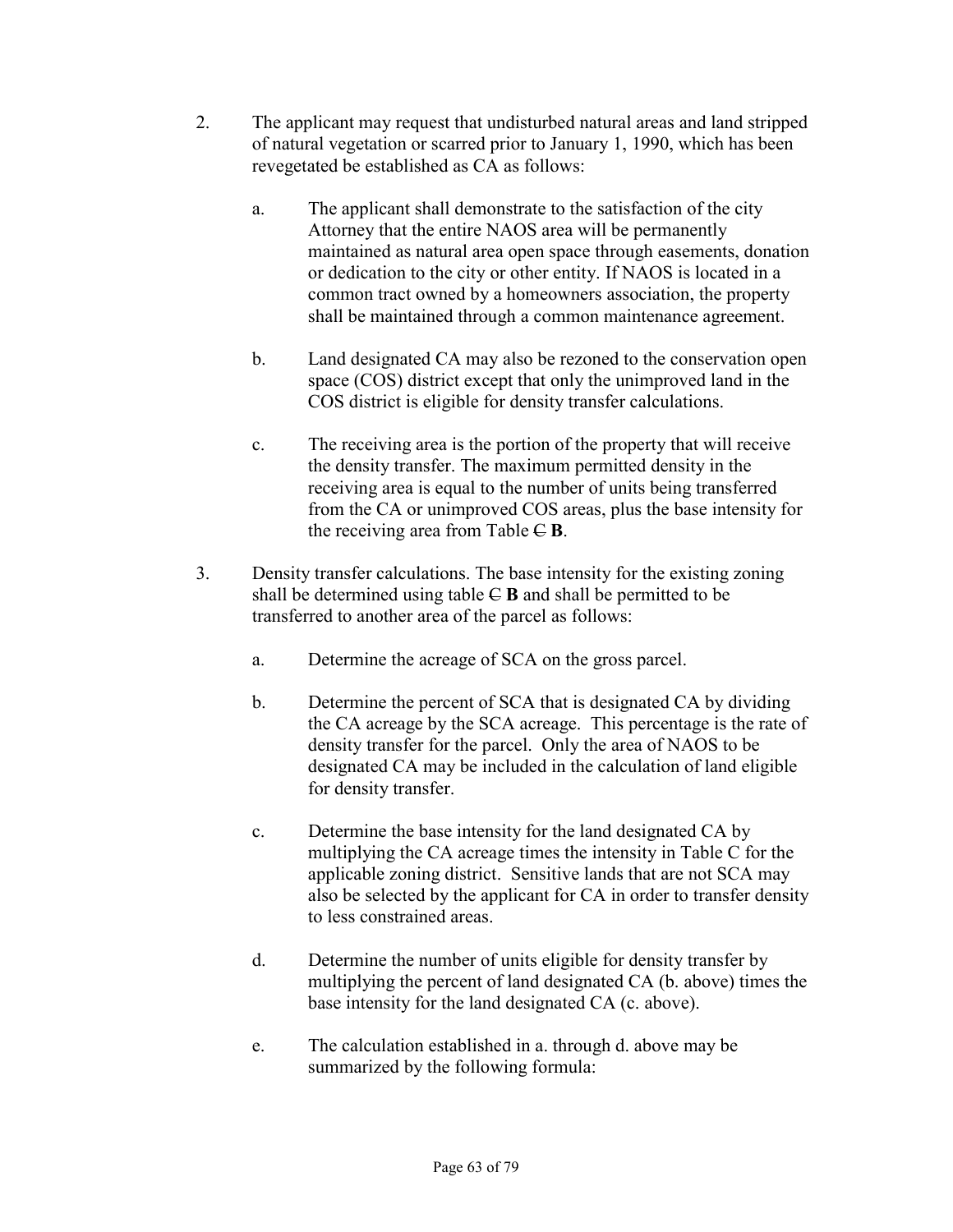| Percentage of  | Acres      | Base intensity | Total permitted density  |
|----------------|------------|----------------|--------------------------|
| SCA designated | designated | of designated  | transfer for the CA area |
|                |            |                |                          |

- B. *Density transfer bonus for regional drainage.* In order to promote regional drainage and flood control, the applicant may request that the land area required for regional drainage facilities, as part of an approved city regional drainage and flood control plan developed by the city, may be used for a density transfer as follows:
	- 1. A one-hundred (100) percent transfer of the intensity permitted under the existing zoning by Table  $\in$  **B** may be used for a density transfer.
	- 2. The land area from which the density is transferred must be legally secured through conservation or open space easements or dedication. The land may be designated CA or rezoned to the open space district (OS) where appropriate.
- C. *Eligible receiving areas.* The portion of the development project that can receive density transfer shall have less sensitive environmental conditions than the CA or COS land from which the density is transferred. Eligible receiving areas are any portions of the development project that do not contain slopes over twenty-five (25) percent, unstable slopes, special features, minor watercourses or major watercourses.
- D. *Off-site Transfers.* Density transfers to noncontiguous parcels may be approved, in order to encourage the transfer of development rights from more sensitive areas to those that are less sensitive. Noncontiguous transfers permit the owners of less sensitive lands to join in a single application with the owner of more sensitive areas, and to transfer development potential from the more sensitive to the less sensitive areas without the need for rezoning.

 An application to make a noncontiguous transfer must be signed by the owners of both parcels, and must meet the procedural requirements of this section, and section 7.857 **6.1083,** and the following criteria:

- 1. On February 19, 1991, the parcel was a legally constituted lot on which development would have been permitted under the terms of the Ordinance in effect at the time the lot was created or was annexed to the city.
- 2. At least eighty (80) percent of the parcel from which density will be transferred (the "transfer parcel") must consist of severely constrained areas.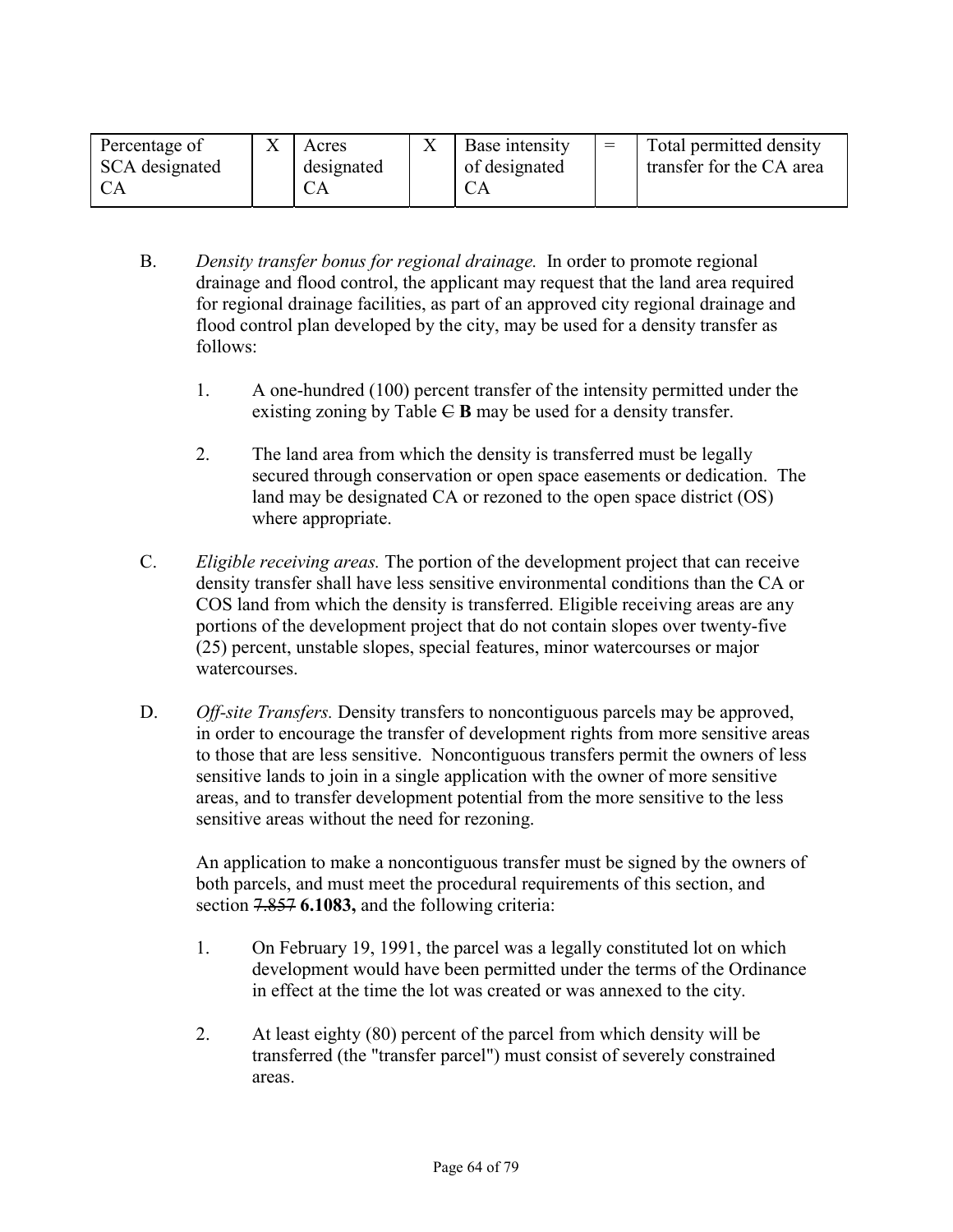- 3. No development will be permitted on the transfer parcel.
- 4. The transfer parcel must be permanently secured as CA through easements, donation or dedication to the city or other entity, by a means approved by the City Attorney or zoned COS.
- 5. The parcel to which density will be transferred (the "receiving parcel") must be located within the ESL district in the upper desert or lower desert landform.
- 6. No permits will be issued for the receiving parcel, until the transfer parcel has been permanently secured as CA or rezoned COS.

(Ord. No. 2305, § 1, 2-19-91)

### Table  $\in$  **B** BASE INTENSITY BY ZONING CATEGORY\*

**\***These numbers shall be used in calculating **THE FOLLOWING:** 

- **a) T**he number of units or intensity to be used in a density transfer.
- **b) THE MAXIMUM NUMBER OF UNITS FOR ANY PARCEL WHERE A DENSITY TRANSFER IS NOT BEING USED.**
- **c) THE "BASE" INTENSITY ON A PARCEL BEFORE THE NAOS DENSITY INCENTIVE IS APPLIED.**

### 1. RESIDENTIAL USES, EXCLUDING GUEST ROOMS

| District            | Factor (DU/AC) | District   | Factor (DU/AC) |
|---------------------|----------------|------------|----------------|
| R <sub>1</sub> -190 | .21            | $R-3$      | 12.93          |
| R <sub>1</sub> -130 | .31            | $R-4$      | 8.31           |
| $R1-70$             | .55            | $R-4R$     | 7.54           |
| $R1-43$             | .83            | $R-5$      | 23.00          |
| R1-35               | 1.04           | $S-R$      | 12.44          |
| $R1-18$             | 1.87           | <b>PNC</b> | 4.00           |
| $R1-10$             | 3.12           | <b>PCC</b> | 4.00           |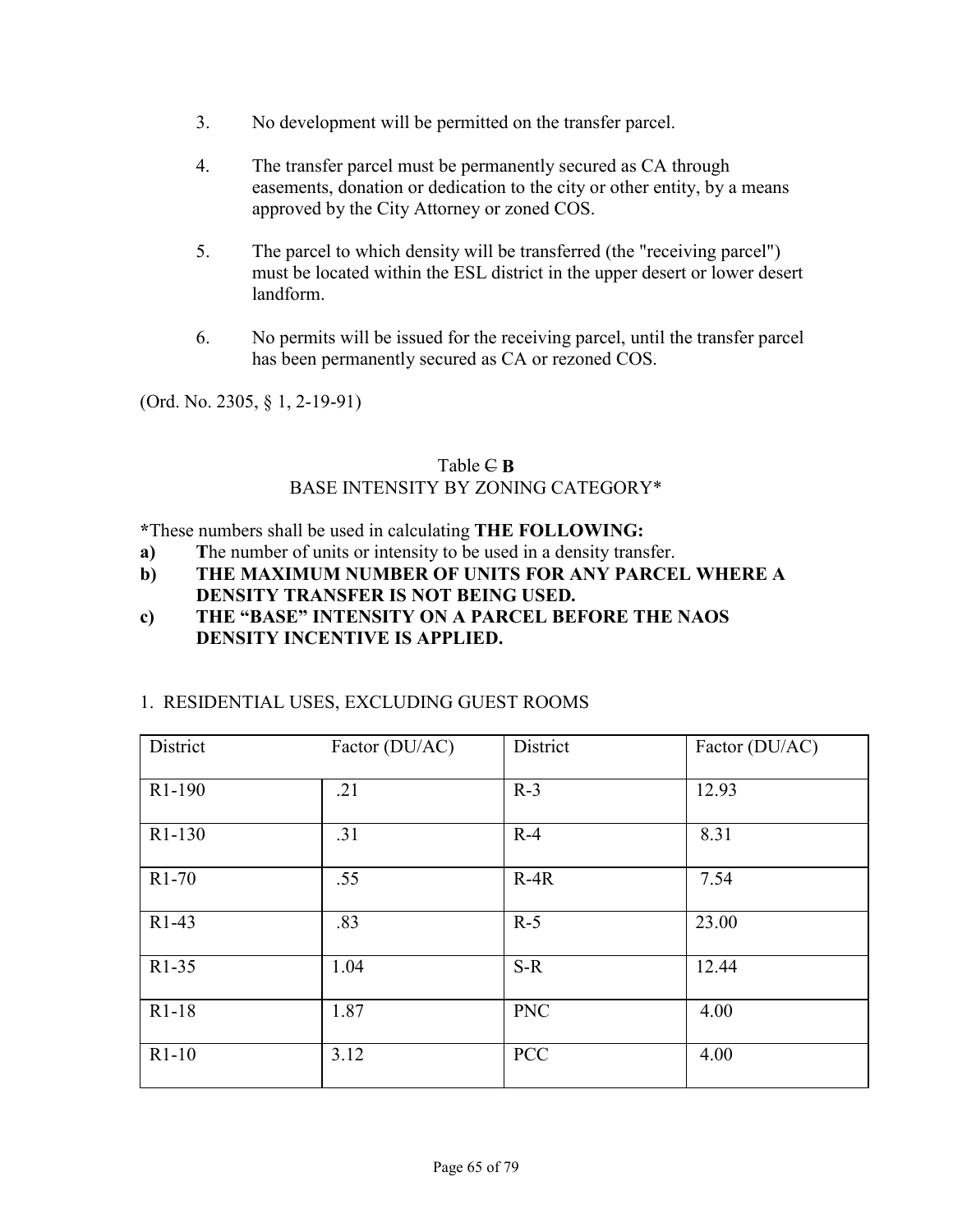| $R1-7, MH$ | 4.16 | PC <sub>o</sub> C | 4.00  |
|------------|------|-------------------|-------|
| $R1-5$     | 5.00 | <b>PCP</b>        | 25.00 |
| $R-2$      | 7.28 |                   |       |

# 2. HOTELS, MOTELS, AND RESORTS

| District   | Factor (Guest Rooms/Acre) |
|------------|---------------------------|
| $R-4R$     | 10.62                     |
| $R-5$      | 33.00                     |
| $C-2$      | 43.56                     |
| $C-3$      | 43.56                     |
| <b>PRC</b> | 21.78                     |
| <b>WP</b>  | 43.56                     |

# 3. NONRESIDENTIAL USES

| District                                  | Factor (Floor Area Ratio) |
|-------------------------------------------|---------------------------|
|                                           |                           |
| $S-R$                                     | $.4\,$                    |
| $C-O, I-G, I-1,$                          | .6                        |
| C-1, C-2, C-3, C-4, C-5, SS, PRC, WP, PCP | .8                        |
| PNC, PCC                                  | $\cdot$ 3                 |
| PcoC                                      | $\cdot$ .2                |
| $P-3$                                     | 1.0                       |

**Sec. 7.856. 6.1082. Cluster Development Option.**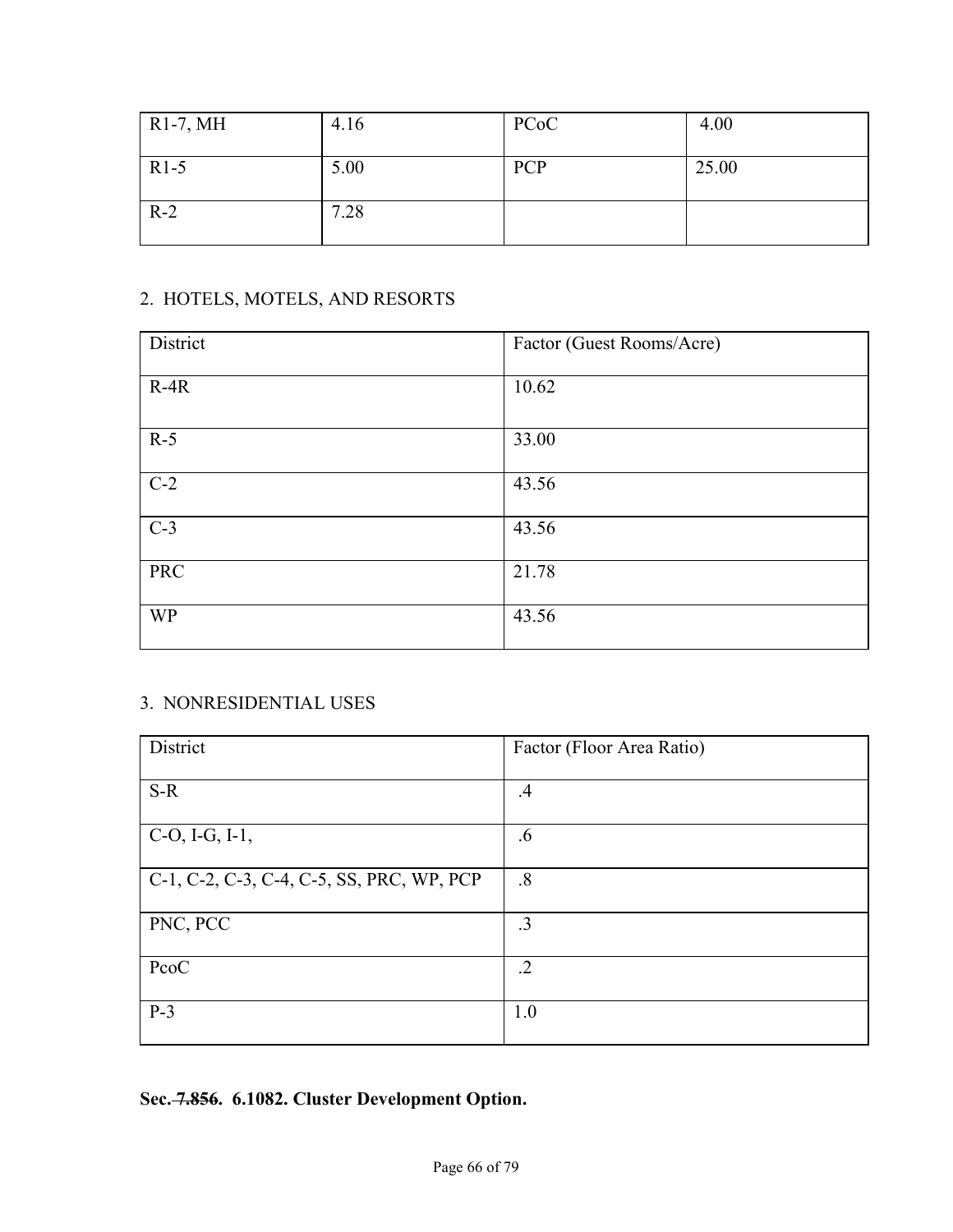The cluster development option is intended to provide an opportunity for more flexibility in platting lots and for site planning under ESL regulations than in the underlying zoning districts. **THE DEVELOPMENT REVIEW BOARD** can **MAY** administratively approve clustering if the application is in compliance with the standards in section 7.857 **6.1083**(A). This option allows for increased sensitivity to site conditions and permits the clustering of the development onto less land area so portions of the land remain undisturbed. These standards cannot increase the intensity allowed on a development site. Clustering may enable applicants to use the land more efficiently or to utilize more of the allowable intensity. The following limitations apply:

- A. The density shall not exceed the applicable density for the parcel. Before this site planning option is applied to a parcel, a determination of density must be approved according to the options and applicable procedures available including:
	- 1. Using Table C **B** to determine the base intensity under existing zoning.
	- 2. Using sections 7.852 **6.1050**(B) and (C) to determine permitted density.
	- 3. Using the density transfer procedures to increase the density.
	- 4. Rezoning the parcel.
- B. The density that has been approved for any parcel may be allocated to any areas of a parcel with a plat or site plan subject to the following limitations:
	- 1. Development standards may only be modified in compliance with the requirements of section 7.857 **6.1083**.
	- 2. The site plan, or plat, must comply with the requirements of section 7.858, site planning standards and guidelines.

(Ord. No. 2305, § 1, 2-19-91)

### Sec. 7.857. **6.1083. AMENDED DEVELOPMENT STANDARDS**

Amended development standards may be approved, in accordance with section 7.857 **6.1083**(A) or (B) below, in order to encourage sensitivity to site conditions and to provide flexibility in site planning.

A. Administrative approval **DEVELOPMENT REVIEW BOARD PUBLIC HEARING** process. The project review director **DEVELOPMENT REVIEW BOARD** may approve amended development standards for the underlying zoning district concurrently with the preliminary plat approval subject to the following: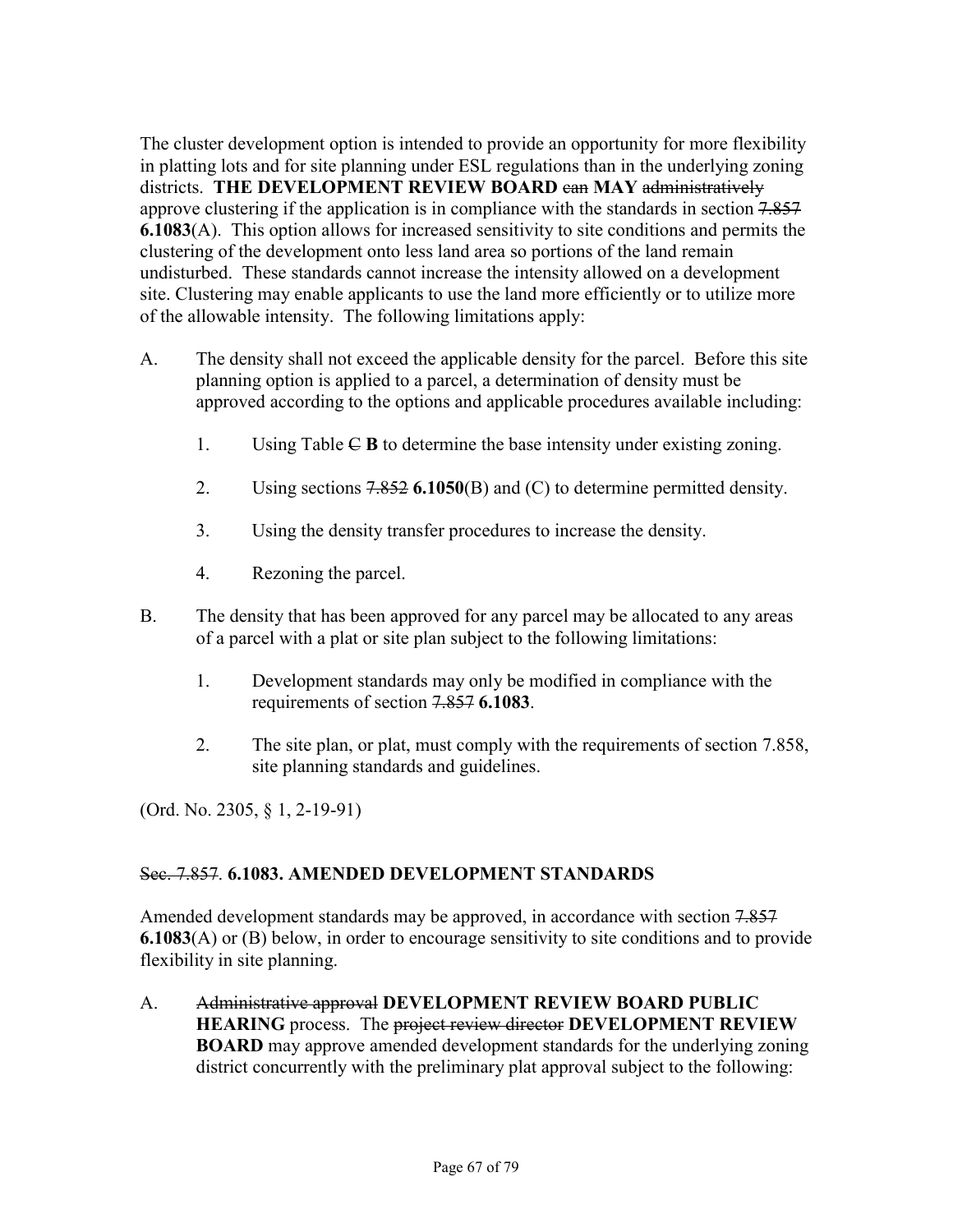### **1. APPLICATION AND PUBLIC HEARING PROCEDURES OF SECTION 1.900.**

2. The existing zoning district and proposed use is for single-family dwellings.

### **3. THE BASE DENSITY IN TABLE B HAS NOT BEEN EXCEEDED.**

- 2**4**. The minimum area of the development is ten (10) gross acres.
- 3**5**. The minimum lot sizes may be reduced by no more than thirty (30) **TWENTY-FIVE (25)** percent of the minimum lot size required in the underlying district.
- 4**6**. Minimum setbacks and minimum distance between buildings of the applicable zoning district requirements may be reduced by no more than twenty-five (25) percent. In no case shall the setback of a garage or carport that opens towards the street be less than twenty (20) feet from the back of curb, or when present, the back of sidewalk. The minimum side yard or rear yard, where the side or rear yard is adjacent to designated open space tracts may be reduced to five (5) feet. Setbacks on the perimeter of the development project shall be equal to or greater than those imposed by the existing zoning on parcels within fifty (50) feet of the perimeter of the development project.
- **7. MINIMUM LOT WIDTH MAY BE REDUCED BY NO MORE THAN TWENTY-FIVE (25) PERCENT OF THE MINIMUM LOT WIDTH REQUIRED IN THE UNDERLYING DISTRICT. IF THE APPLICANT CAN DEMONSTRATE THAT A FLAG LOT DESIGN BETTER ACHIEVES THE PURPOSES OF THE ESL OVERLAY DISTRICT, FLAG LOTS WITH A MINIMUM WIDTH OF TWENTY (20) FEET MAY BE APPROVED.**
- 5**8.** If the underlying zoning is R1-18, R1-10 R1-7 or R1-5, one (1) of the side yard setbacks may be zero (0), provided that the dwellings are constructed as single-family detached homes. The minimum distance between buildings is five (5) feet.
- 6**9**. The development must be served by public or private water and sanitary sewer facilities if the minimum lot sizes are less than sixty thousand (60,000) square feet.
- 7**10**. The amended development standards are approved concurrently with the preliminary plat.
- 8**11**. The required common open space is to be permanently maintained as natural open space as demonstrated in documents satisfactory to the City Attorney prior to the issuance of any permits.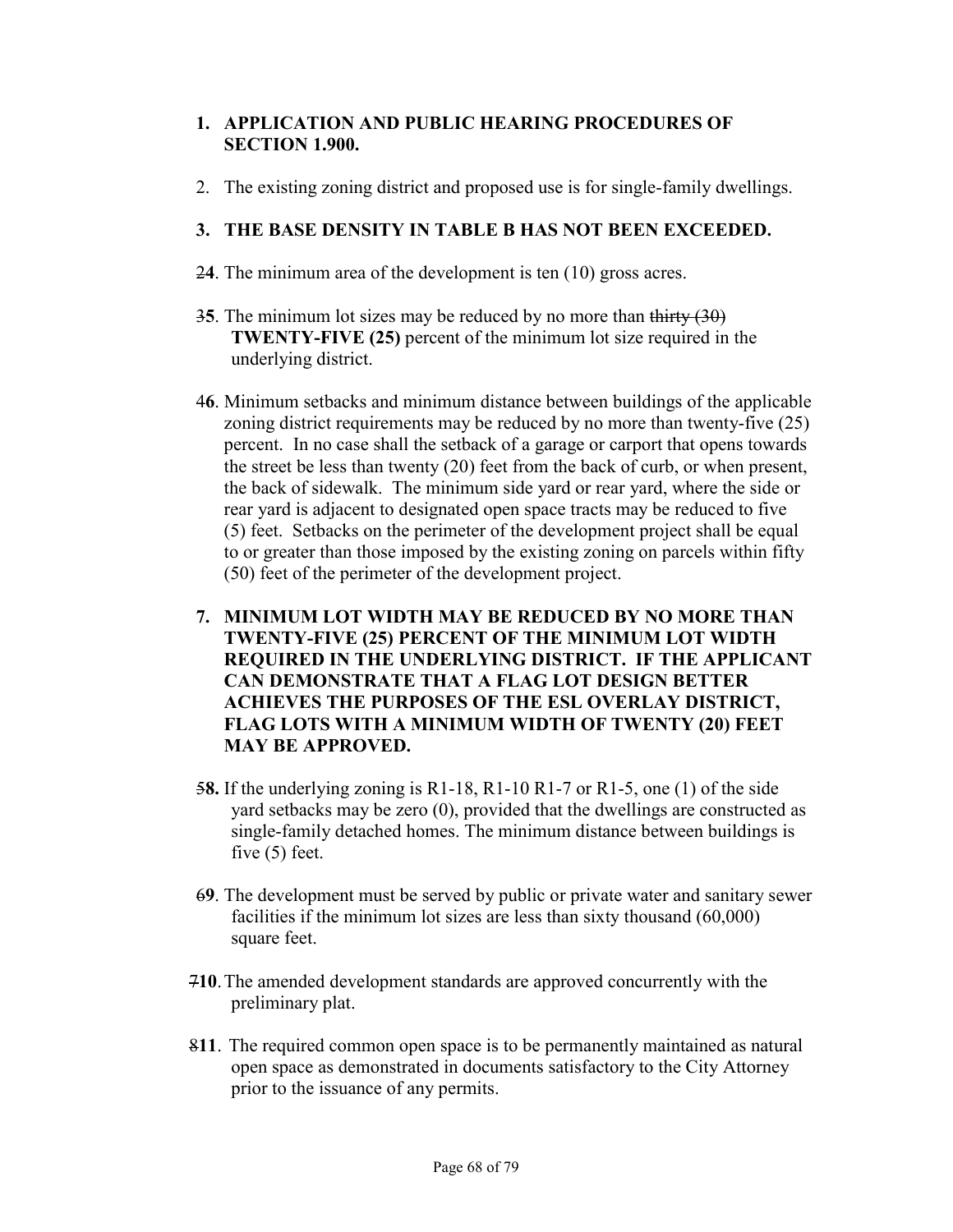- 9**12**. Demonstrate compliance with the design criteria stated in section 6.205 for planned residential development.
- 10**13**. Any modified standards for the development shall be recorded on the final plat.
- 11**14**. The applicant shall demonstrate **TO THE SATISFACTION OF THE DEVELOPMENT REVIEW BOARD** that the modifications better achieve the purposes of ESL in section 7.810 **6.1010** than the existing standards.
- B. *CITY COUNCIL Public Hearing Process.* The City Council may approve amended development standards for the underlying zoning district which exceed the limitations in section 7.857 **6.1083A** pursuant to the following:
	- 1. Application and public hearing procedures of section 1.600 and 1.700.
	- 2. In reviewing such applications, the City Council shall compare the requested intensity and use to the environmental conditions and to the General Plan to determine the appropriateness of the amended development standards.
	- 3. The applicant shall demonstrate that the stated modifications better achieve the purposes of ESL regulations in section 7.810 than the existing zoning.

(Ord. No. 2305, § 1, 2-19-91; Ord. No. 3225, § 1, 5-4-99)

#### Sec. 7.858. Site planning standards and guidelines.

Sec. **6.1090. ESL** Submittal Requirements

#### Sec. 7.841**. 6.1091. ALL APPLICATIONS**

- A. In addition to any other information required by the Scottsdale Zoning Ordinance (Ordinance No. 455, as amended) and the Scottsdale Revised Code, applications for development approval under ESL shall include the following:
	- 1. *Base submittal requirements FOR ALL PROJECTS:*
		- a. Topographic map, at two foot contours, or at appropriate intervals as determined by the project review director;
		- b. Slope analysis for NAOS and intensity calculation purposes;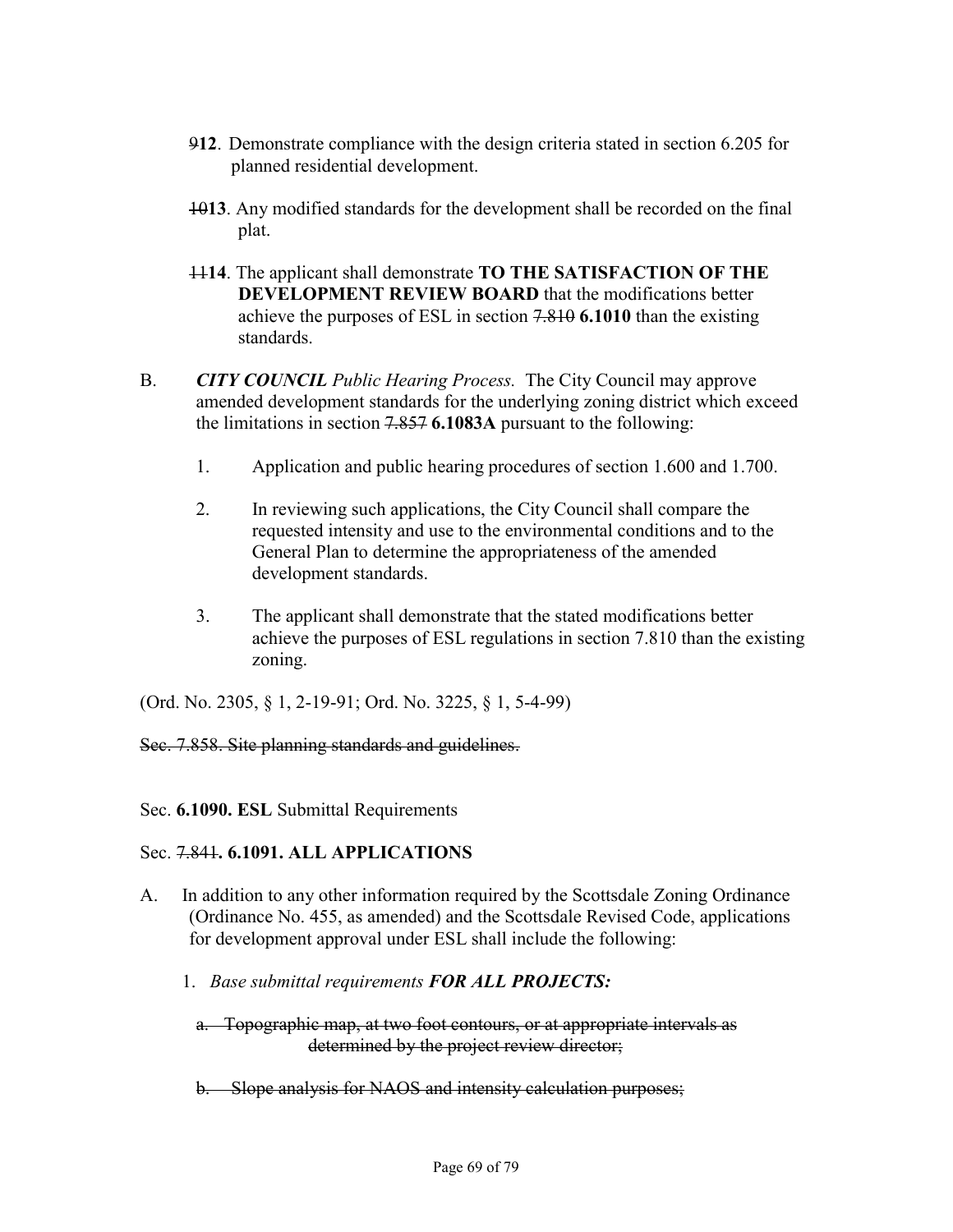- c. Number of dwelling units and density proposed and/or gross floor area ratio;
- d. Map and figures showing the slopes and elevations or other data used for natural area open space (NAOS) calculation, the acreage of the parcel used for each NAOS rate, and the total NAOS calculated.
- e. Prior to receiving building permits, proposed building materials, paint colors and landscaping materials in compliance with the requirements of section 7.854(E).
- 2. *Environmental submittal requirements.* If development is proposed on or immediately adjacent to one or more of the environmental conditions(s) specified in section 7.821 of this ordinance, the affected conditions(s) shall be shown on site plans, and the following additional submittals shall be required.

 These additional submittals are not required to encompass conditions or portions of the parcel which will not be disturbed by the development. The project review director shall waive those submittals intended to identify or analyze conditions which are not found on the particular parcel, or which are not relevant to review of the development project.

 a. In the upper desert and hillside landforms, a soil and geology report, identifying areas of unstable slopes.

 This requirement may be waived where one (1) single-family home is proposed to be developed on a parcel of ten (10) acres or less which contains no unstable slopes, no slopes over fifteen (15) percent, and none of the special features enumerated in section 7.821(C).

 b. In the upper desert and hillside landforms, a map of the ESL special features and a viewshed report, including any additional visual features identified by the applicant.

 This requirement may be waived where one (1) single-family home is proposed to be developed on a parcel of ten (10) acres or less which contains no special features identified on the special features maps.

- c. Submittal requirements for archaeology surveys and reports and other requirements for archaeological resources shall be in accordance with Chapter 46, Article VI of the Scottsdale City Code.
- d. A map identifying significant areas of man made scarring; and, if restoration is proposed, a program for such restoration and revegetation.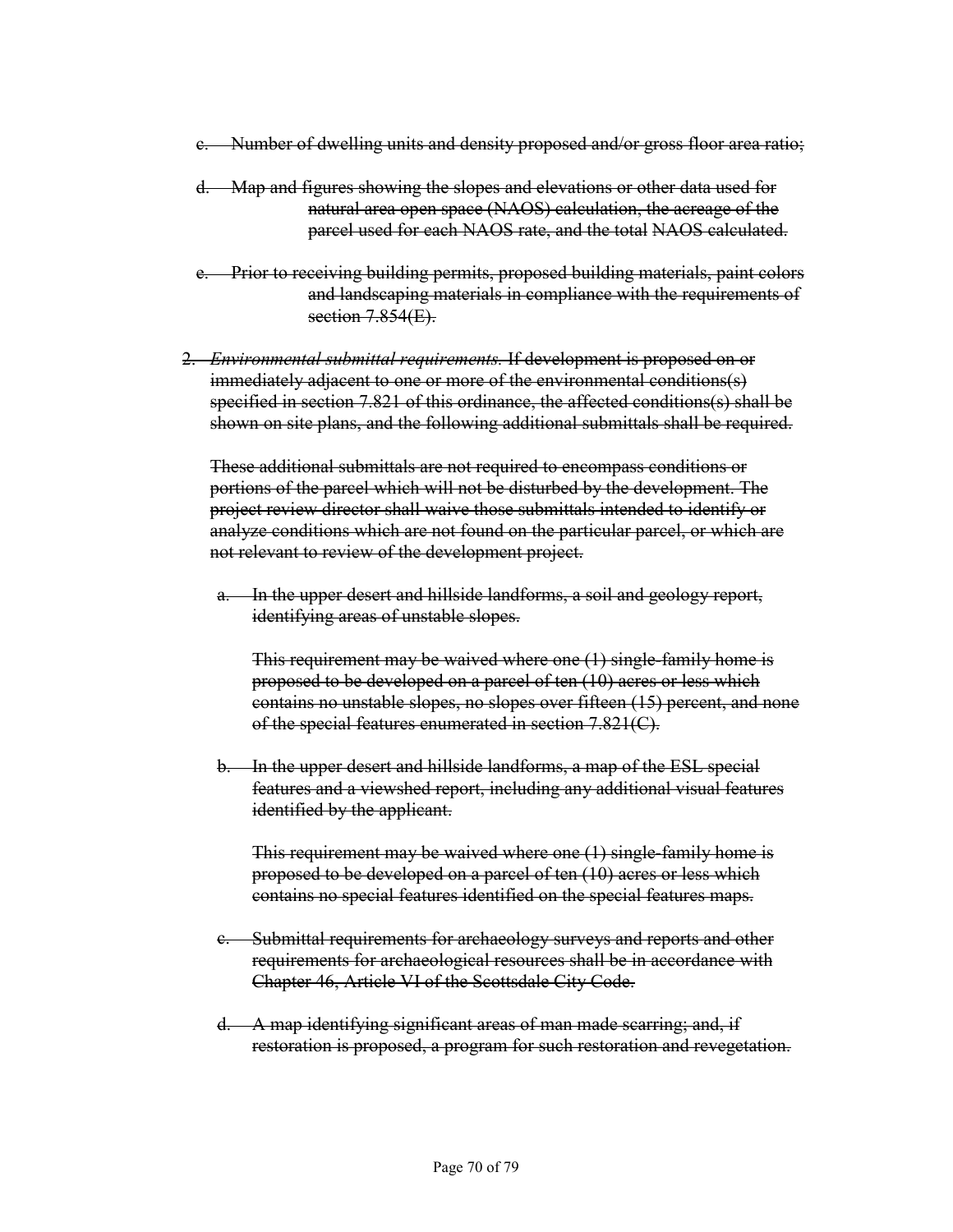- e. A report and map identifying and describing the 100-year floodplains along watercourses where the estimated flow under predevelopment conditions is equal to or greater than two hundred fifty (250) c.f.s.
- f. A map identifying significant concentrations of vegetation.
- B. Where the detail of the information provided is not sufficient to identify or analyze a specific environmental condition, additional information may be required by the project review director.
- (Ord. No. 2305, § 1, 2-19-91; Ord. No. 3243, § 1, 7-19-99)

Sec. 7.842. Individual single family hillside applications.

- A. In addition to the submittal requirements enumerated in section 7.841, applications for single family building permits in hillside landform areas, except for electrical, structural or plumbing permits, shall include plans showing the following:
	- 1. All existing structures and future structures to be developed on the parcel;
	- 2. All areas to be graded, including access driveways and streets;
	- 3. The location of all proposed natural areas (NAOS) and construction envelopes;
	- 4. Provisions for mechanical equipment screening; and
	- 5. Revegetation program.
- B. If a single-family dwelling is to be located on a lot within a development project for which the data required by sections 7.841 and 7.842 has previously been provided to the city, the owner of such lot shall not be required to resubmit the data.

(Ord. No. 2305, § 1, 2-19-91)

Sec. 7.843. Rezoning, use permits and preliminary plat applications.

- A. Applications for zoning amendments (section 1.300), use permits (section 1.400) and preliminary plats (sections 48-31 through 48-46) shall include the following information, plans, reports, and maps if not submitted as part of a master development plan or other required submittal:
	- 1. The proposed area in acres of land affected by each environmental condition listed in section 7.821 as necessary to determine NAOS or intensity.
	- 2. A development plan showing the proposed configuration, size in acres, number of residential units or nonresidential square footage of proposed buildings, and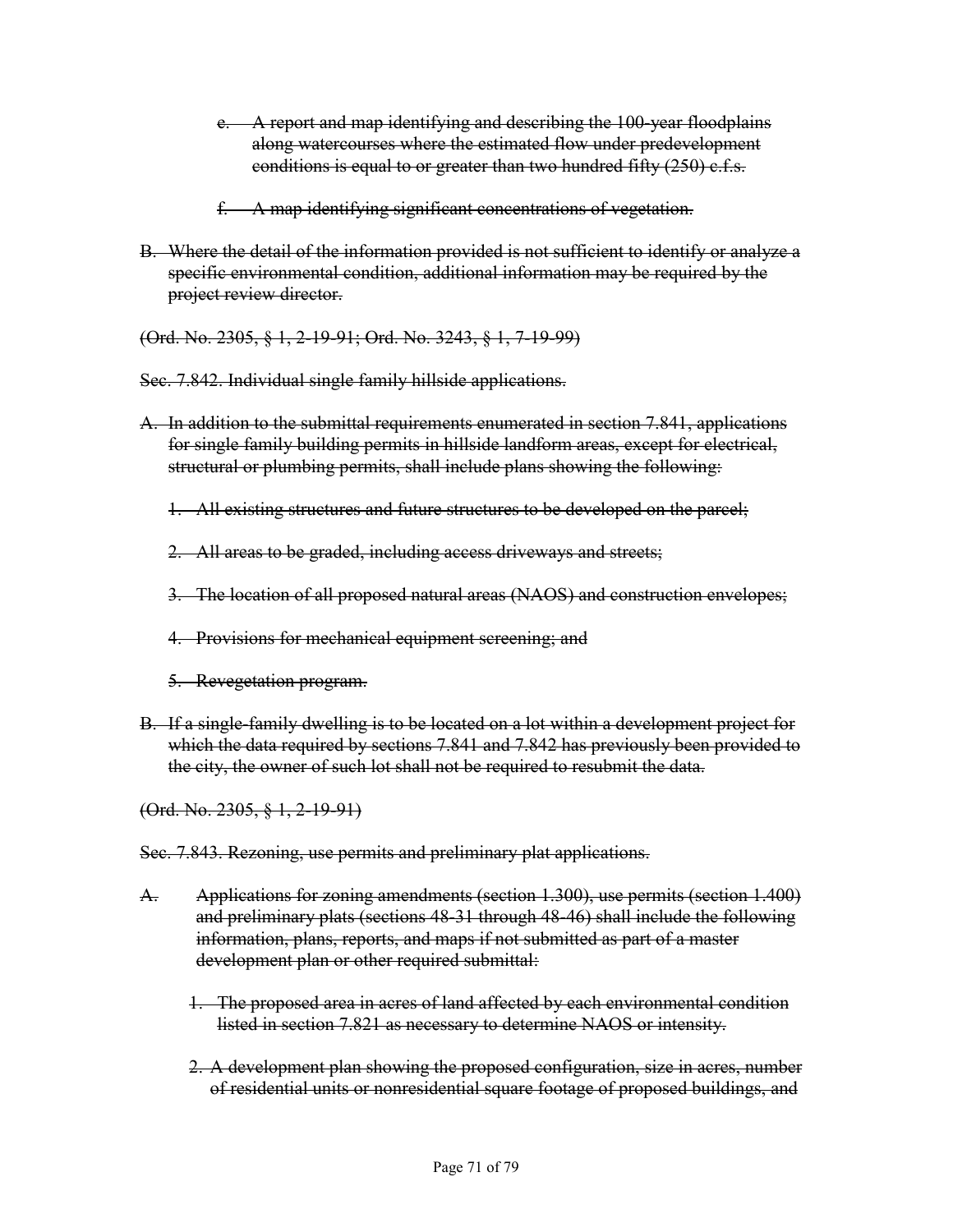underlying zoning categories for each use. Where NAOS is provided on individual lots, preliminary plats shall show conceptual construction envelopes or otherwise demonstrate that any on-site natural area open space will be provided.

- 3. A development phasing map delineating the configuration, size in acres and general sequence of development and dedication.
- 4. A circulation plan map delineating the location and classification of all major public or private streets, all required public parking areas, pedestrian ways, trails and bikeways.
- 5. A visual analysis presentation which clearly portrays the major views to the site from viewpoints designated by the city on the ESLO Special Features Maps, the principal or unique visual features on or adjacent to the site, and the visual character and impact of the development project. This presentation may include such materials, at the applicant's option, as slides, photographs, cross sections, maps, computer simulations, perspectives or models.
- 6. An open-space/natural areas map delineating the general configuration and types of major open spaces and indicating the natural area open space requirements in acres for each use and development site identified on the development plan and phasing maps.
- 7. A report including all proposed modifications to required development standards and guidelines with graphics showing typical applications of the standards.
- B. Criteria for hillside landform rezoning. Specific criteria shall be applied to rezoning applications in the hillside landform area due to the severe development constraints in this area, the visual impacts of developments on hillsides, and the impacts of development on sensitive land. Applications for zoning amendments in the hillside landform (see ESLO Special Features Maps\*) shall include an environmental sensitivity assessment containing the following:

---------- **\*Editor's note--**The ESLO Special Features Maps are not printed herein, but are on file and available for public inspection, together with Ord. No. 2305, in the offices of the city. ----------

 <sup>1.</sup> A site plan showing how the on-site environmental conditions identified in section 7.821 will be impacted by the proposed development project; describing the measures that will be taken to protect these sensitive areas; and identifying the impacts of development on areas that contain significant concentrations of vegetation.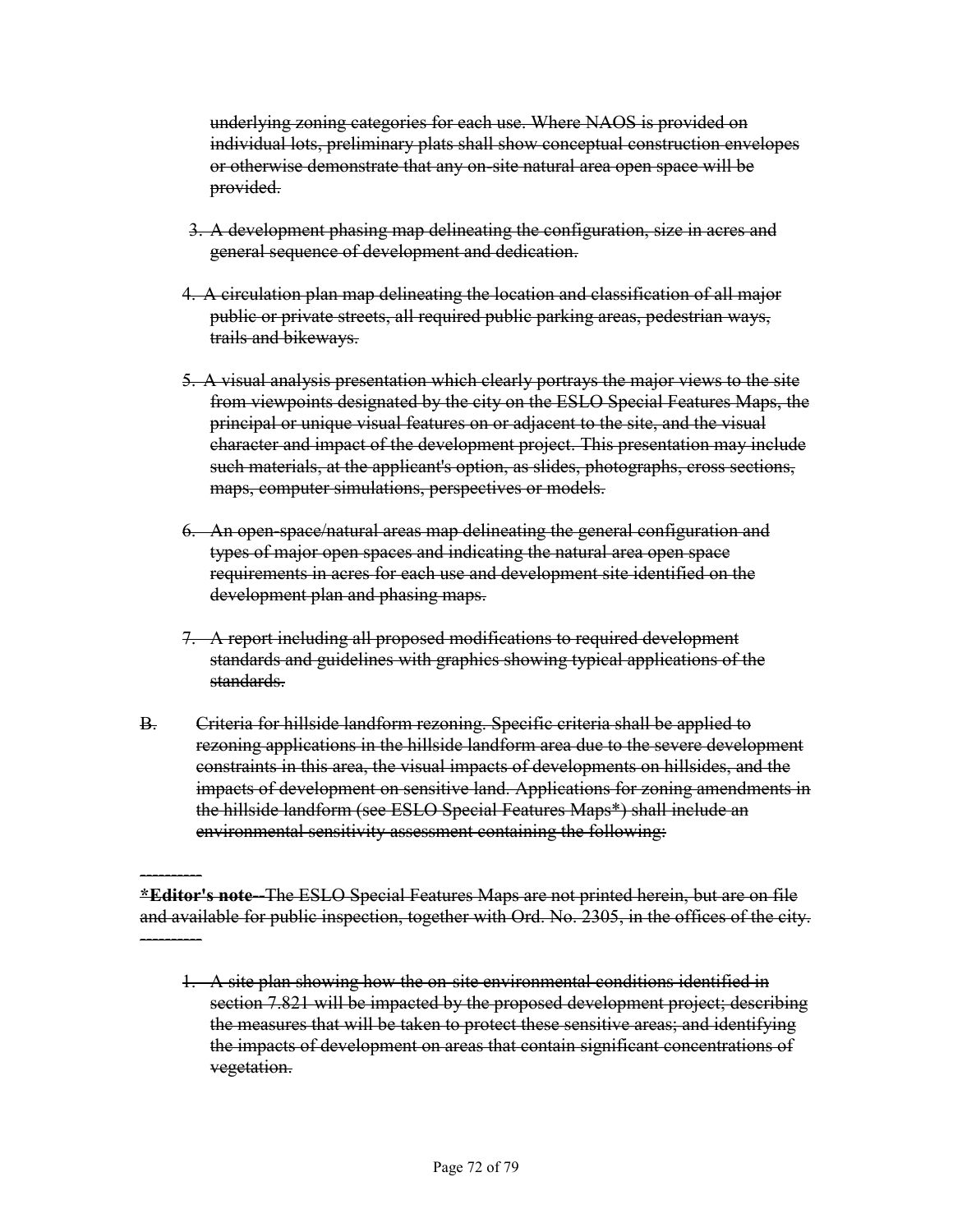- 2. A site plan, or other graphic representation, showing how the development project will mitigate the negative impacts of development on the environmental conditions identified in section 7.821.
- 3. A narrative describing how the proposed development project which would result from a rezoning, is appropriate for the proposed location and is consistent with the purposes of ESL enumerated in section 7.810.
- 4. Simulations from viewpoints designated on city maps showing the proposed building massing, cut and fill, drainage improvements, parking, landscaping, and other above-ground improvements.

(Ord. No. 2305, § 1, 2-19-91; Ord. No. 3225, § 1, 5-4-99)

- **a. LOCATION AND SIZE OF PROJECT BOUNDARIES, INCLUDING ANY PHASING PLANS.**
- **b. PROJECT DESCRIPTION.**
- **c. A.L.T.A. SURVEY.**
- **d. SITE DEVELOPMENT PLAN SHOWING ALL EXISTING AND PROPOSED CONSTRUCTION, INCLUDING DENSITY CALCULATIONS.**
- **e. AERIAL MAP.**
- **f. SITE PLAN SUPERIMPOSED ON THE AERIAL MAP.**
- **g. TOPOGRAPHY MAP (TWO (2)-FOOT CONTOURS INTERVALS).**
- **h. SLOPE ANALYSIS SUPERIMPOSED ON THE TOPOGRAPHY MAP WITH NAOS CALCULATION TABLE.**
- **i. NAOS ANALYSIS SITE PLAN, INCLUDING PROPOSED CIVIL IMPROVEMENTS AND PROPOSED CONSTRUCTION ENVELOPE CONCEPT PLAN.**
- **j. ENVIRONMENTAL FEATURES MAP, INCLUDING APPLICABLE LANDFORMS, PROTECTED PEAKS AND RIDGES, UNSTABLE SLOPES, BOULDER FEATURES, WATERCOURSES, VEGETATION AND WILDLIFE HABITATS, VIEWSHEDS, AND MANMADE OR FIRE SCARRING.**
- **k. NATIVE PLANT SUBMITTAL AND REVEGETATION PLAN AND PROGRAM.**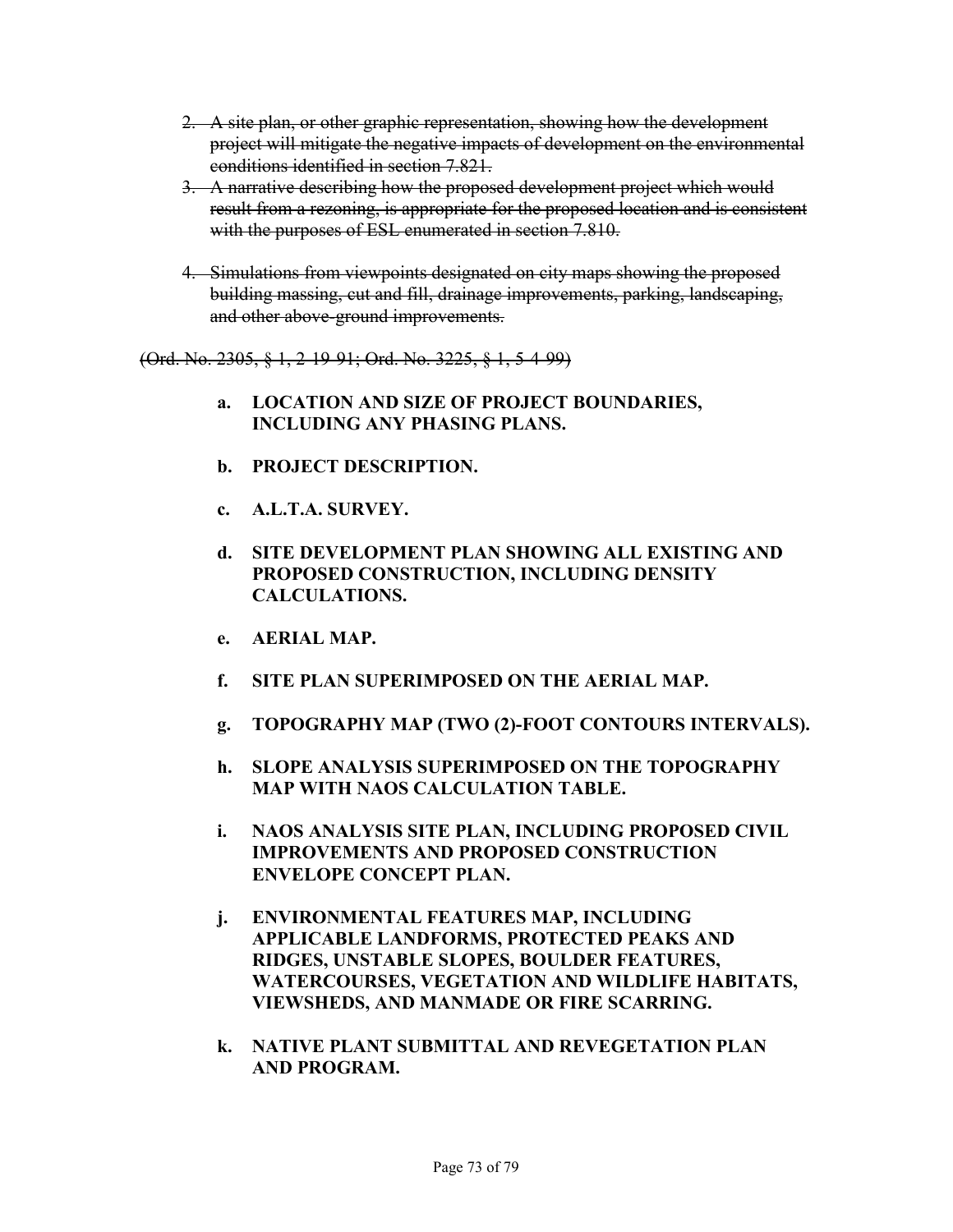- **l. GEOTECHNICAL REPORT FOR SITES WITH SHALLOW BEDROCK AND/OR BOULDERS.**
- **m. DRAINAGE AND GRADING REPORT AND PLAN.**
- **n. ARCHAEOLOGY DATA, REPORTS, AND/OR PLANS AS REQUIRED BY CHAPTER 46 OF THE CITY CODE.**
- **2.** *ADDITIONAL SUBMITTAL REQUIREMENTS FOR MASTER PLANNED PROJECTS:*
	- **a. MASTER ENVIRONMENTAL DESIGN CONCEPT PLAN.**
	- **b. PHASING PLAN.**
	- **c. CIRCULATION PLAN.**
	- **d. WATER AND WASTEWATER PLAN.**
- **3.** *ADDITIONAL SUBMITTAL REQUIREMENTS FOR PRELIMINARY PLAT AND DEVELOPMENT REVIEW BOARD SUBMITTALS:*
	- **a. MASTER ENVIRONMENTAL DESIGN CONCEPT PLAN.**
	- **b. CUTS AND FILLS SITE PLAN.**
	- **c. AMENDED DEVELOPMENT STANDARD JUSTIFICATION REPORT.**
	- **d. VISTA/SCENIC CORRIDORS, INCLUDING CROSS SECTION DETAILS.**
	- **e. PUBLIC TRAIL PLAN.**
	- **f. LANDSCAPING PLAN.**
	- **g. COLOR AND MATERIAL SAMPLES.**
	- **h. WALL PLANS.**
- **4.** *MODIFIED SUBMITTAL REQUIREMENTS.* **THE CITY MANAGER OR DESIGNEE MAY REQUIRE ADDITIONAL INFORMATION TO IDENTIFY OR ANALYZE SPECIFIC ENVIRONMENTAL CONDITIONS, OR MAY WAIVE SUBMITTAL REQUIREMENTS DETERMINED UNNECESSARY FOR APPROPRIATE REVIEW OF THE PROJECT.**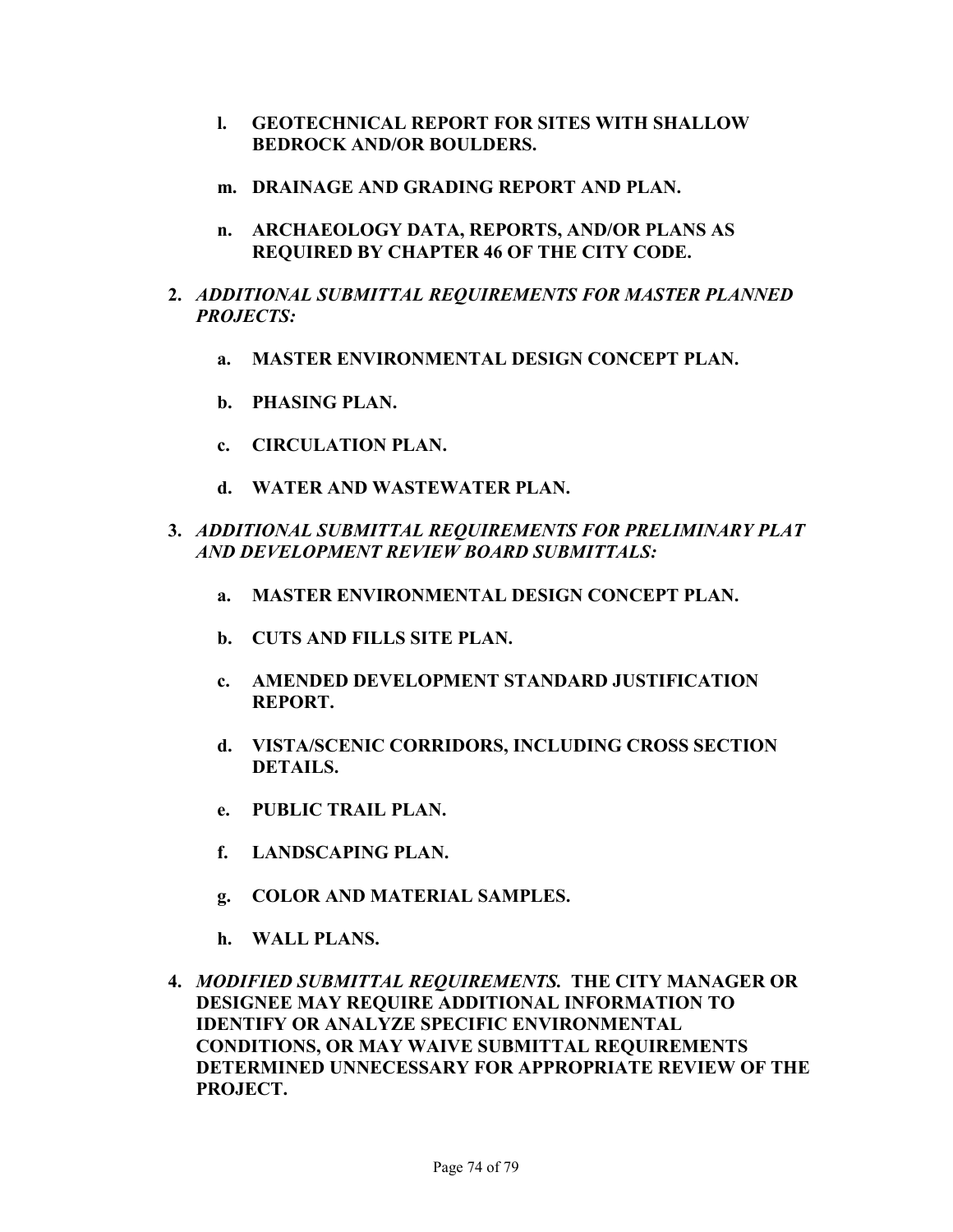## Sec.7.844.**6.1092 Master** Development Plan Applications**.**

- A. *Submittal of master development plan.* A master development plan shall be submitted where:
	- 1. Section 48-35 of the Subdivision Ordinance requires a development master plan.
	- 2. The underlying zone requires a master development plan, e.g., section 5.4002, planned commerce park (PCP), section 6.204, planned residential development (PRD) or section 5.2103, planned community district (PCD);
	- 3. The project review director **CITY MANAGER OR DESIGNEE** determines that a master plan is necessary for the orderly development of the project, in accordance with the requirements of this Ordinance.
- B. [*Inclusion of master plans.]* The master development plan shall include the following master plans:
	- 1. Site development master plan which includes the following information:
		- a. The general location of the development project.
		- b. The size of the entire development project (in acres).
		- c. Where the master development plan contemplates the division of the project into two or more development sites:
			- (1) The size of each development site (in acres).
			- (2) The land use of each development site within the development project.
			- (3) The density of all development sites designated for residential use within the development project.
			- (4) The zoning category of each development site within the development project.
		- d. Vista and scenic corridors within the development project.
	- 2. Circulation master plan
	- 3. Phasing master plan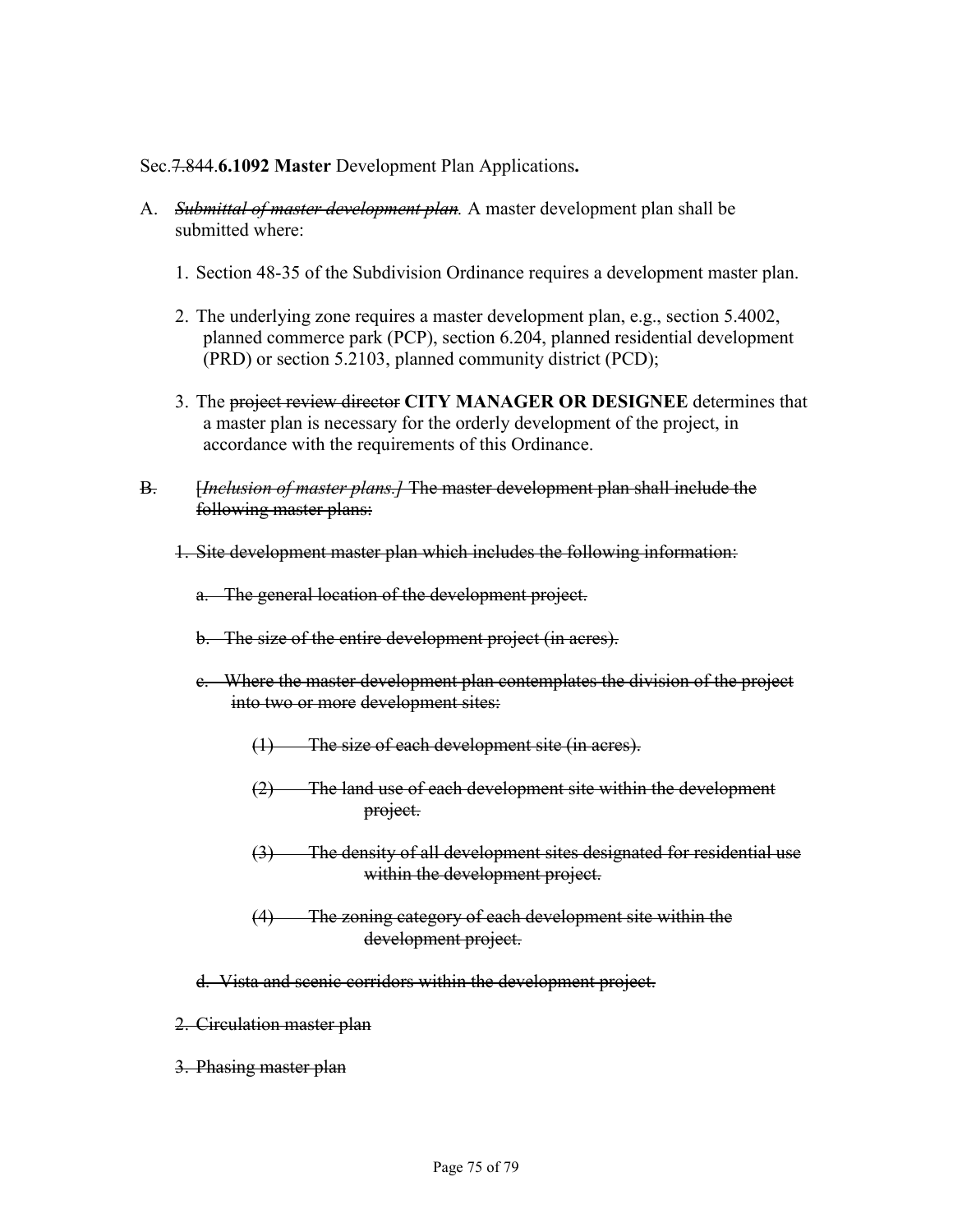- 4. Open space master plan
- 5. Parking master plan
- 6. Drainage master plan
- 7. Water and wastewater master plans
- 8. Environmental design concept master plan
- C. *[Waiver of requirements.]* The project review director may waive the requirement for one or more master plans where he determines that the master plan is not necessary to the orderly development of the project.
- D. *Timing of Submittals.*
	- 1. *Master development plan rezoning applications.* A rezoning application shall be accompanied by the following master plans:
		- a. Site development master plan
		- b. Conceptual circulation master plan
		- c. Conceptual phasing master plan
		- d. Conceptual open space master plan
		- e. Conceptual drainage master plan
		- f. Conceptual water master plan
		- g. Conceptual wastewater master plan
	- 2. *Other development project approvals.* Prior to any grading, plant relocation or removal, infrastructure construction, applications for preliminary plat approval, or the construction of on-site or off-site improvements on a parcel, the following master plans shall be submitted for the entire development or, if applicable, for each phase of development:
		- a. Circulation master plan
		- b. Phasing master plan, if applicable
		- c. Parking master plan, if applicable
		- d. Drainage master plan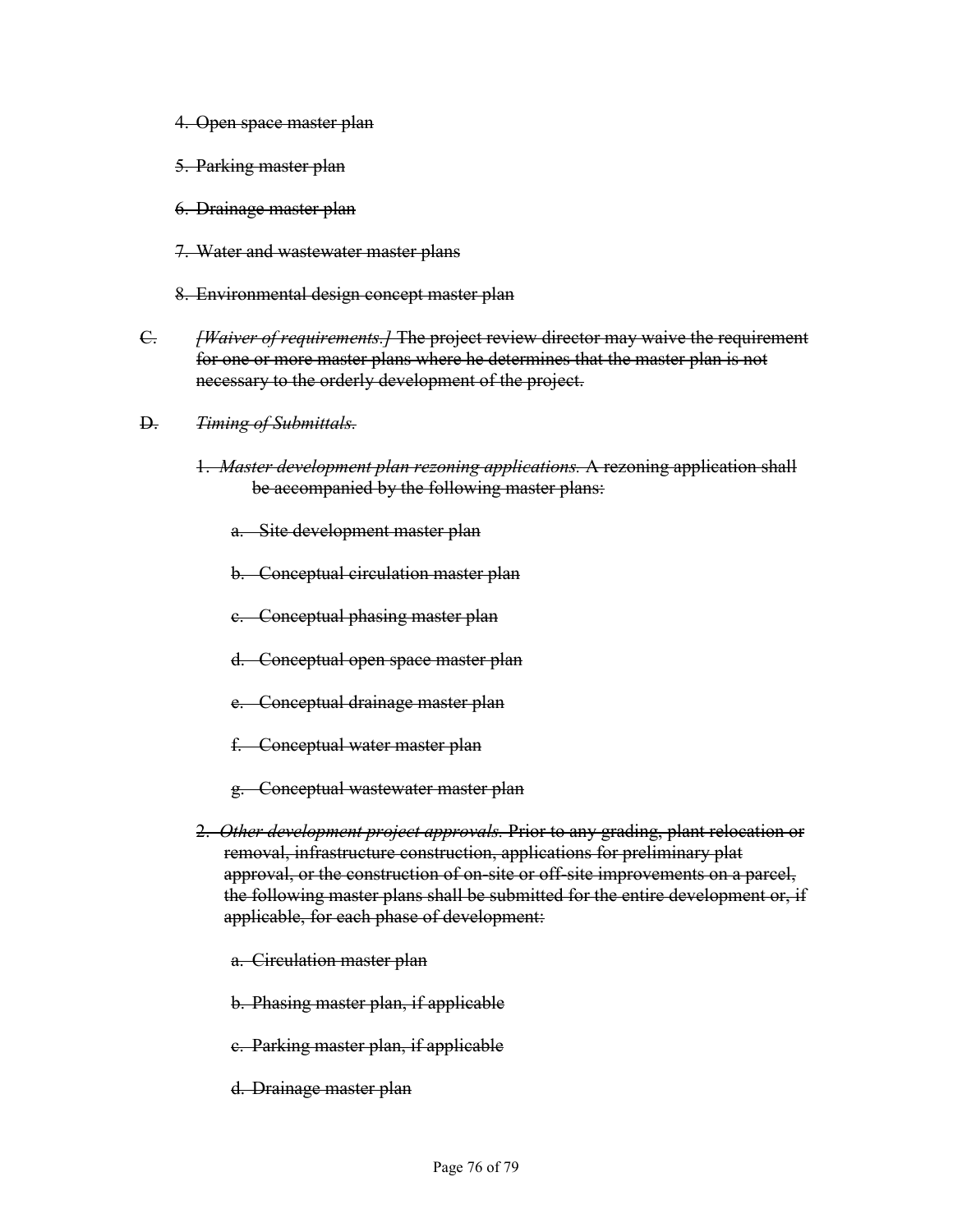e. Water master plan

f. Wastewater master plan

g. Environmental design concept master plan

Sec. 7.845. Development Review Board applications.

In addition to the standard submittal requirements for development review all applications for Development Review Board review, shall include a detailed site plan with the following information, reports and maps:

- A. The proposed area in acres of land affected by each environmental condition listed in section 7.821 as may be necessary to determine NAOS or intensity.
- B. A grading report indicating the proposed methods and sequencing of grading, proposed locations for stockpiling or disposing of unused materials, and plans for minimizing wind and water erosion on graded areas during development and construction.
- C. In the hillside landform a visual analysis presentation which clearly portrays the major views to the site from viewpoints designated by the city on the ESLO Special Features Maps, the principal or unique visual features on or adjacent to the site, and the visual character and impact of the development project. This presentation may include such materials as slides, photographs, cross sections, maps, computer simulations, perspectives or models.

(Ord. No. 2305, § 1, 2-19-91; Ord. No. 3225, § 1, 5-4-99)

## **SEC. 6.1100. MAINTENANCE AND VIOLATIONS**

**A. MAINTENANCE - IMPROVED AREAS.** The owner of private property on which grading or other work has been performed pursuant to a grading plan approved under the ESL regulations, shall maintain in perpetuity and repair all graded surfaces and erosion control devices, retaining walls, drainage structures or devices, and planting and ground covers according to specifications established by the city.

## **B. MAINTENANCE - NATURAL AREA OPEN SPACE (NAOS).**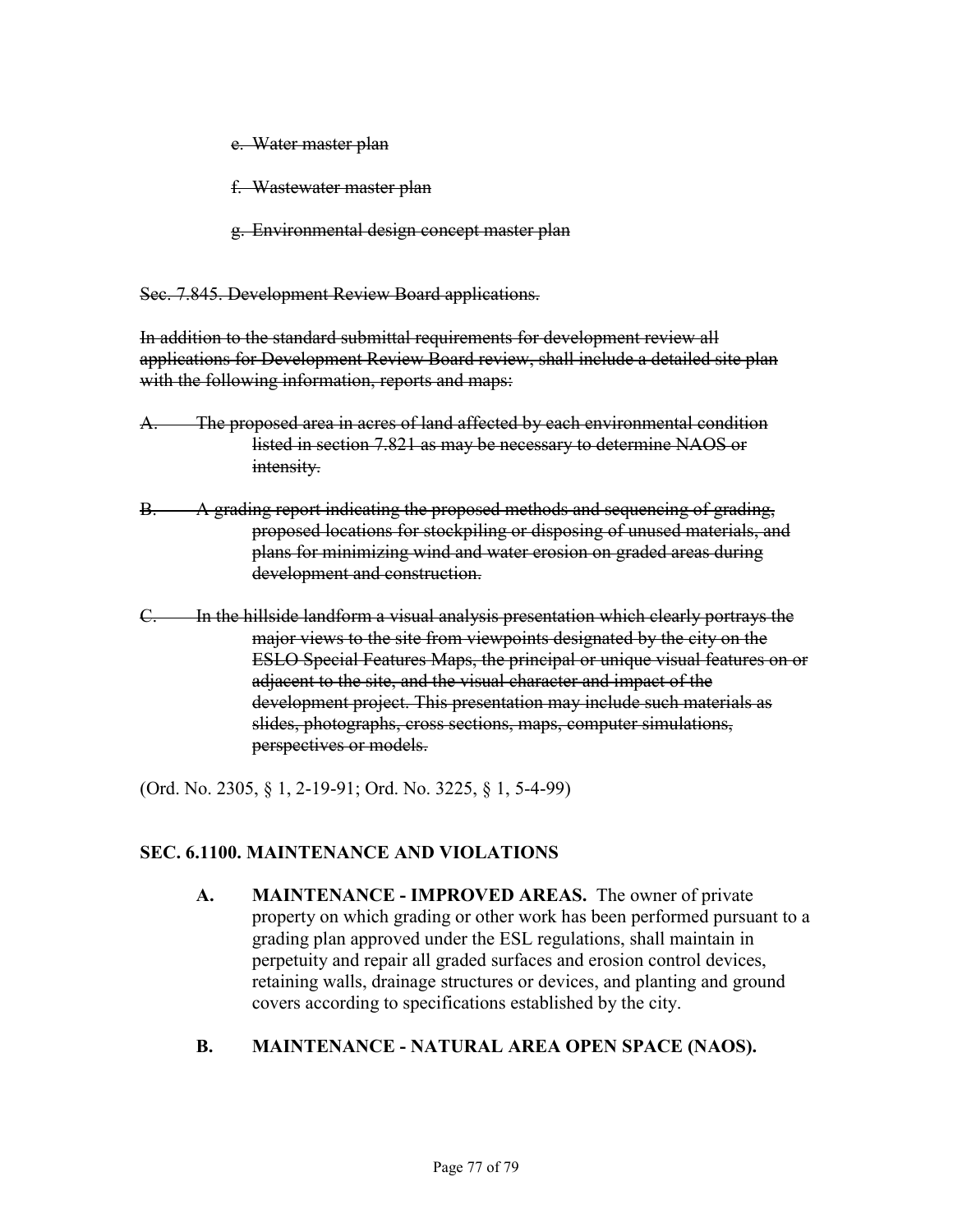- **1. NAOS SHALL BE PERMANENTLY PRESERVED IN ITS NATURAL CONDITION TO BE SELF-SUSTAINING.**
- **2. THE REMOVAL OF SMALL AMOUNTS OF MAN-MADE TRASH AND DEBRIS THAT MAY ACCUMULATE WITHIN NAOS IS PERMITTED.**
- **3. CLEARING, PRUNING, RAKING, AND LANDSCAPING WITHIN NAOS AREAS IS PROHIBITED EXCEPT AS PROVIDED IN SUBSECTIONS 4, 5, AND 6 BELOW.**
- **4. MAINTENANCE OF PUBLIC NON-PAVED TRAILS WITHIN NAOS SHALL BE SUBJECT TO SPECIFIC APPROVAL BY CITY STAFF.**
- **5. THE REMOVAL OF MAN-MADE DUMPING PILES, AND SPECIFIED INVASIVE, NON-INDIGENOUS PLANTS AND WEEDS WITHIN NAOS SHALL BE SUBJECT TO SPECIFIC APPROVAL BY CITY STAFF.**
- **6. A DEFENSIBLE SPACE WILL BE PERMITTED TO BE ESTABLISHED AND MAINTAINED AROUND HOMES IN WILDLAND/URBAN INTERFACE AND INTERMIX AREAS AS DEFINED IN SECTION 3.100. THE REMOVAL OF FLASH FUELS, WHICH INCLUDE INVASIVE ANNUAL GRASSES, FOR AN AREA OF THIRTY (30) FEET FROM A HABITABLE STRUCTURE, TO PROVIDE FOR FIRE SAFETY AROUND DWELLINGS, IS PERMITTED, BUT SHALL NOT RESULT IN THE DESTRUCTION OF NATIVE PLANTS\* WITHIN NAOS.**
- **7. DEAD OR DYING NATIVE PLANTS WITHIN NAOS SHALL BE LEFT IN PLACE TO PROVIDE WILDLIFE HABITAT.**
- **8. NAOS EASEMENTS MAY BE RELEASED BY THE ZONING ADMINISTRATOR ONLY TO THE EXTENT SUCH RELEASES CONFORM TO THE STANDARDS SET FORTH IN SECTION 6.1060 F.**

**\*NATIVE PLANTS INCLUDE THE SPECIFIC SPECIES DEFINED IN ARTICLE V, PROTECTION OF NATIVE PLANTS, SECTION 46-105 THROUGH 46-120 OF THE CITY CODE**.

**C. VIOLATIONS.**